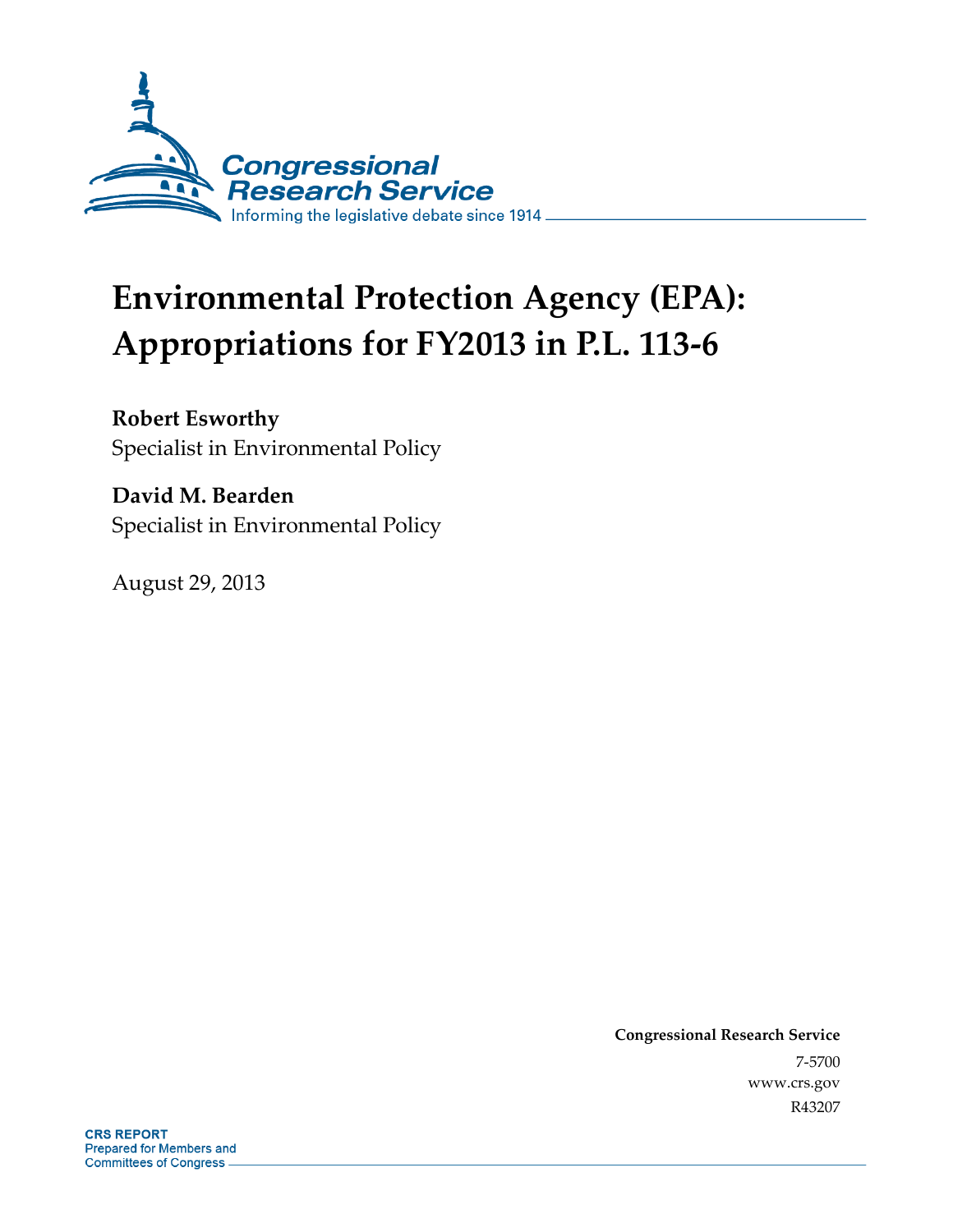## **Summary**

Enacted March 26, 2013, the Consolidated and Further Continuing Appropriations Act, 2013 (P.L. 113-6), appropriated funding for the full fiscal year through September 30, 2013. Seven regular appropriations acts, including Interior, Environment, and Related Agencies, which funds EPA, are covered by the full-year continuing appropriations provided in Division F of P.L. 113-6. The final level of appropriations ultimately available to EPA and other federal departments and agencies in FY2013 includes the application of an across-the-board rescission required by P.L. 113-6 and the executive branch calculations of the automatic spending reductions triggered by sequestration under the Budget Control Act of 2011 (BCA; P.L. 112-25), as amended by the American Taxpayer Relief Act (ATRA; P.L. 112-240). Section 1113 of P.L. 113-6 required federal departments and agencies funded in Division F of the law to report to the House and Senate Committees on Appropriations to identify the allocations of FY2013 enacted funding by program, project, or activity within each statutory appropriations account, including the application of rescissions and sequestration, within 30 days of enactment.

In its FY2013 Operating Plan submitted to the committees on May 14, 2013, EPA reported a total enacted FY2013 post-sequestration funding level of \$7.90 billion, \$443.4 million (5.3%) less than the President's FY2013 request and \$548.3 million (6.5%) below the FY2012 enacted level. The Disaster Relief Appropriations Act, 2013 (P.L. 113-2), provided another \$577.3 million (postsequestration) to EPA in FY2013 for water infrastructure, cleanup, and other recovery efforts in areas of states affected by Hurricane Sandy, for a combined agency total of \$8.48 billion.

Prior to the enactment of P.L. 113-6, EPA and other federal departments and agencies had operated under the Continuing Appropriations Resolution, 2013 (P.L. 112-175, H.J.Res. 117), enacted September 28, 2012, in the  $112^{th}$  Congress. With a few exceptions, P.L. 112-175 generally had provided FY2013 appropriations for EPA and most other federal departments and agencies apportioned at 0.612% above the FY2012 enacted levels. Although not enacted, Title II of H.R. 6091, the Interior, Environment, and Related Agencies Appropriations Act, 2013, as reported by the House Committee on Appropriations on July 10, 2012, had included \$7.06 billion for EPA for FY2013. The bipartisan leadership of the Senate Appropriations Subcommittee on Interior, Environment, and Related Agencies also had released a draft bill on September 25, 2012, which included different funding priorities and proposed \$8.52 billion for EPA in FY2013.

In addition to funding levels for EPA programs and activities, several recent and pending EPA regulatory actions received considerable interest during the consideration of the FY2013 appropriations debate similar to recent fiscal-year appropriations. Although several directive provisions to prohibit or restrict funding for certain EPA actions were included in H.R. 6091 as reported by the House Committee on Appropriations, these provisions were not included in the Senate Appropriations Subcommittee leadership draft bill, the partial-year continuing resolution for FY2013 in P.L. 112-175, or P.L. 113-6, which provided funding for the full fiscal year.

This report summarizes actions on FY2013 appropriations for EPA and presents the FY2013 enacted levels after the application of the across-the-board rescission and reductions triggered by sequestration, as reported in EPA's Operating Plan. A breakout of the agency total is presented for each account and selected programs and activities within those accounts that received prominent attention in the congressional debate. A comparison of the FY2013 enacted levels to the President's FY2013 budget request and the FY2012 enacted levels is included.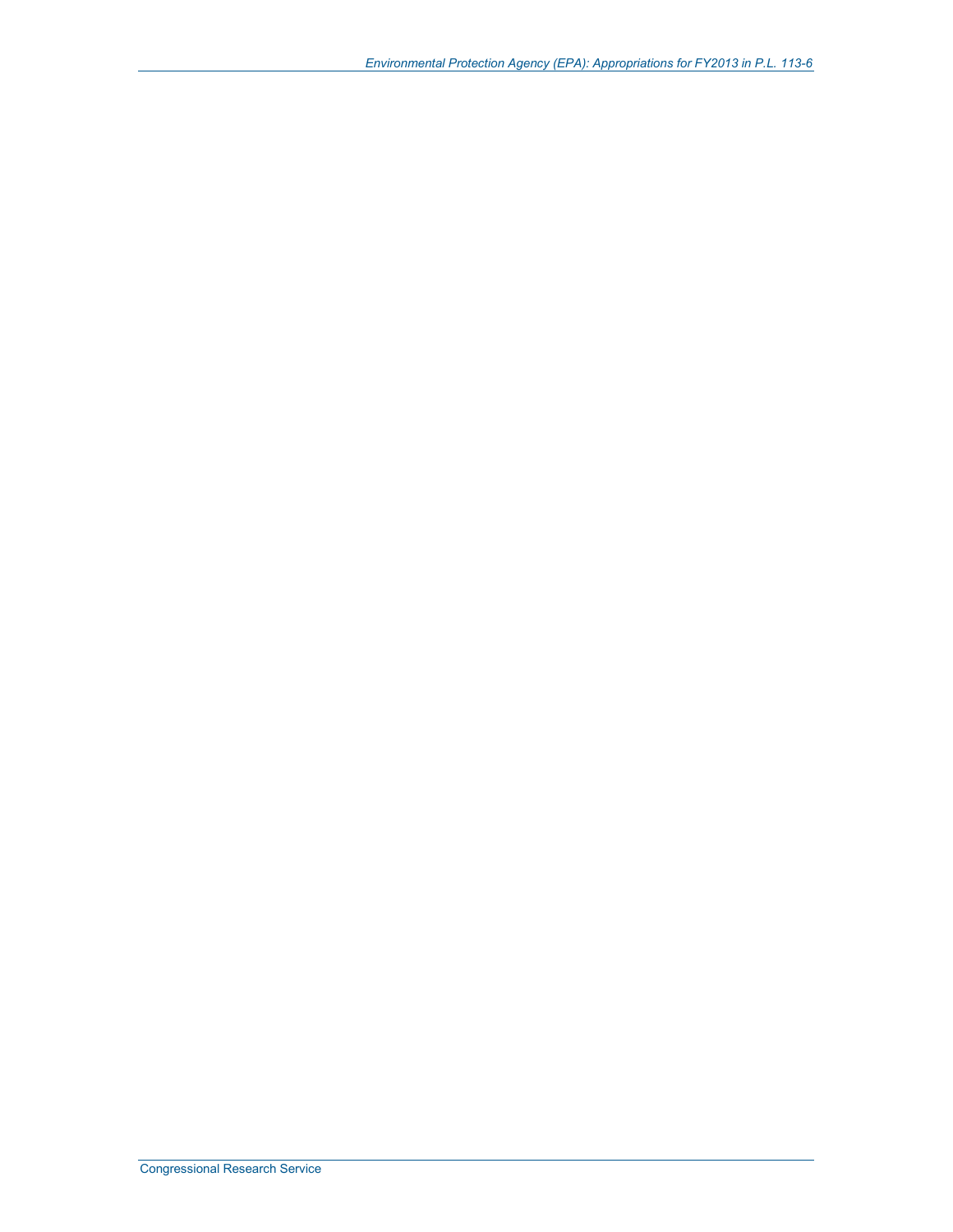## **Contents**

## **Figures**

| Figure 1. Proportional Comparison of EPA FY2013 Appropriations by Account Post-<br>Sequestration (Including and Excluding FY2013 Disaster Relief Supplemental |  |
|---------------------------------------------------------------------------------------------------------------------------------------------------------------|--|
| Figure A-1. EPA Discretionary Budget Authority FY1976-FY2013 (Est.): Adjusted and                                                                             |  |
| Figure A-2. EPA's Authorized Full Time Equivalent (FTE) Employment Ceiling,                                                                                   |  |

## **Tables**

| Table 1. Appropriations for the Environmental Protection Agency: FY2012 Enacted, the   |  |
|----------------------------------------------------------------------------------------|--|
| President's FY2013 Budget Request, FY2013 Funding Amounts (P.L. 113-6; Post-           |  |
| Sequestration), and FY2013 Disaster Relief Funding (P.L. 113-2; Post-Sequestration)  5 |  |
| Table 2. Appropriations for Clean Water and Drinking Water State Revolving Fund (SRF)  |  |
| Capitalization Grants: FY2012 Enacted, the President's FY2013 Budget Request,          |  |
| FY2013 Funding Amounts (P.L. 113-6; Post-Sequestration), and FY2013 Disaster           |  |
|                                                                                        |  |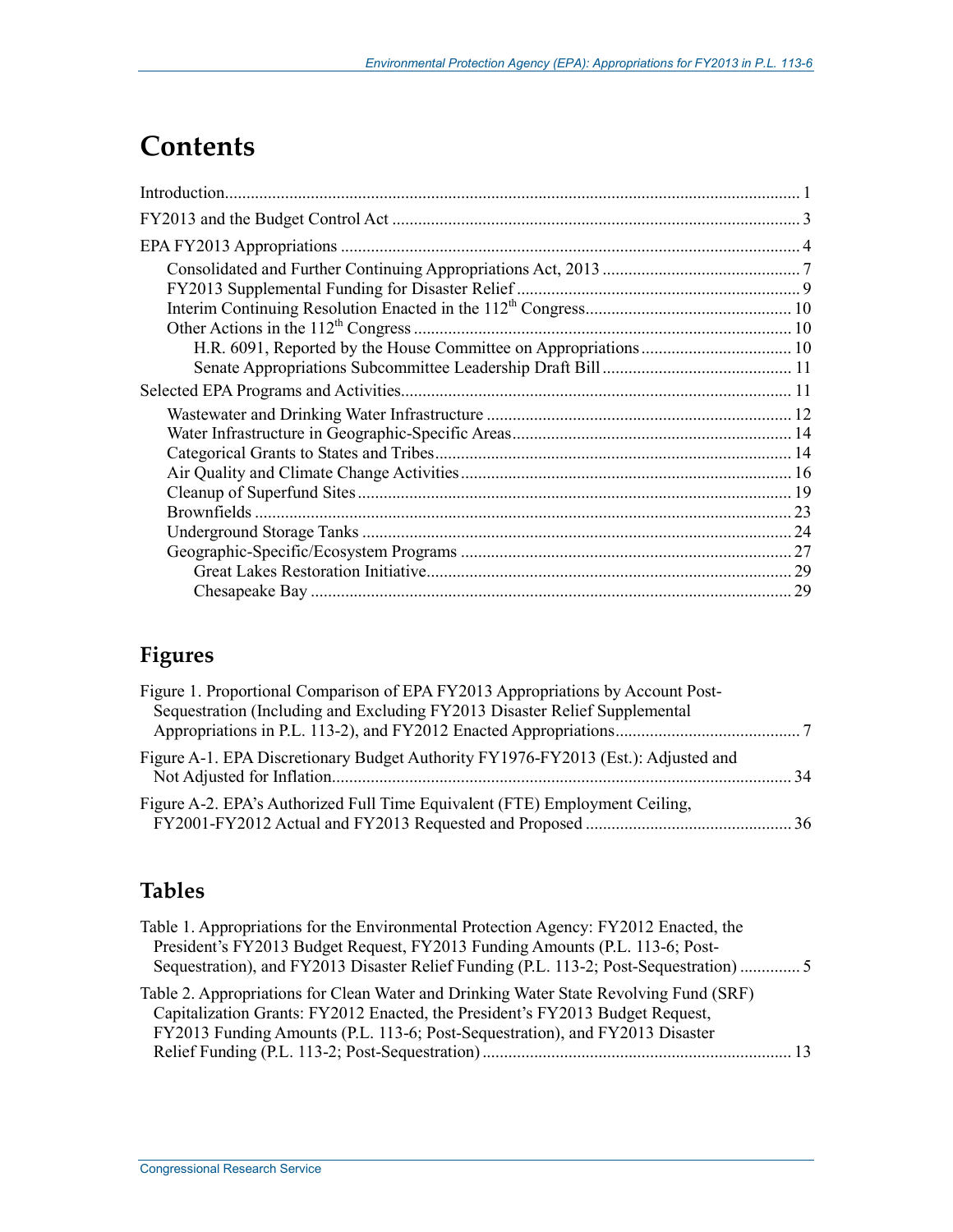| Table 3. Appropriations for Categorical Grants within the State and Tribal Assistance<br>Grants (STAG) Account: FY2012 Enacted, the President's FY2013 Budget Request,                                                                                 |    |
|--------------------------------------------------------------------------------------------------------------------------------------------------------------------------------------------------------------------------------------------------------|----|
| Table 4. Appropriations for Selected EPA Air Quality Research and<br>Implementation Activities by Account: FY2012 Enacted, the President's FY2013<br>Budget Request, and FY2013 Funding Amounts (P.L. 113-6; Post-Sequestration)  18                   |    |
| Table 5. Appropriations for the Hazardous Substance Superfund Account: FY2012<br>Enacted, the President's FY2013 Budget Request, FY2013 Funding Amounts (P.L. 113-<br>6; Post-Sequestration), and FY2013 Disaster Relief Funding (P.L. 113-2; Post-    | 22 |
| Table 6. Appropriations for EPA's Brownfields Program: FY2012 Enacted, the President's<br>FY2013 Budget Request, and FY2013 Funding Amounts (P.L. 113-6; Post-                                                                                         | 24 |
| Table 7. Appropriations for Cleanup and Regulation of Underground Storage Tanks:<br>FY2012 Enacted, the President's FY2013 Budget Request, FY2013 Funding Amounts<br>(P.L. 113-6; Post-Sequestration), and FY2013 Disaster Relief Funding (P.L. 113-2; | 26 |
| Table 8. Appropriations for Selected Geographic-Specific/Ecosystem Programs: FY2012<br>Enacted, the President's FY2013 Budget Request, and FY2013 Funding Amounts (P.L.                                                                                | 28 |
| Table A-1. Appropriations for the Environmental Protection Agency:<br>FY2008-FY2013 Enacted.                                                                                                                                                           | 32 |
|                                                                                                                                                                                                                                                        |    |

## **Appendixes**

### **Contacts**

|--|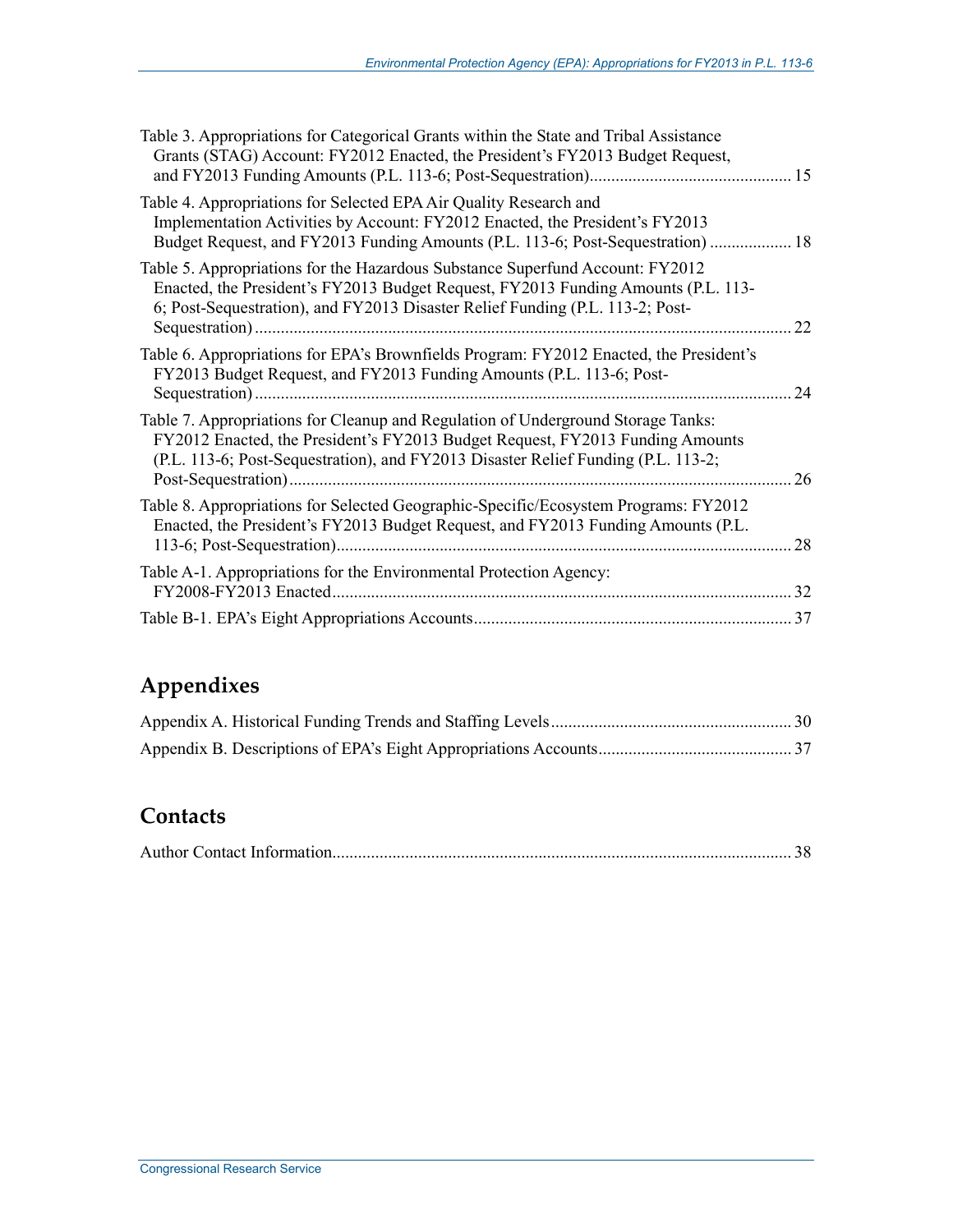## **Introduction**

Congress considered FY2013 discretionary appropriations for federal departments and agencies, including the Environmental Protection Agency (EPA), in the context of the Budget Control Act of 2011 (BCA; P.L. 112-25) as amended by the American Taxpayer Relief Act (ATRA; P.L. 112- 240).<sup>1</sup> That act established, among other things, a statutory limit on FY2013 discretionary spending and required a sequestration of FY2013 budgetary resources due to the failure of the President and Congress to enact legislation reducing the federal deficit by a specified date.

Neither the House nor the Senate passed a regular appropriations bill for FY2013 for Interior, Environment, and Related Agencies in which EPA is funded.<sup>2</sup> Because no regular FY2013 Interior, Environment, and Related Agencies appropriations bill was enacted prior to the start of the fiscal year, Congress first included funds for these agencies in a continuing appropriations resolution (CR; P.L. 112-175, H.J.Res. 117, enacted September 28, 2012) that would have been in effect through March 27, 2013. For EPA and most other federal departments and agencies, the CR generally continued funding on a pro-rata basis at a level that was  $0.612\%$  higher<sup>3</sup> than the FY2012 level.<sup>4</sup> P.L. 112-175 was superseded by a second law, the Consolidated and Further Continuing Appropriations Act, 2013 (P.L. 113-6, H.R. 933, enacted March 26, 2013). Division F of the law provided discretionary appropriations for the full fiscal year for EPA and other federal departments and agencies through September 30, 2013.

P.L. 113-6 does not specify the actual amount available to EPA, and many other federal departments and agencies for FY2013. Instead, the act provides a level of appropriations from which certain reductions were to be made as a result of the sequestration required by the  $BCA<sup>5</sup>$ and an across-the-board rescission required to comply with the statutory limit on discretionary spending for FY2013.<sup>6</sup> That is, the actual funding available to EPA and other departments and agencies generally is the amounts specified in the act minus the amounts required to be sequestered and rescinded.

P.L. 113-6 did not treat all of EPA's eight appropriations accounts the same. For four of the accounts, the act specified a level equal to the FY2012 enacted appropriations. For those accounts, the act further specified that the use of funds provided for these accounts would be subject to the same authorities and conditions in FY2013 that applied in FY2012. For the other

<sup>&</sup>lt;sup>1</sup> For information on the Budget Control Act, see CRS Report R41965, *The Budget Control Act of 2011*, by Bill Heniff Jr., Elizabeth Rybicki, and Shannon M. Mahan.

<sup>&</sup>lt;sup>2</sup> The 109<sup>th</sup> Congress moved EPA's funding from the jurisdiction of the House and Senate Appropriations Subcommittees on Veterans Affairs, Housing and Urban Development, and Independent Agencies to the Interior, Environment, and Related Agencies Appropriations Subcommittees beginning with the FY2006 appropriations. This change resulted from the abolition of the House and Senate Appropriations Subcommittees on Veterans Affairs, Housing and Urban Development, and Independent Agencies.

<sup>&</sup>lt;sup>3</sup> Section 101(c) increased FY2012 amounts by 0.612%, with the exception of activities funded in the Disaster Relief Appropriations Act, 2012 (P.L. 112-77).

<sup>4</sup> Section 101(a) of P.L. 112-175.

<sup>&</sup>lt;sup>5</sup> Section 3002 of P.L. 113-6 specified that appropriations provided in the law were subject to sequestration.

<sup>&</sup>lt;sup>6</sup> Section 3004 of P.L. 113-6 directed the Office of Management and Budget (OMB) to apply an across-the-board rescission, if needed, in addition to sequestration to ensure that the total level of appropriations in FY2013 did not exceed the discretionary spending caps. Section 3004 did not specify the percentage of this rescission, but directed OMB to calculate it relative to the amount of appropriations that would exceed the caps otherwise. OMB subsequently determined that an across-the-board rescission of 0.2% was necessary in FY2013 to remain within the nonsecurity cap.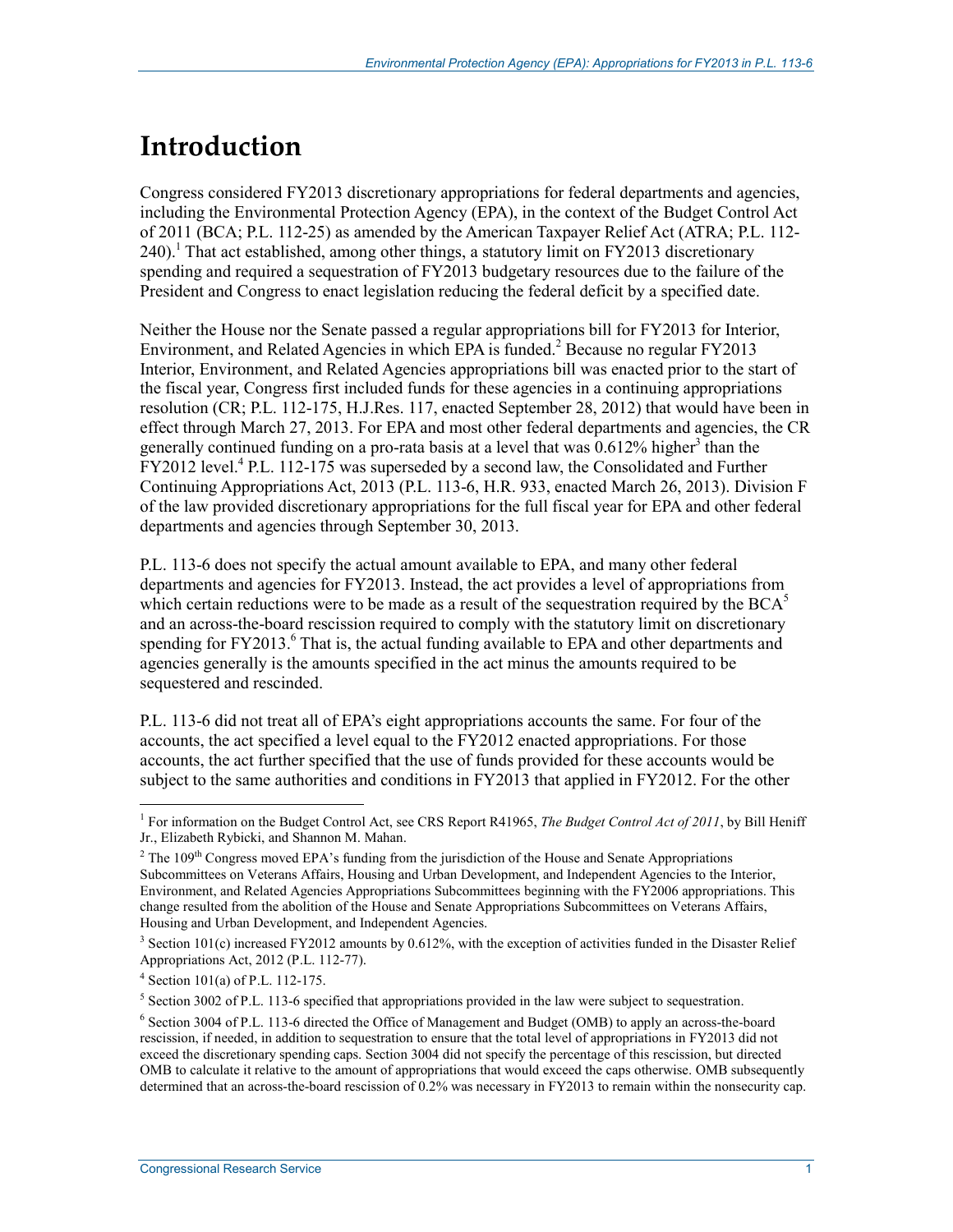four accounts, P.L. 113-6 specified amounts referred to as "anomalies"<sup>7</sup> that were below the FY2012 enacted levels. These "anomalies" would not be subject to the same FY2012 authorities and conditions in FY2013.

In determining the final funding levels, Section 1113 of P.L. 113-6 required EPA and other federal departments and agencies funded in Division F of the law to report to the House and Senate Committees on Appropriations to identify the allocations of FY2013 funding by program, project, or activity within each statutory appropriations account, including the application of sequestration and rescissions, within 30 days of enactment.

In response to this requirement, EPA submitted its FY2013 Operating Plan to the House and Senate Committees on Appropriations on May 14, 2013. In its plan, EPA reported total FY2013 enacted discretionary appropriations of \$7.90 billion after the application of the 0.2% across-theboard rescission and reductions triggered by sequestration. The FY2013 enacted level is \$443.4 million (5.3%) below the President's FY2013 request and \$548.3 million (6.5%) below the FY2012 enacted level. The EPA Operating Plan also presented the supplemental appropriations provided for FY2013 by the Disaster Relief Appropriations Act, 2013 (P.L. 113-2, H.R. 152).<sup>8</sup> EPA reported an additional \$577.3 million (post-sequestration) in supplemental funding for the agency, increasing the total FY2013 enacted discretionary appropriations for EPA to \$8.48 billion. The supplemental appropriations were allocated for water infrastructure, cleanup, and other recovery efforts in areas of states affected by Hurricane Sandy.

The following sections of this report present the FY2013 funding levels indicated in EPA's Operating Plan for each of the agency's statutorily defined appropriations accounts, compared to the President's FY2013 request and the enacted FY2012 appropriations. The report presents a breakout of this funding for selected EPA programs and activities funded at the sub-account level that have received prominent attention in the congressional debate. EPA's Operating Plan presents a more detailed breakout for the major program areas within each account (see "FY2013 Supplemental Funding for Disaster Relief" below).

This report also summarizes action on EPA appropriations for  $FY2013$  in the  $112<sup>th</sup>$  Congress leading to the enactment of P.L. 113-6, including the partial-year continuing resolution for FY2013 in P.L. 112-175, the Interior, Environment, and Related Agencies Appropriations Act, 2013 (H.R. 6091, H.Rept. 112-589), reported by the House Committee on Appropriations on July 10, 2012, and the Senate Appropriations Subcommittee on Interior, Environment, and Related Agencies draft bill released on September 25, 2012.<sup>9</sup> For further discussion of these earlier

<sup>9</sup> The President's FY2014 Budget Request was submitted to Congress on April 10, 2013. The request contained a total of \$8.15 billion for EPA. No bill providing regular appropriations for FY2014 for Interior, Environment, and Related Agencies has been introduced in the House or Senate (as of August 28, 2013). On July 31, 2013, the House

 $<sup>7</sup>$  The Senate Committee on Appropriations referred to these exceptions in P.L. 113-6 as "anomalies." See the</sup> committee's March 11, 2013, press release summarizing the Senate substitute amendment to H.R. 933: http://www.appropriations.senate.gov/news.cfm?method=news.view&id=729722e4-2b84-4651-ae53-cad2b62e548e.

<sup>8</sup> See CRS Report R42869, *FY2013 Supplemental Funding for Disaster Relief*, coordinated by William L. Painter and Jared T. Brown.

Appropriations Committee began, but did not conclude, a markup of a draft FY2014 appropriations draft approved by the House Appropriations Subcommittee on Interior, Environment, and Related Agencies on July 23, 2013. On August 1, 2013, the leaders of the Senate Appropriations Subcommittee on Interior, Environment, and Related Agencies released a draft bill for FY2014 with an accompanying explanatory statement. For status of the EPA FY2014 appropriations, see CRS Report R43142, *Interior, Environment, and Related Agencies: Brief Overview of the President's FY2014 Appropriations Request*, by Carol Hardy Vincent.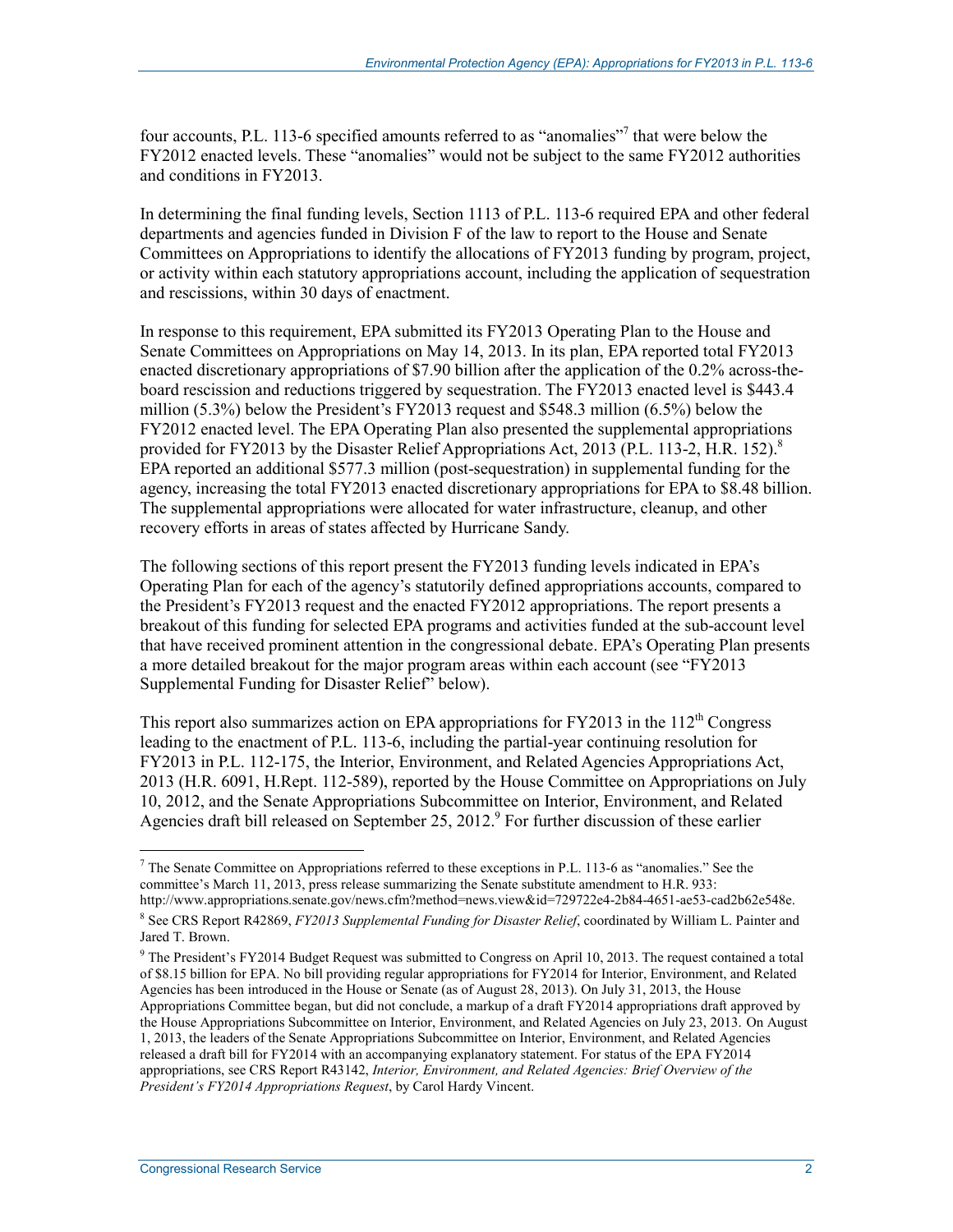proposals in the 112<sup>th</sup> Congress and related issues, see CRS Report R42520, *Environmental Protection Agency (EPA) Appropriations for FY2013: Debate During the 112th Congress*, coordinated by Robert Esworthy.

**Table A-1** in **Appendix A** provides a historical comparison of enacted appropriations (not adjusted for inflation) by EPA appropriations account from FY2008 through FY2013. **Figure A-1** depicts historical funding trends (adjusted for inflation) for the agency back to FY1976, and **Figure A-2** presents EPA's full-time-equivalent (FTE) employment ceiling for FY2001 through FY2013 (proposed and requested). With the exception of the historical funding presented in **Figure A-1** in **Appendix A**, the enacted appropriations for prior fiscal years presented throughout this report have not been adjusted for inflation. In some cases, small increases above the prioryear funding level may reflect a decrease in real dollar values when adjusted for inflation.

In general, the term *appropriations* used in this report refers to total discretionary funds made available to EPA for obligation, including regular fiscal year and emergency supplemental appropriations, as well as any rescissions, transfers, and deferrals in a particular fiscal year, but excludes permanent or mandatory appropriations that are not subject to the annual appropriations process. This latter category of funding constitutes a very small portion of EPA's annual funding. The vast majority of the agency's annual funding consists of discretionary appropriations. Since FY1996, EPA's appropriations have been requested by the Administration and appropriated by Congress within eight statutory appropriations accounts.10 **Appendix B** briefly describes the scope and purpose of the activities funded within each of these accounts.

The levels of FY2013 appropriations indicated in this report are as presented in EPA's Operating Plan provided to CRS by the House Committee on Appropriations, reflecting the application of sequestration under the Budget Control Act of 2011 (P.L. 112-25) as amended, and the additional across-the-board rescission<sup>11</sup> required by P.L. 113-6 (determined to be 0.2%). The House Committee on Appropriations is the primary source for the FY2012 enacted amounts after rescissions,<sup>12</sup> and the President's budget request for FY2013 unless otherwise specified.<sup>13</sup>

## **FY2013 and the Budget Control Act14**

Congress considered FY2013 discretionary appropriations in the context of the Budget Control Act of 2011 (BCA; P.L. 112-25) as amended, which established limits for discretionary spending for FY2012-FY2021.<sup>15</sup> The BCA also tasked a Joint Select Committee on Deficit Reduction to

 $10$  Prior to FY1996, Congress appropriated funding for EPA under a different account structure, making it difficult to compare past funding levels by account over the history of the agency.

<sup>&</sup>lt;sup>11</sup> See footnote 6.

 $12$  The FY2012 enacted amounts reflect the 0.16% across-the-board rescission required by P.L. 112-74.

<sup>13</sup> Additional information regarding the FY2013 request was obtained from the EPA's *FY2013 Justification of Appropriation Estimates for the Committee on Appropriations* (referred to throughout this report as the EPA FY2013 Congressional Justification), available at http://www.epa.gov/ocfo/budget, and the President's *Budget of the United States Government, Fiscal Year 2013*, issued by the Office of Management and Budget (OMB), http://www.whitehouse.gov/omb/budget/Overview/.

<sup>14</sup> See CRS Report R41965, *The Budget Control Act of 2011*, by Bill Heniff Jr., Elizabeth Rybicki, and Shannon M. Mahan.

<sup>&</sup>lt;sup>15</sup> The BCA resulted in cuts for both discretionary and, with certain exceptions, mandatory spending. Ibid.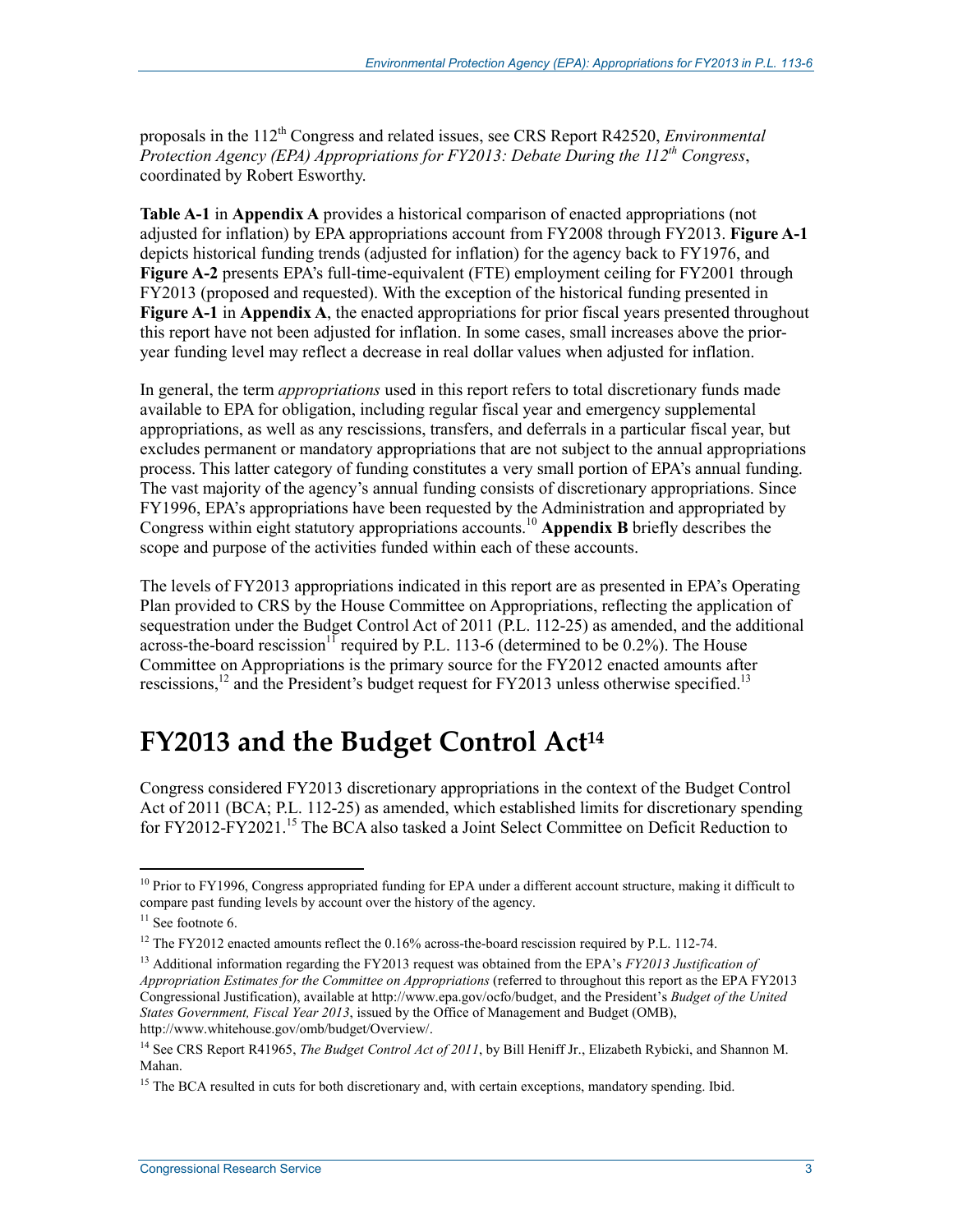develop a federal deficit reduction plan for Congress and the President to enact by January 15, 2012. Because deficit reduction legislation was not enacted by that date, an automatic spending reduction process established by the BCA was triggered. This process consists of a combination of sequestration and lower discretionary spending caps, initially scheduled to begin on January 2, 2013. The "joint committee" sequestration process for FY2013 required the Office of Management and Budget (OMB) to implement across-the-board spending cuts at the account and program level to achieve equal budget reductions from both defense and nondefense funding at a percentage to be determined, under terms specified in the Balanced Budget and Emergency Deficit Control Act of 1985, as amended by the BCA.

The American Taxpayer Relief Act (ATRA; P.L. 112-240), enacted on January 2, 2013, made a number of significant changes to the procedures in the BCA that took place in FY2013. First, the date for the joint committee sequester to be implemented was delayed until March 1, 2013. Second, the dollar amount of the joint committee sequester was reduced by \$24 billion. Third, statutory caps on discretionary spending for  $FY2013$  (and  $FY2014$ ) were lowered.<sup>16</sup>

Pursuant to the BCA, as amended by the ATRA, President Obama ordered that the joint committee sequester be implemented on March 1, 2013.<sup>17</sup> The accompanying OMB report estimated a dollar amount of budget authority to be canceled in FY2013 from each account containing non-exempt funds.<sup>18</sup> The sequestration was to be applied at the program, project, and activity (PPA) level within each account.<sup>19</sup> Because the sequestration was implemented at the time that a temporary continuing resolution was in force, the calculations required to determine the amount of the reduction were based on the annualized level of the part-year appropriations provided by the FY2013 Continuing Resolution (P.L. 112-175).<sup>20</sup> Therefore, the effect of these reductions on the discretionary budgetary resources available to EPA and other federal departments and agencies at the account and PPA level was dependent on the amounts provided for the full year, as subsequently specified in P.L. 113-16. The succeeding EPA Operating Plan presented the reductions that were applied to the agency's funding under sequestration in FY2013 at the account level and by major program area within each account.

## **EPA FY2013 Appropriations**

**Table 1** presents the levels of FY2013 enacted appropriations reported in EPA's Operating Plan, compared to the President's FY2013 request and the FY2012 enacted amounts, by each of the agency's eight statutorily defined appropriations accounts. (A description of each of the appropriations accounts is presented in **Appendix B**.) The FY2013 enacted amounts reflect

<sup>16</sup> For further information on the changes to the BCA procedures made by the ATRA, see CRS Report R42949, *The American Taxpayer Relief Act of 2012: Modifications to the Budget Enforcement Procedures in the Budget Control Act*, by Bill Heniff Jr.

<sup>&</sup>lt;sup>17</sup> White House, President Obama, *Sequestration Order for Fiscal Year 2013 Pursuant to Section 251A of the Balanced Budget and Emergency Deficit Control Act, As Amended*, March 1, 2013, available at http://www.whitehouse.gov/sites/ default/files/2013sequestration-order-rel.pdf.

<sup>18</sup> Executive Office of the President, Office of Management and Budget, *OMB Report to the Congress on the Joint Committee Sequestration for Fiscal Year 2013*, March 1, 2013, available at http://www.whitehouse.gov/sites/default/ files/omb/assets/legislative\_reports/fy13ombjcsequestrationreport.pdf.

<sup>19</sup> Ibid., pp. 11 and 13.

<sup>20</sup> Ibid., p. 5. For general information on continuing resolutions, see CRS Report R42647, *Continuing Resolutions: Overview of Components and Recent Practices*, by Jessica Tollestrup.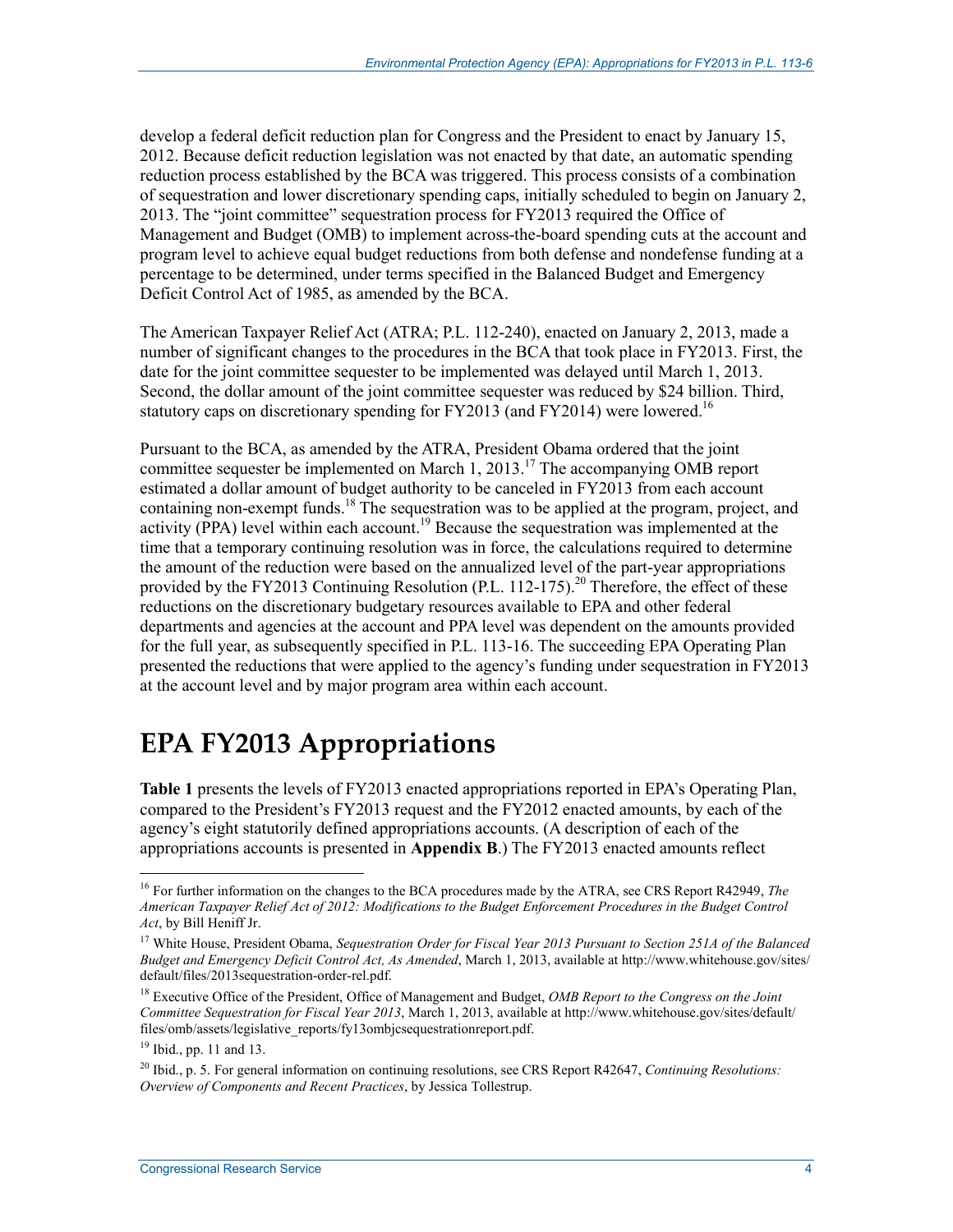automatic spending reductions triggered by sequestration and a 0.2% across-the-board rescission applied to the baseline amounts for EPA in Division F of P.L. 113-6. The table also presents a breakout of supplemental appropriations for FY2013 (post-sequestration) under the Disaster Relief Appropriations Act, 2013 (P.L. 113-2), enacted prior to P.L. 113-6. The FY2012 enacted amounts presented in the table reflect rescissions that applied to that fiscal year. The table also identifies transfers of funds between appropriations accounts, and funding levels for several program areas within certain accounts that have received prominent attention.

**Figure 1** following the table presents the allocation of the total FY2013 enacted appropriations among the agency's eight appropriations accounts, as reported in the EPA Operating Plan, compared with the relative allocation of the FY2012 enacted amounts by account. **Figure 1** presents two separate comparisons for the allocations of FY2013 appropriations, one including the FY2013 disaster relief supplemental funding provided in P.L. 113-6 for areas of states affected by Hurricane Sandy, and the other excluding the supplemental funding. A summary of actions on EPA appropriations for FY2013 leading to the enactment of P.L. 113-6, and a discussion of the FY2013 enacted appropriations for selected EPA programs and activities that received prominent attention in the congressional debate, follow the table and bar graph.

#### **Table 1. Appropriations for the Environmental Protection Agency: FY2012 Enacted, the President's FY2013 Budget Request, FY2013 Funding Amounts (P.L. 113-6; Post-Sequestration), and FY2013 Disaster Relief Funding (P.L. 113-2; Post-Sequestration)**

| <b>EPA Appropriation Accounts</b>                | <b>FY2012</b><br><b>Enacted</b><br>P.L. 112-74 | <b>FY2013</b><br><b>Request</b> | <b>FY2013</b><br>P.L. 113-6<br>(Post-<br>Sequester) <sup>a</sup> | FY2013<br><b>Supplemental</b><br>P.L. 113-2<br>(Post-<br>Sequester) | FY2013<br>Total<br>(Post-<br>Sequester) |
|--------------------------------------------------|------------------------------------------------|---------------------------------|------------------------------------------------------------------|---------------------------------------------------------------------|-----------------------------------------|
| Science and Technology                           |                                                |                                 |                                                                  |                                                                     |                                         |
| -Base Appropriations                             | \$793.7                                        | \$807.3                         | \$743.8                                                          |                                                                     | \$743.8                                 |
| -Transfer in from Superfund                      | $+ $23.0$                                      | $+ $23.2$                       | $+ $21.7$                                                        |                                                                     | $+ $21.7$                               |
| Science and Technology (with transfers)          | \$816.7                                        | \$830.5                         | \$765.5                                                          |                                                                     | \$765.5                                 |
| Environmental Programs and Management            | \$2,678.2                                      | \$2,817.2                       | \$2,511.4                                                        | \$0.7                                                               | \$2,512.1                               |
| Office of Inspector General                      |                                                |                                 |                                                                  |                                                                     |                                         |
| -Base Appropriations                             | \$41.9                                         | \$48.3                          | \$39.7                                                           |                                                                     | \$39.7                                  |
| -Transfer in from Superfund                      | $+ $9.9$                                       | $+ $10.9$                       | $+ $9.4$                                                         |                                                                     | +\$9.4                                  |
| Office of Inspector General (with transfers)     | \$51.8                                         | \$59.1                          | \$49.1                                                           |                                                                     | \$49.1                                  |
| <b>Buildings and Facilities</b>                  | \$36.4                                         | \$42.0                          | \$34.5                                                           |                                                                     | \$34.5                                  |
| Hazardous Substance Superfund (before transfers) | \$1,213.8                                      | \$1,176.4                       | \$1,113.3                                                        | \$1.9                                                               | \$1,115.2                               |
| — Transfer out to Office of Inspector General    | $-59.9$                                        | $-$10.9$                        | $-$ \$9.4                                                        |                                                                     | -\$9.4                                  |
| -Transfer out to Science and Technology          | $-$23.0$                                       | $-$23.2$                        | \$21.7                                                           |                                                                     | \$21.7                                  |

(millions of dollars; enacted amounts include rescissions and supplemental appropriations)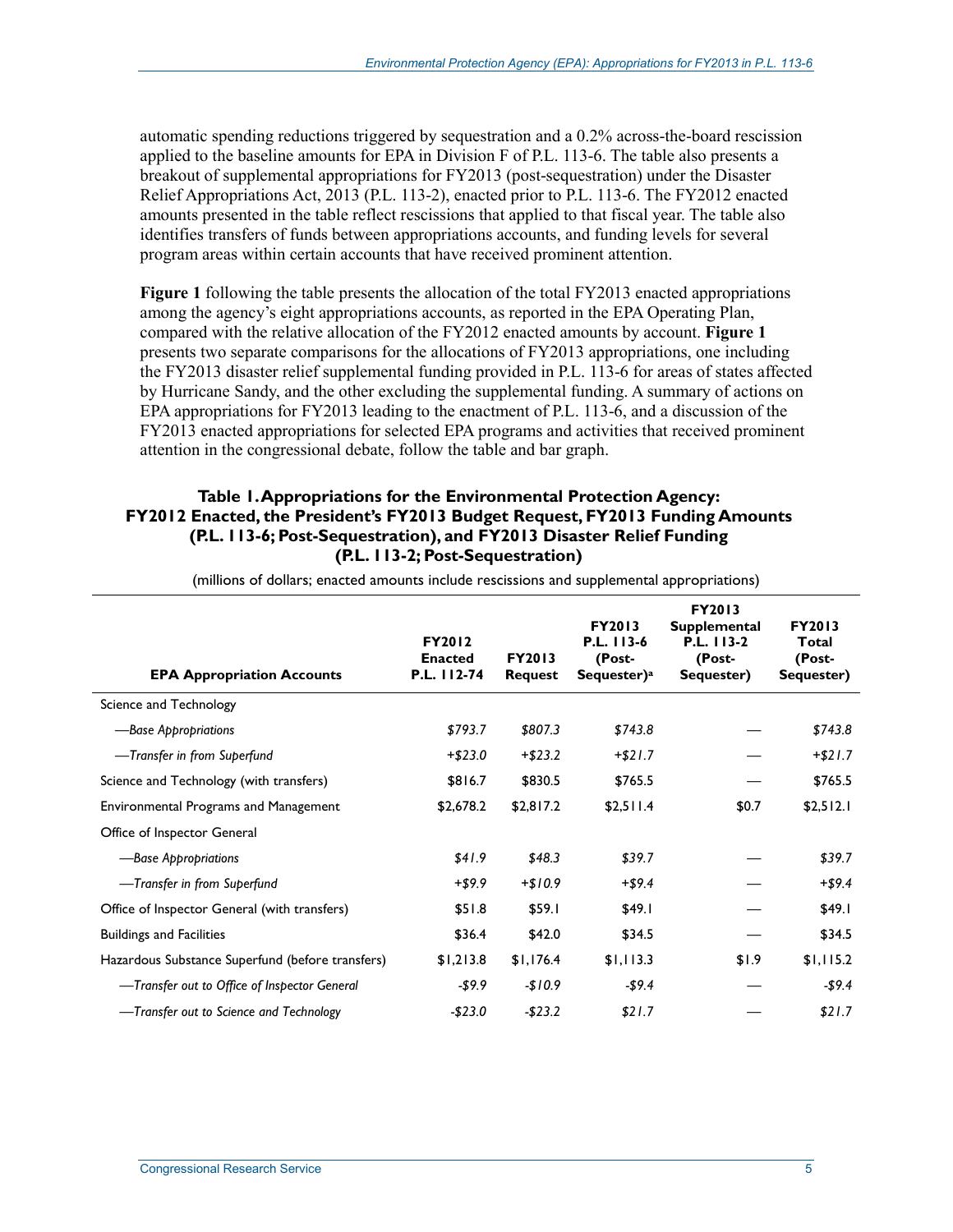| <b>EPA Appropriation Accounts</b>                             | <b>FY2012</b><br><b>Enacted</b><br>P.L. 112-74 | <b>FY2013</b><br><b>Request</b> | <b>FY2013</b><br>P.L. 113-6<br>(Post-<br>Sequester) $a$ | <b>FY2013</b><br><b>Supplemental</b><br>P.L. 113-2<br>(Post-<br>Sequester) | <b>FY2013</b><br>Total<br>(Post-<br>Sequester) |
|---------------------------------------------------------------|------------------------------------------------|---------------------------------|---------------------------------------------------------|----------------------------------------------------------------------------|------------------------------------------------|
| Hazardous Substance Superfund (after transfers)               | \$1,180.9                                      | \$1,142.3                       | \$1,082.1                                               | \$1.9                                                                      | \$1,084.0                                      |
| Leaking Underground Storage Tank<br><b>Trust Fund Program</b> | \$104.1                                        | \$104.1                         | \$98.7                                                  | \$4.7                                                                      | \$103.4                                        |
| Inland Oil Spill Program<br>(formerly Oil Spill Response)     | \$18.2                                         | \$23.5                          | \$17.3                                                  |                                                                            | \$17.3                                         |
| State and Tribal Assistance Grants (STAG)                     |                                                |                                 |                                                         |                                                                            |                                                |
| -Clean Water State Revolving Fund                             | \$1,466.5                                      | \$1,175.0                       | \$1,376.1                                               | \$475.0                                                                    | \$1,851.1                                      |
| -Drinking Water State Revolving Fund                          | \$917.9                                        | \$850.0                         | \$861.3                                                 | \$95.0                                                                     | \$956.3                                        |
| -Categorical Grants                                           | \$1,088.8                                      | \$1,202.4                       | \$1,032.0                                               |                                                                            | \$1,032.0                                      |
| -Brownfields Section 104(k) Grants                            | \$94.8                                         | \$93.3                          | \$89.9                                                  |                                                                            | \$89.9                                         |
| -Diesel Emission Reduction Grants                             | \$30.0                                         | \$15.0                          | \$18.9                                                  |                                                                            | \$18.9                                         |
| -Other State and Tribal Assistance Grants                     | \$15.0                                         | \$20.0                          | \$14.2                                                  |                                                                            | \$14.2                                         |
| State and Tribal Assistance Grants Total                      | \$3,612.9                                      | \$3,355.7                       | \$3,392.4                                               | \$570.0                                                                    | \$3,962.4                                      |
| Rescissions of Unobligated Balances <sup>b</sup>              | $-$50.0$                                       | $-$30.0$                        | $-$50.0$                                                |                                                                            | $-$50.0$                                       |
| <b>Total EPA Accounts</b>                                     | \$8,449.4                                      | \$8,344.5                       | \$7,901.1                                               | \$577.3                                                                    | \$8,478.4                                      |

**Source:** Prepared by the Congressional Research Service. FY2012 enacted amounts, and the FY2013 President's budget request, are as presented by the House Appropriations Committee in its report accompanying the Interior, Environment, and Related Agencies Appropriations bill, 2013 (H.R. 6091, H.Rept. 112-589, pp. 170-177), as reported on July 10, 2012. The FY2012 enacted amounts reflect applicable rescissions. The FY2013 enacted and supplemental amounts are as reported in EPA's FY2013 Operating Plan submitted to the House and Senate Appropriations Committees on May 14, 2013, and reflect automatic spending reductions triggered by the Budget Control Act (BCA; P.L. 112-25) as amended. The FY2013 enacted levels also reflect the 0.2% across-the-board rescission required by the Consolidated and Further Continuing Appropriations Act, 2013 (P.L. 113-6). Numbers may not add due to rounding.

- a. FY2013 discretionary appropriations were considered in the context of the BCA as amended, which established, among other things, a statutory limit on FY2013 discretionary spending and required a sequestration of FY2013 budgetary resources. Deficit reduction legislation was not enacted by January 15, 2012, as required by the BCA, triggering an automatic spending reduction process that consisted of a combination of sequestration and lower discretionary spending caps, and ultimately reductions in overall FY2013 funding levels.
- b. Rescissions specified by Congress and proposed in the President's request as presented in this row are from unobligated balances of funds appropriated in prior years. In effect, these "rescissions" increase the availability of funds for expenditure by the agency in the years in which they are applied, functioning as an offset to new appropriations by Congress. For FY2012, in the Administrative Provisions in Division E, Title II of P.L. 112-74, Congress specified rescinding unobligated balances from the STAG (\$45.0 million) and the Hazardous Substance Superfund (\$5.0 million) accounts. FY2012 rescissions specified by Congress within the STAG account included \$20.0 million from categorical grants, \$10.0 million from the Clean Water State Revolving Fund (SRF) grants, and \$5.0 million each from Brownfields grants, Diesel Emission Reduction Act grants, and U.S.-Mexico Border water infrastructure grants. For FY2013, Section 1406 of Title IV in P.L. 113-6 rescinded unobligated balances from the Hazardous Substance Superfund (\$15.0 million) and STAG (\$35.0 million) accounts. The FY2013 rescissions specified by Congress within the STAG account include \$5.0 million from categorical grants, \$10.0 million each from the Clean Water and the Drinking Water SRF grants, and \$10.0 million from Brownfields grants.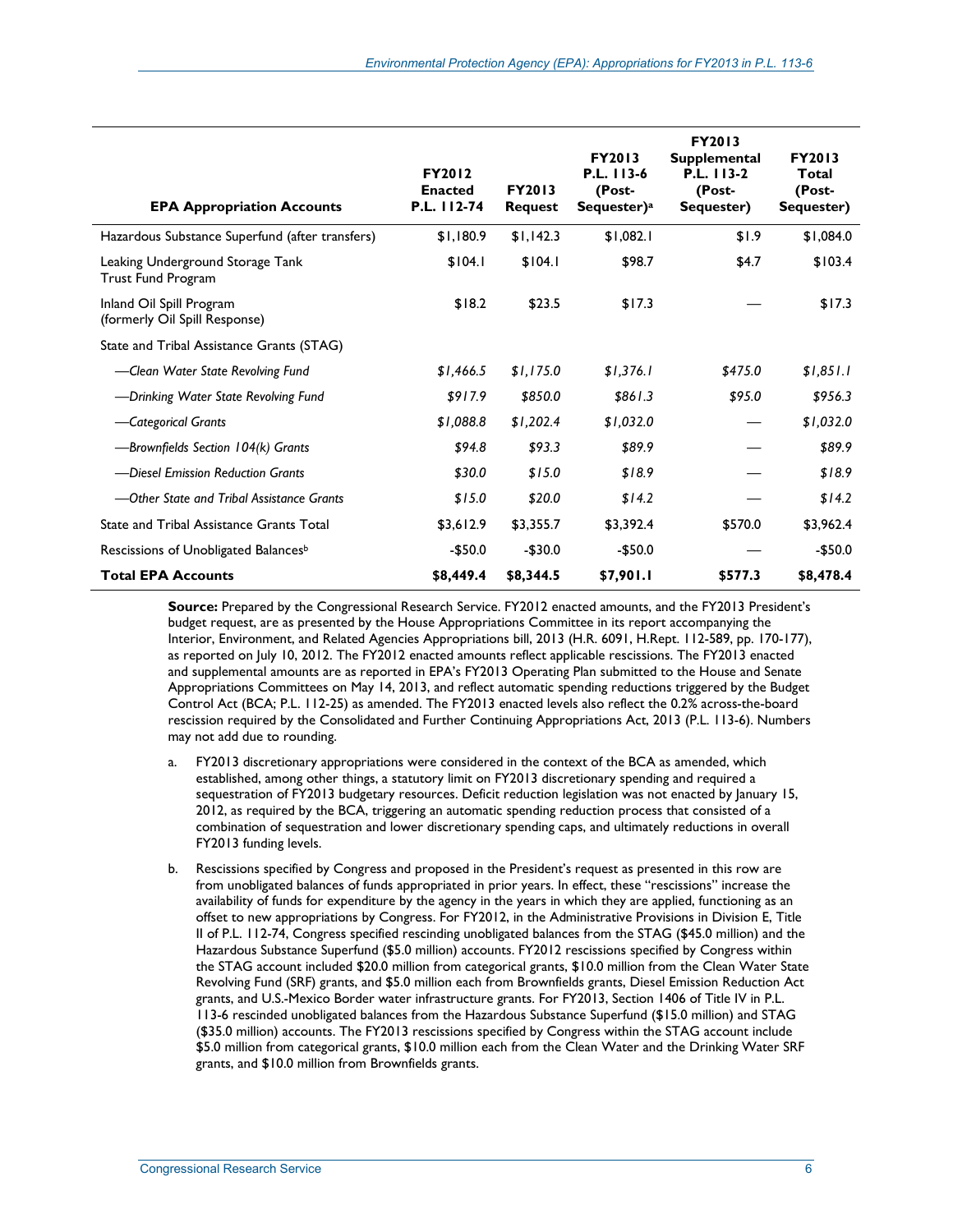#### **Figure 1. Proportional Comparison of EPA FY2013 Appropriations by Account Post-Sequestration (Including and Excluding FY2013 Disaster Relief Supplemental Appropriations in P.L. 113-2), and FY2012 Enacted Appropriations**



**Source:** Prepared by the Congressional Research Service. FY2012 enacted amounts are from H.R. 6091 as reported by the House Committee on Appropriations and the accompanying report, H.Rept. 112-589, table pp. 170-177. The FY2013 enacted and supplemental amounts are as reported in EPA's FY2013 Operating Plan submitted to the House and Senate Appropriations Committees on May 14, 2013, and reflect automatic spending reductions triggered by the Budget Control Act (BCA; P.L. 112-25) as amended. The FY2013 enacted levels also reflect the 0.2% across-the-board rescission required by the Consolidated and Further Continuing Appropriations Act, 2013 (P.L. 113-6). Percentages may not add due to rounding.

### **Consolidated and Further Continuing Appropriations Act, 2013**

Division F of the Consolidated and Further Continuing Appropriations Act, 2013 (P.L. 113-6), enacted March 26, 2013, provided discretionary appropriations for the full fiscal year through September 30, 2013, for seven regular appropriations acts, including Interior, Environment, and Related Agencies, which funds EPA. The levels of enacted appropriations for FY2013 in Division F of P.L. 113-6 ultimately available to EPA and other federal departments and agencies include the application of an across-the-board (0.2%) rescission required by the law and the executive branch's calculations of spending reductions triggered by the BCA (P.L. 112-25) as amended.

Section 1113 of P.L. 113-6 required each federal department and agency funded in Division F of the law to provide the House and Senate Committees on Appropriations with detailed allocations of FY2013 appropriations by program, project, or activity within each statutory appropriations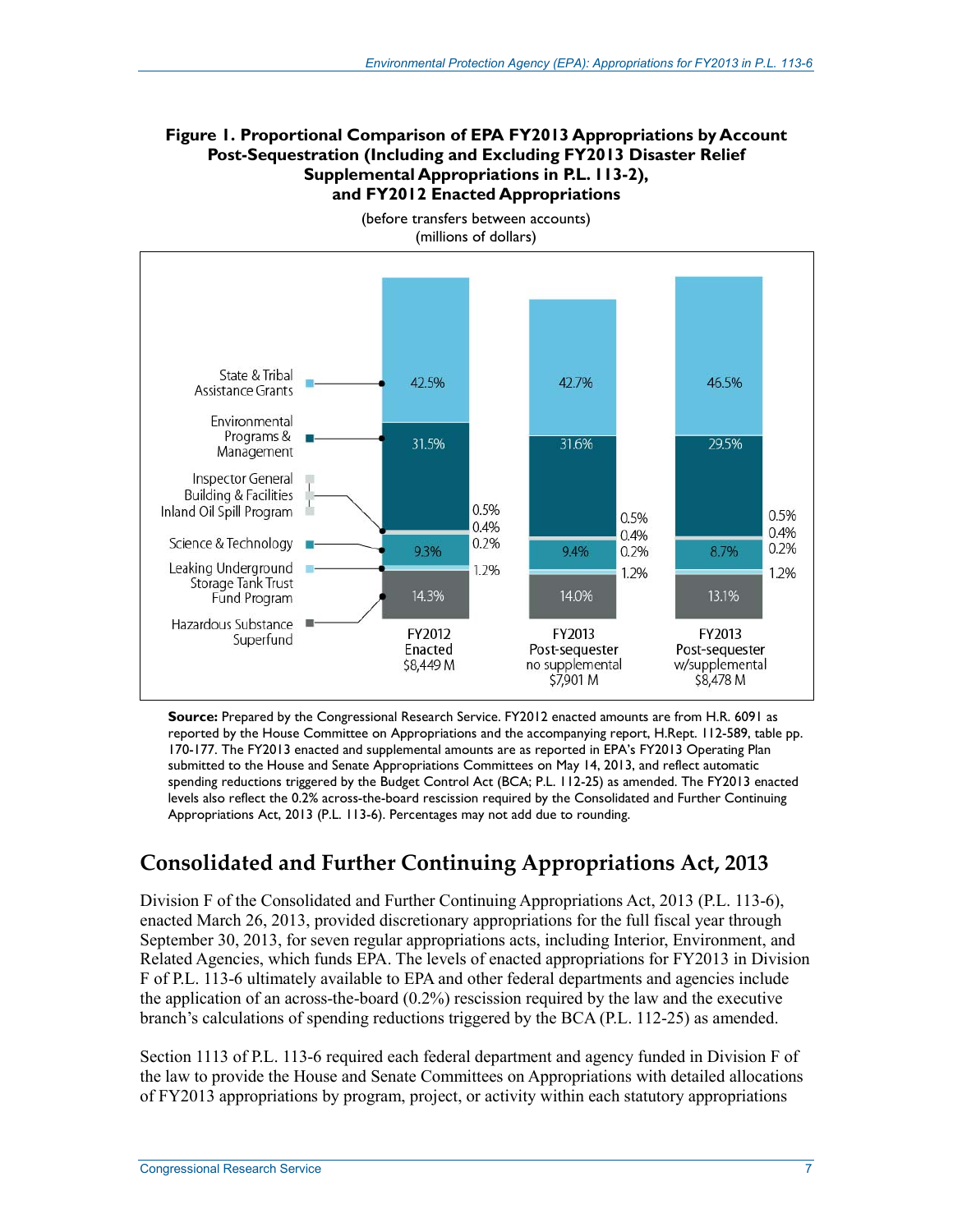account, after the application of sequestration and rescissions, within 30 days of enactment. EPA reported this information in its FY2013 Operating Plan released to the committees on May 14, 2013. The EPA Operating Plan presents a breakout by each of the agency's eight appropriations accounts and program areas funded with each account.

As shown in **Table 1**, EPA reported a total FY2013 enacted funding level of \$7.90 billion after the application of the 0.2% across-the-board rescission and reductions triggered by sequestration. The FY2013 enacted level is \$443.4 million (5.3%) below the President's FY2013 request and \$548.3 million (6.5%) below the FY2012 enacted level. Including the \$577.3 million (postsequestration) in supplemental funding provided under the Disaster Relief Appropriations Act, 2013 (P.L. 113-2), EPA reported a combined total of \$8.48 billion in discretionary appropriations enacted for the agency in FY2013.

As noted earlier in this report, P.L. 113-6 did not specify the final FY2013 enacted funding levels available to EPA and other federal departments and agencies funded in Division F of the law. Instead, the act provides a level of appropriations from which certain reductions were to be made as a result of the sequestration required by the  $BCA<sup>21</sup>$  and an across-the-board rescission required by the executive branch to comply with the statutory limit on discretionary spending for  $FY2013.<sup>22</sup>$ 

Division F of P.L. 113-6 did not treat all appropriations accounts and program activities of agencies and departments included in this division the same. Section 1101 of Division F of the act specified a level equal to the FY2012 enacted appropriations. For those accounts and program activities, the act further specified that the use of funds provided would be subject to the same authorities and conditions in FY2013 that applied in FY2012. For the other accounts and program activities, P.L. 113-6 specified amounts referred to as "anomalies"<sup>23</sup> that were generally below the FY2012 enacted levels. These "anomalies" would not be subject to the same FY2012 authorities and conditions in FY2013.

Under Section 1101, four of EPA's eight appropriations accounts were specified at FY2012 enacted levels<sup>24</sup> that would be used to calculate the FY2013 available funding taking into account the rescission. These accounts include the Office of Inspector General, Buildings and Facilities, Leaking Underground Storage Tank Trust Fund, and Inland Oil Spill Program. Section 1405 of P.L. 113-6 specified amounts below the FY2012 enacted for calculating the FY2013 enacted funding levels for the four other EPA accounts, including

<sup>&</sup>lt;sup>21</sup> Section 3002 of P.L. 113-6 specified that appropriations provided in the law were subject to sequestration.

<sup>&</sup>lt;sup>22</sup> Section 3004 of P.L. 113-6 directed the Office of Management and Budget (OMB) to apply an across-the-board rescission, if needed, in addition to sequestration to ensure that the total level of appropriations in FY2013 did not exceed the discretionary spending caps. Section 3004 did not specify the percentage of this rescission, but directed OMB to calculate it relative to the amount of appropriations that would exceed the caps otherwise. OMB subsequently determined that an across-the-board rescission of 0.2% was necessary in FY2013 to remain within the nonsecurity cap.

<sup>&</sup>lt;sup>23</sup> The Senate Committee on Appropriations referred to these exceptions in P.L. 113-6 as "anomalies." See the committee's March 11, 2013, press release summarizing the Senate substitute amendment to H.R. 933: http://www.appropriations.senate.gov/news.cfm?method=news.view&id=729722e4-2b84-4651-ae53-cad2b62e548e.

<sup>&</sup>lt;sup>24</sup> Division E of P.L. 112-74 specified the FY2012 enacted funding levels for all eight EPA accounts, subject to a 0.16% across-the-board rescission. Section 1101 of Division F of P.L. 113-6 used the post-rescission amounts for FY2012 as the baseline for four of the eight EPA accounts in FY2013.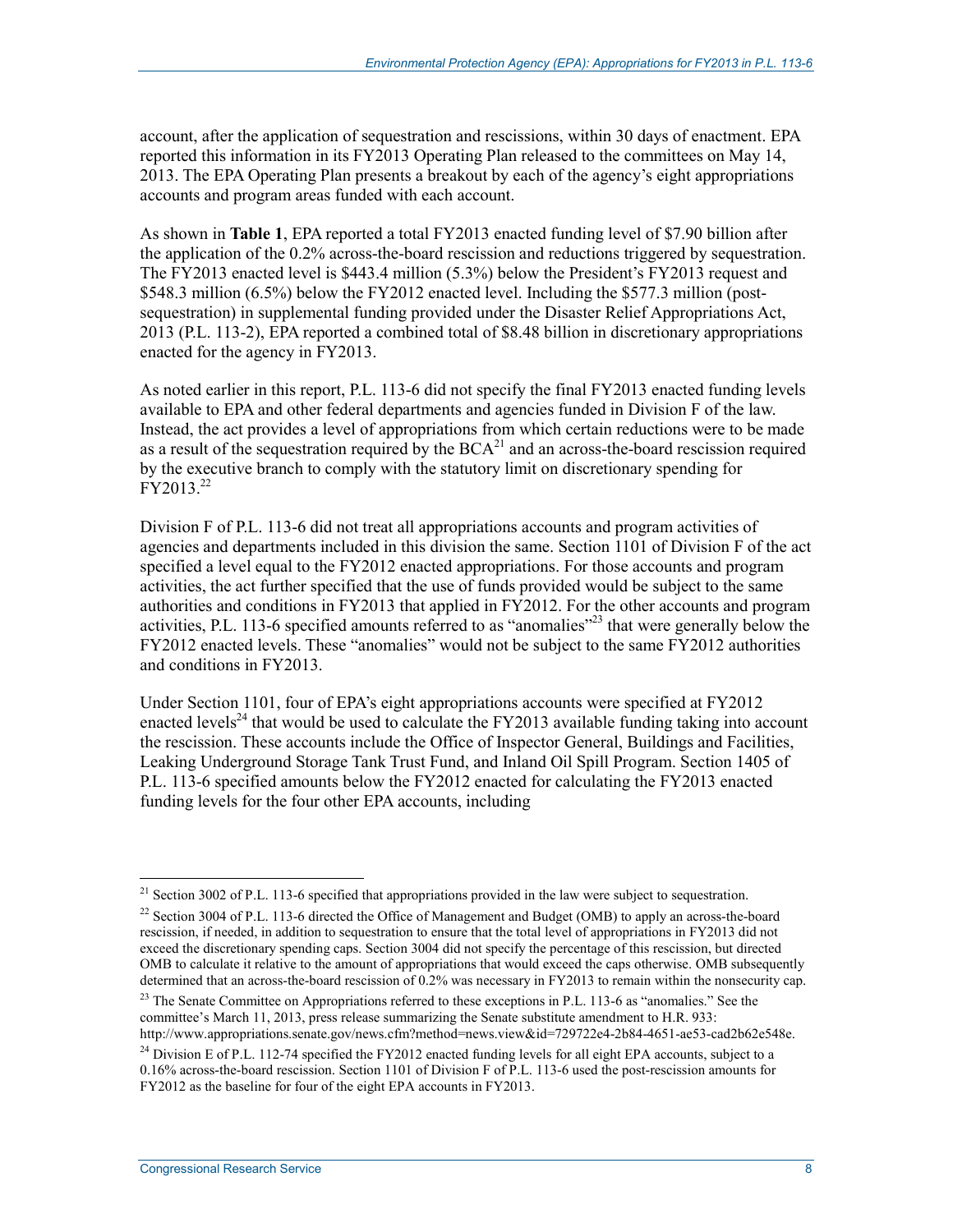- \$785.3 million for Science and Technology;
- \$2.65 billion for Environmental Programs and Management;
- \$1.18 billion for the Hazardous Substance Superfund; and
- \$3.58 billion for State and Tribal Assistance Grants.

Additionally, Section 1406 of P.L. 113-6 required a rescission of \$50.0 million from unobligated balances of prior appropriations to the Hazardous Substance Superfund (\$15.0 million) and STAG (\$35.0 million) accounts. FY2013 rescissions of unobligated balances specified within the STAG account included \$5.0 million from categorical grants, \$10.0 million each from Clean Water and Drinking Water State Revolving Fund (SRF) grants, and \$10.0 million from Brownfields grants. The President's FY2013 request had proposed a \$30.0 million rescission of unobligated balances of prior appropriations, but did not specify from which accounts.

Similar rescissions of unobligated balances of prior appropriations have been included in EPA appropriations since FY2006. For FY2012, Title II of Division E in P.L. 112-74 included a rescission of \$50.0 million from unobligated balances in the Hazardous Substance Superfund (\$5.0 million) and STAG (\$45.0 million) accounts. FY2012 rescissions of unobligated balances specified within the STAG account included \$20.0 million from categorical grants, \$10.0 million from the Clean Water SRF, and \$5.0 million each from Brownfields grants, Diesel Emission Reduction Act grants, and U.S.-Mexico Border water infrastructure grants.

#### **FY2013 Supplemental Funding for Disaster Relief25**

P.L. 113-6 was preceded by the Disaster Relief Appropriations Act, 2013 (P.L. 113-2), enacted January 29, 2013. P.L. 113-2 provided \$50.7 billion in supplemental FY2013 appropriations for disaster assistance largely focused on responding to the impacts of Hurricane Sandy in late October 2012. Hurricane Sandy impacted a wide swath of the East Coast of the United States, resulting in major disaster declarations for 12 states plus the District of Columbia. Prior to the application of reductions triggered by sequestration,<sup> $26$ </sup> Chapter 7 in Title X of P.L. 113-2 provided \$1.44 billion in disaster relief supplemental appropriations for FY2013 within the accounts of Interior, Environment, and Related Agencies, including \$607.7 million within four of the eight EPA accounts. In its FY2013 Operating Plan, EPA reported that sequestration reduced the disaster relief supplemental funding for the agency to \$577.3 million across these four accounts.

As indicated in **Table 1**, \$570.0 million (\$600.0 million pre-sequester) of the supplemental for EPA was allocated within the State and Tribal Assistance Grants (STAG) account for grants to aid affected states in capitalizing their SRFs. Of this amount, \$475.0 million (\$500.0 million presequester) was allocated for Clean Water SRF grants, and \$95.0 million (\$100.0 million presequester) was allocated for the Drinking Water SRF grants. These funds were allocated to New York and New Jersey for wastewater and drinking water treatment works and facilities impacted by Hurricane Sandy (see the "Wastewater and Drinking Water Infrastructure" section of this

<sup>&</sup>lt;sup>25</sup> For a more comprehensive overview of the FY2013 supplemental funding for disaster relief, including a brief legislative history, see CRS Report R42869, *FY2013 Supplemental Funding for Disaster Relief*, coordinated by William L. Painter and Jared T. Brown.

<sup>26</sup> See CRS Report R42352, *An Examination of Federal Disaster Relief Under the Budget Control Act*, by Bruce R. Lindsay, William L. Painter, and Francis X. McCarthy.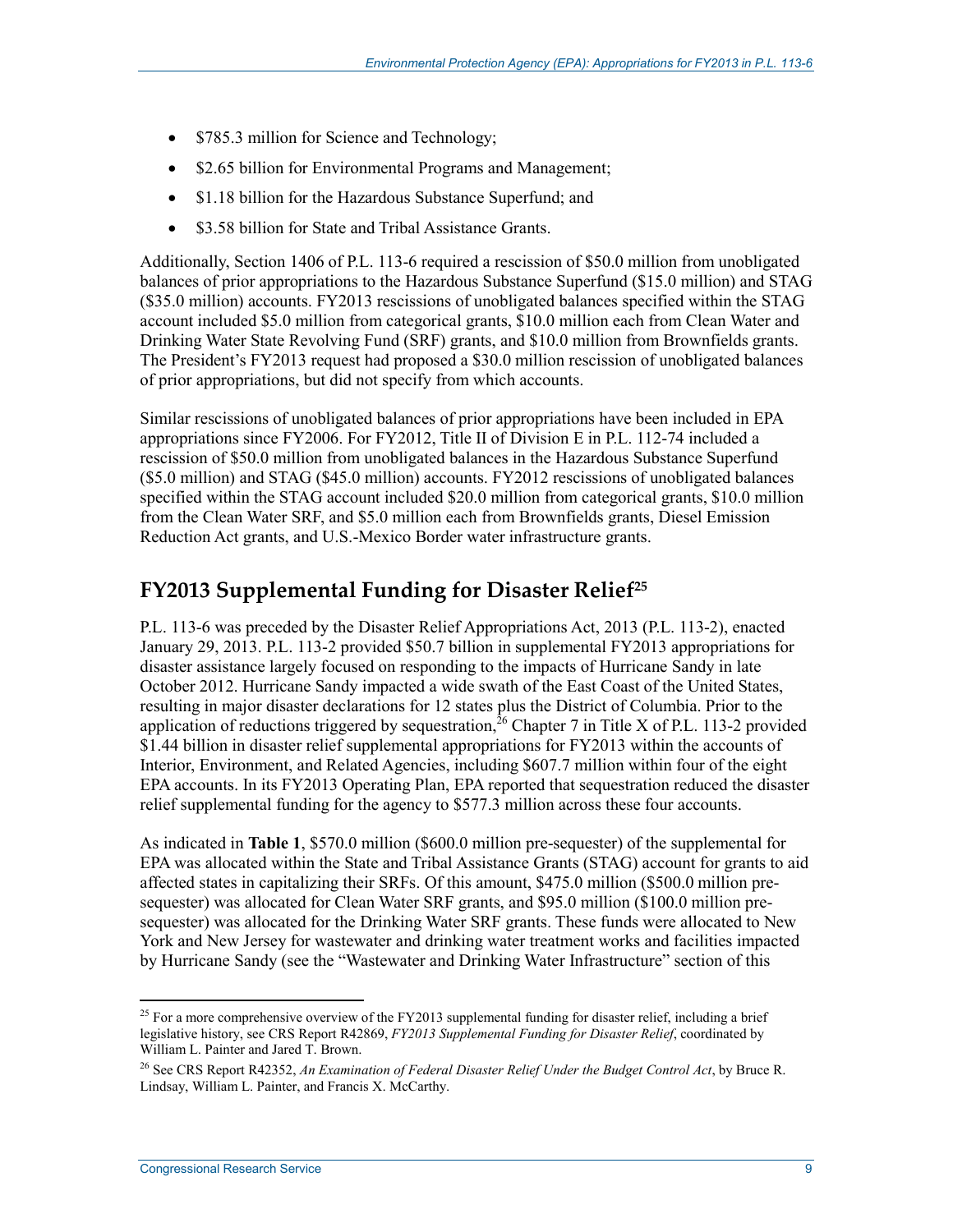report). P.L. 113-2 included a requirement that the affected states receiving these funds use not less than 20%, but not more than 30%, of the SRF capitalization grant funds to provide additional subsidization to SRF loan recipients in the form of forgiveness of principal, negative interest loans, or grants, or any combination of these.

The remaining \$7.3 million (\$7.7 million pre-sequester) of the supplemental funds within the three other EPA accounts included \$689,000 (\$725,000 pre-sequester) in the Environmental Programs and Management (EPM) account; \$1.9 million (\$2.0 million pre-sequester) in the Hazardous Substance Superfund account; and \$4.75 million (\$5.0 million pre-sequester) in the Leaking Underground Storage Tank (LUST) Trust Fund account.

### **Interim Continuing Resolution Enacted in the 112th Congress**

P.L. 113-6 superseded a partial-year continuing resolution that had provided funding for the first half of FY2013. On September 28, 2012, the President signed the Continuing Appropriations Resolution, 2013 (P.L. 112-175, H.J.Res. 117), to provide appropriations through March 27, 2013, for EPA and other federal departments and agencies. Section 101 of P.L. 112-175 generally continued the rate of appropriations for the operations of EPA and most other federal departments and agencies on an apportioned basis at 0.612% above the FY2012 enacted level, with the exception of activities (none administered by EPA) funded in the Disaster Relief Appropriations Act, 2012 (P.L. 112-77). P.L. 112-175 also funded certain activities of the Department of Defense (DOD) designated as "Overseas Contingency Operations/Global War on Terrorism," and various departments and agencies for which specific funding levels were designated in the resolution itself. Section 116(a) of P.L. 112-175 required EPA and all other federal departments and agencies to submit a spending, expenditure, or operating plan to the House and Senate Committees on Appropriations 30 days after enactment.

### **Other Actions in the 112th Congress**

#### **H.R. 6091, Reported by the House Committee on Appropriations**

Prior to the enactment of an interim continuing resolution for FY2013 in P.L. 112-175 during the 112th Congress, the House Committee on Appropriations had reported the Interior, Environment, and Related Agencies Appropriations Act, 2013 (H.R. 6091, H.Rept. 112-589), on July 10, 2012. Title II of this bill included a total of \$7.06 billion for EPA for FY2013, \$1.29 billion (15.5%) less than the President's FY2013 request of \$8.34 billion, and \$1.39 billion (16.5%) less than the \$8.45 billion FY2012 enacted level (including applicable rescissions).<sup>27</sup> These overall decreases that the committee proposed were attributed largely to recommended reductions of \$753.7 million (22.5%) and \$1.01 billion (28.0%), respectively, for the STAG account. These proposed decreases in the STAG account were largely due to a combined \$507.0 million reduction below the President's FY2013 request and \$866.3 million below the FY2012 enacted level for grants to help states capitalize Clean Water and Drinking Water SRFs.

<sup>&</sup>lt;sup>27</sup> Section 436(a), Title IV, Division E of P.L. 112-74 specified a 0.16% across-the-board rescission in FY2012 for EPA and other Interior, Environment, and Related Agencies. The total FY2012 enacted appropriations for EPA in P.L. 112- 74 was \$8.46 billion, prior to this across-the-board rescission.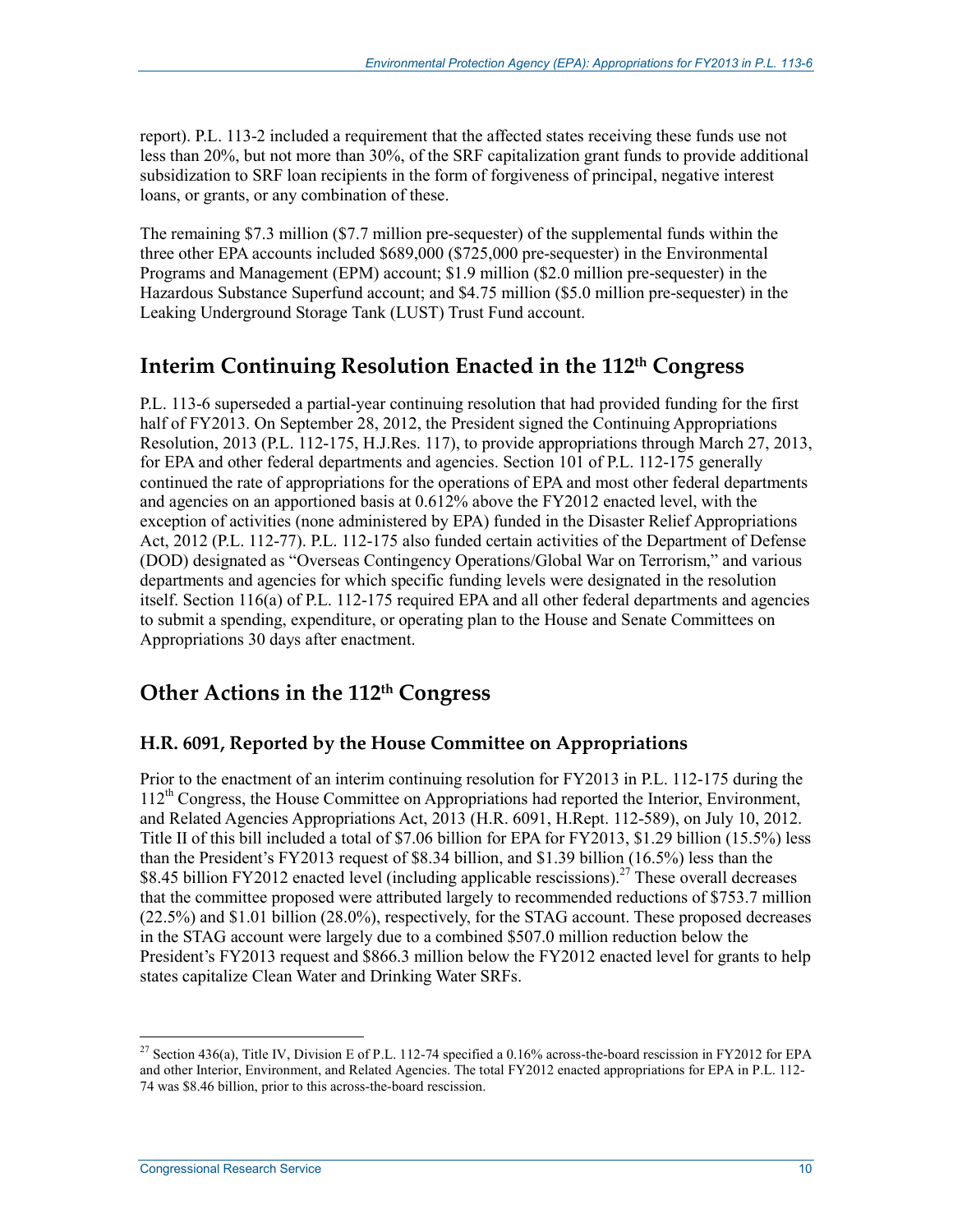Relative to the President's FY2013 request, H.R. 6091 included reductions for FY2013 for nearly all other state and tribal grants funded within the STAG account, including most of the categorical grants. Funding in the bill for the remaining EPA accounts, with the exception of the LUST Trust Fund account, also would have been below the President's FY2013 request. The FY2013 levels proposed by the committee would have been below the FY2012 enacted levels for all but two of EPA's accounts, the Office of Inspector General and Buildings and Facilities accounts, which would have been the same as the FY2012 enacted amounts. Below the account level, H.R. 6091 included a variety of decreases and increases in funding for many of the individual EPA programs and activities, compared to the President's FY2013 request and the FY2012 enacted levels.

#### **Senate Appropriations Subcommittee Leadership Draft Bill**

Subsequent to the enactment of an interim continuing resolution for FY2013 in P.L. 112-175 during the  $112<sup>th</sup>$  Congress, the bipartisan leadership of the Senate Appropriations Subcommittee on Interior, Environment, and Related Agencies released a draft bill on September 25, 2012,<sup>28</sup> reflecting divergent funding priorities from the House. The draft bill included \$8.52 billion for EPA for FY2013, \$1.46 billion (20.7%) more than the House Committee on Appropriations recommended in H.R.  $6091<sup>29</sup>$  In its view, the Senate Appropriations Subcommittee leadership had intended the draft document to "... serve as a roadmap as discussions continue to finalize a responsible, balanced fiscal year 2013 appropriations bill."30

## **Selected EPA Programs and Activities**

Much of the attention on EPA's appropriations for FY2013 focused on federal financial assistance to states for wastewater and drinking water infrastructure projects, various categorical grants to states to support general implementation and enforcement of federal environmental programs as delegated to the states, funding for implementation and research support for air pollution control requirements, climate change and greenhouse gas emissions, and funding for environmental cleanup. Also garnering congressional interest were the funding levels for several geographicspecific initiatives, including the Great Lakes Restoration Initiative, efforts to restore the Chesapeake Bay, and certain other program activities.

The following sections of this report discuss the levels of FY2013 appropriations for selected EPA programs and activities within the above areas that received prominent attention in the congressional debate leading to the enactment of P.L. 113-6. Disaster relief supplemental appropriations provided for FY2013 in P.L. 113-2 also are discussed for programs or activities that received this funding. The FY2013 funding levels identified in the following sections reflect the application of the 0.2% across-the-board rescission required by P.L. 113-6 and automatic spending reductions triggered by sequestration, as presented by EPA in its FY2013 Operating

 $28$  See September 25, 2012, press release by the Chairman and Ranking Member of the Senate Appropriations Subcommittee on Interior, Environment, and Related Agencies, http://www.appropriations.senate.gov/news.cfm? method=news.view&id=fc23708b-fb33-4569-99b4-6cf0d0254457.

<sup>&</sup>lt;sup>29</sup> The Senate draft bill and accompanying table are available at http://www.appropriations.senate.gov/news.cfm? method=news.view&id=17ceab53-cf32-4493-8c93-a22f3a51b2bc and http://www.appropriations.senate.gov/ news.cfm?method=news.view&id=2fde6f71-9b34-4455-85ff-db9b1ca2eee2. See also the Senate Committee on Appropriations website, http://www.appropriations.senate.gov/.

 $30$  See footnote 29.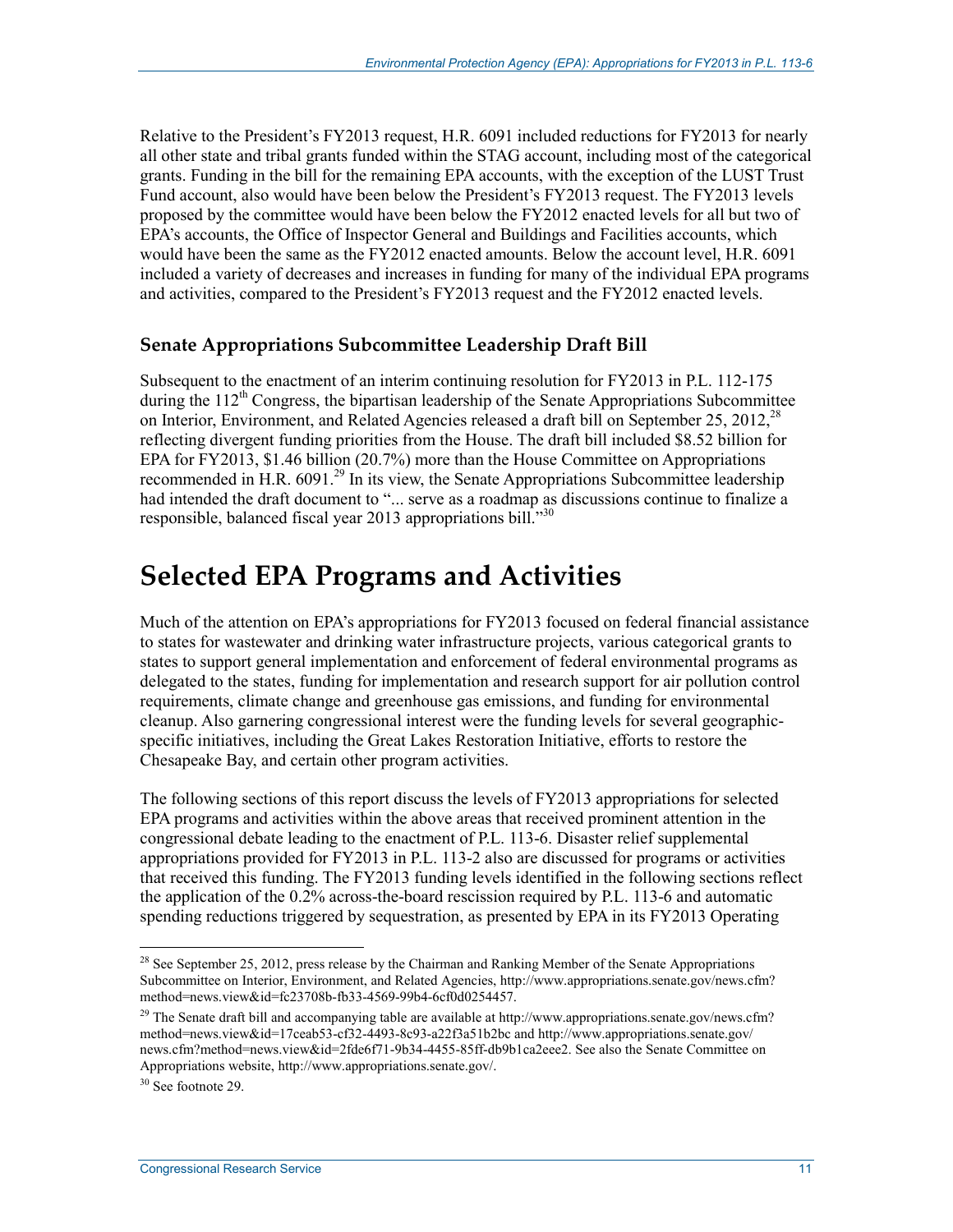Plan. A comprehensive summary of funding for all EPA programs and activities is beyond the scope of this report. The EPA Operating Plan provides a more detailed breakout of funding, and presents the levels of FY2013 appropriations for each program area funded within all eight statutory accounts of the agency.

#### **Wastewater and Drinking Water Infrastructure31**

Historically, funding within the STAG account for grants to aid states and territories in capitalizing their Clean Water and Drinking Water State Revolving Funds (SRFs) has represented a sizable portion of the total appropriations for EPA, ranging from one-fourth to one-third of the agency's funding in recent fiscal years. The FY2013 funding level for SRF grants specified in P.L. 113-6 constituted roughly 28% of the total EPA appropriations. Including the disaster relief supplemental funding provided in P.L. 113-2, SRF grants represented more than 33% of the total appropriations for EPA in FY2013. In contrast, the President's FY2013 budget request for the SRF grants represented about 24% of the total request for EPA. In FY2011 and FY2012, enacted funding for the SRF grants was more than 28% of the total appropriations for EPA in those fiscal years, similar to the proportion for FY2013 excluding the disaster relief supplemental funding.

The SRF capitalization grants to states and territories support local wastewater and drinking water infrastructure projects, such as construction of and modifications to municipal sewage treatment plants and drinking water treatment plants, to facilitate compliance with the Clean Water Act and the Safe Drinking Water Act,<sup>32</sup> respectively.<sup>33</sup> EPA awards SRF grants to states and territories based on formulas.<sup>34</sup> A combined \$2.24 billion was available for FY2013 for the Clean Water and Drinking Water SRFs together, after the application of the 0.2% across-the-board rescission and reductions triggered by sequestration. The combined total was \$212.4 million (10.5%) more than the President's FY2013 request of \$2.03 billion, and \$147.0 million (6.2%) less than the FY2012 enacted level of \$2.38 billion. The combined amount for FY2013 excluding the supplemental was also less than the FY2011 and FY2010 enacted levels<sup>35</sup> (see **Table A-1** in **Appendix A**).

P.L. 113-2 provided an additional \$570.0 million (post-sequester) for FY2013 in disaster relief supplemental appropriations combined for the Clean Water (\$475.0 million) and Drinking Water

<sup>&</sup>lt;sup>31</sup> CRS Specialists Claudia Copeland and Mary Tiemann, Resources, Science, and Industry Division, contributed to information contained in the discussion in this section.

 $32$  Although all of the infrastructure projects in the drinking water needs assessment would promote the health objectives of the Safe Drinking Water Act, EPA reports that 10.9% (\$42.0 billion) of the long-term funding needs was attributable to compliance with regulations under the act, while 89% (\$342.2 billion) represented nonregulatory costs. Most nonregulatory funding needs typically involve installing, upgrading, or replacing transmission and distribution infrastructure to allow a system to continue to deliver safe drinking water. These system problems often do not cause a violation of a federal drinking water standard, but projects to correct infrastructure problems may be eligible for Drinking Water SRF funding if needed to address public health risks. Projects attributable to compliance with Safe Drinking Water Act regulations typically involve the upgrade, replacement, or installation of treatment technologies.

<sup>33</sup> See CRS Report 96-647, *Water Infrastructure Financing: History of EPA Appropriations*, by Claudia Copeland, and CRS Report RS22037, *Drinking Water State Revolving Fund (DWSRF): Program Overview and Issues*, by Mary Tiemann.

<sup>&</sup>lt;sup>34</sup> Clean Water SRF capitalization grants are awarded to states according to a statutory formula established in the Clean Water Act. The Safe Drinking Water Act requires EPA to allocate SRF capitalization grants among the states based on the proportional share of the states' needs as identified in the most recent drinking water needs survey.

<sup>&</sup>lt;sup>35</sup> By comparison, the average annual total funding for the two SRF programs during the 12-year period prior to FY2009 was \$2.0 billion.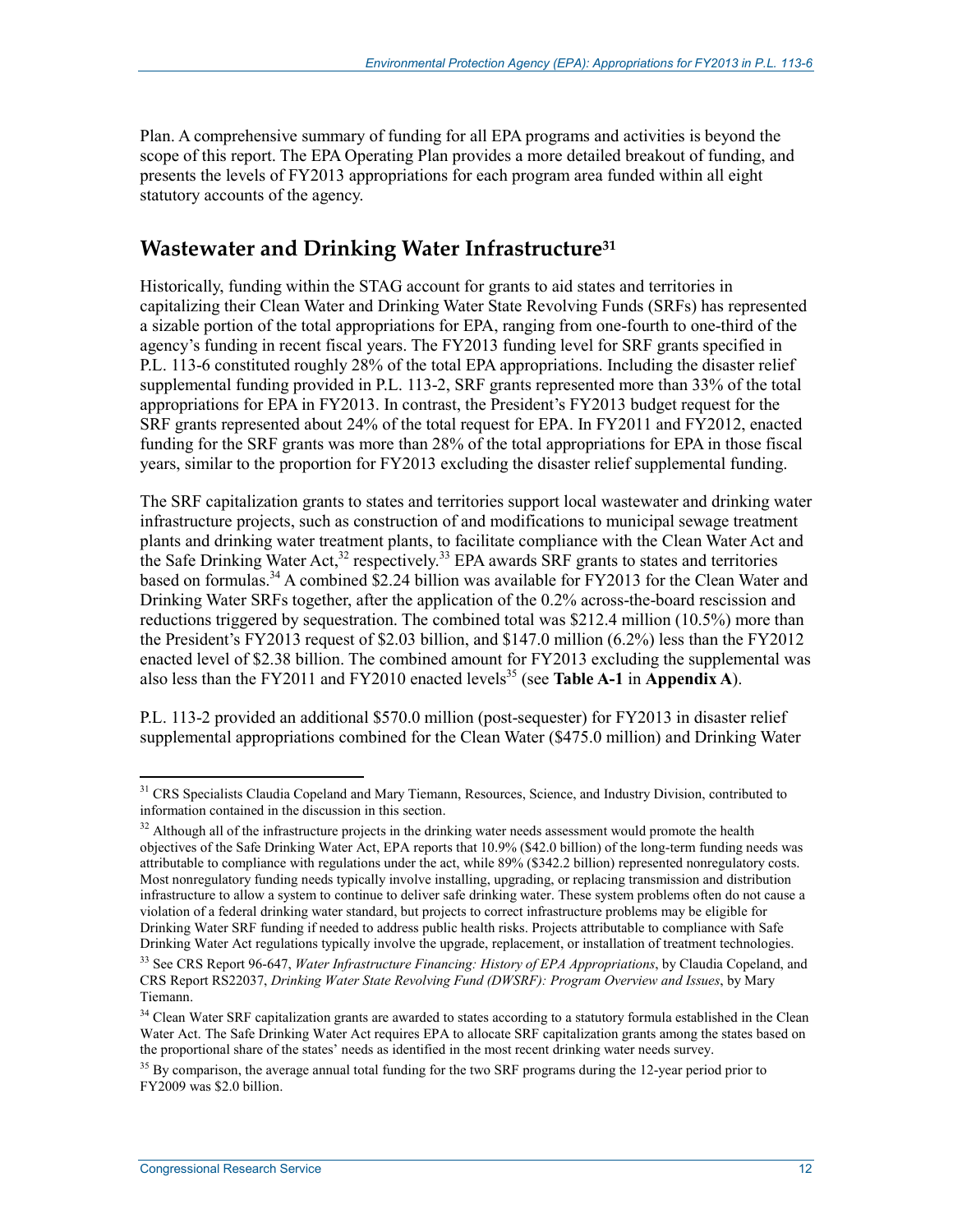(\$95.0 million) SRFs. These funds in P.L. 113-2 were allocated to affected areas of New York and New Jersey for improvements to wastewater and drinking water treatment works and facilities impacted by Hurricane Sandy.<sup>36</sup> Because the funding was directed to areas affected by this weather event, they were not allocated according to the existing state-by-state allotment formula under the Clean Water Act for the Clean Water SRF or according to needs surveys under the Safe Drinking Act for the Drinking Water SRF. P.L. 113-2 included a requirement that affected states use not less than 20%, but not more than 30%, of the SRF supplemental appropriations to provide additional subsidization to SRF loan recipients in the form of forgiveness of principal, negative interest loans, or grants, or any combination of these.

**Table 2** presents the FY2013 available funding levels for the Clean Water and Drinking Water SRF capitalization grants provided in P.L. 113-6, after application of the 0.2% across-the-board rescission and reductions triggered by sequestration. Separate breakouts for FY2013 are presented; one including and the other excluding the disaster relief supplemental appropriations provided in P.L. 113-2. The table presents a comparison of these FY2013 funding levels to the President's FY2013 request and the FY2012 enacted amounts.

#### **Table 2. Appropriations for Clean Water and Drinking Water State Revolving Fund (SRF) Capitalization Grants: FY2012 Enacted, the President's FY2013 Budget Request, FY2013 Funding Amounts (P.L. 113-6; Post-Sequestration), and FY2013 Disaster Relief Funding (P.L. 113-2; Post-Sequestration)**

| (millions of dollars)           |                                                |                                 |                                                     |                                                                            |                                                |  |  |
|---------------------------------|------------------------------------------------|---------------------------------|-----------------------------------------------------|----------------------------------------------------------------------------|------------------------------------------------|--|--|
| <b>SRF</b>                      | <b>FY2012</b><br><b>Enacted</b><br>P.L. 112-74 | <b>FY2013</b><br><b>Request</b> | <b>FY2013</b><br>P.L. 113-6<br>(Post-<br>Sequester) | <b>FY2013</b><br><b>Supplemental</b><br>P.L. 113-2<br>(Post-<br>Sequester) | <b>FY2013</b><br>Total<br>(Post-<br>Sequester) |  |  |
| Clean Water                     | \$1,466.5                                      | \$1,175.0                       | \$1,376.1                                           | \$475.0                                                                    | \$1,851.1                                      |  |  |
| <b>Drinking Water</b>           | \$917.9                                        | \$850.0                         | \$861.3                                             | \$95.0                                                                     | \$956.3                                        |  |  |
| <b>Total SRF Appropriations</b> | \$2,384.4                                      | \$2,025.0                       | \$2,237.4                                           | \$570.0                                                                    | \$2,807.4                                      |  |  |

**Source:** Prepared by the Congressional Research Service. FY2012 enacted amounts, and the FY2013 President's request, are as presented by the House Appropriations Committee in its report accompanying the Interior, Environment, and Related Agencies Appropriations bill, 2013 (H.R. 6091, H.Rept. 112-589, pp. 170-177), as reported on July 10, 2012. The FY2012 enacted amounts reflect applicable rescissions. The FY2013 enacted and supplemental amounts are as reported in EPA's FY2013 Operating Plan submitted to the House and Senate Appropriations Committees on May 14, 2013, and reflect automatic spending reductions triggered by the Budget Control Act (BCA; P.L. 112-25) as amended. The FY2013 amounts also reflect the 0.2% across-the-board rescission required by the Consolidated and Further Continuing Appropriations Act, 2013 (P.L. 113-6). Numbers may not add due to rounding.

<sup>&</sup>lt;sup>36</sup> See the EPA May 2, 2013, press release for a summary of these funds awarded to New York and New Jersey: http://yosemite.epa.gov/opa/admpress.nsf/bd4379a92ceceeac8525735900400c27/ 8a24127bddd6392785257b5f0050595f!OpenDocument.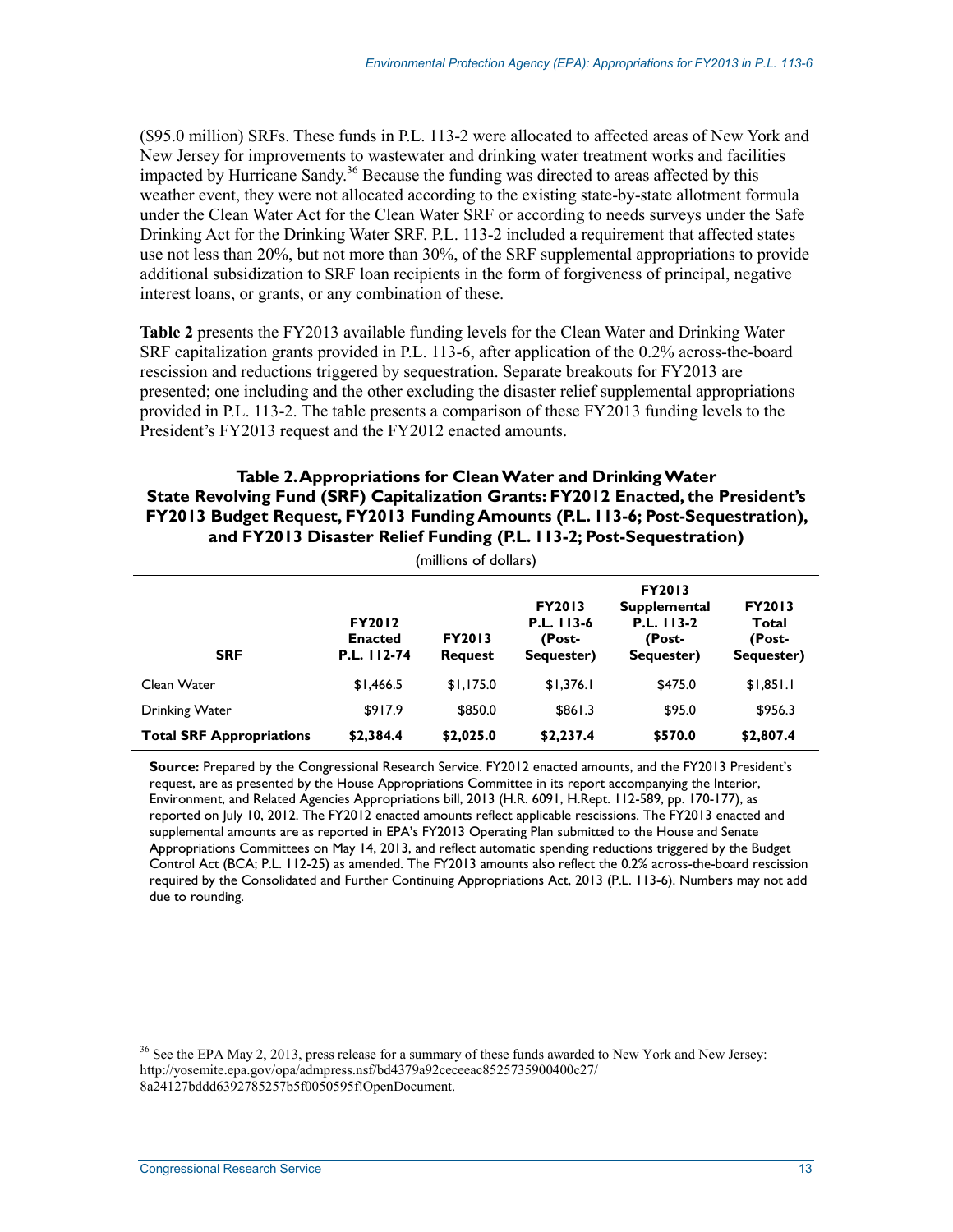#### **Water Infrastructure in Geographic-Specific Areas**

As in past appropriations, P.L. 113-6 also included funding within the STAG account for FY2013 to support other water infrastructure projects in two geographic-specific areas: Alaska Native Villages and the U.S.-Mexico Border region. The FY2013 amount for the construction of wastewater and drinking water facilities in Alaska Native Villages was \$9.5 million, after application of the 0.2% across-the-board rescission and sequestration reductions. For FY2013, the President had requested \$10.0 million for Alaska Native Villages programs, the same amount as the FY2012 enacted level. An additional \$4.7 million after rescissions and sequestration was available for wastewater infrastructure projects along the U.S.-Mexico border, less than half of the \$10.0 million requested for FY2013, but nearly the same as the FY2012 enacted level of \$5.0 million.

### **Categorical Grants to States and Tribes**

Another \$1.03 billion was included within the STAG account for FY2013 to support state and tribal "categorical" grant programs, after the application of the 0.2% across-the-board rescission and reductions triggered by sequestration. The FY2013 amount for these grants was \$170.4 million (14.2%) below the President's FY2013 request of \$1.20 billion, and \$56.8 million (5.2%) less than the FY2012 enacted level of \$1.09 billion. These funds are allocated among multiple grants generally to states and tribes to support the day-to-day implementation of federal environmental laws and regulations and to support various activities that address particular environmental media (air, water, hazardous waste, etc.). Implementation by states involves a range of activities such as monitoring, permitting and standard setting, training, and other pollution control and prevention activities. These grants also assist multimedia projects such as pollution prevention incentive grants, pesticides and toxic substances enforcement, the tribal general assistance program, and environmental information. Categorical grants to assist states and tribes with the implementation of federal air quality requirements are discussed in more detail in the following section on "Air Quality and Climate Change Activities."

**Table 3** presents the FY2013 funding levels for EPA categorical grant programs as specified in P.L. 113-6, after the application of the 0.2% across-the-board rescission and sequestration reductions. These grant programs cut across the following broad categories: air and radiation, water quality, drinking water, hazardous waste, pesticides and toxic substances, and multimedia. The table provides a comparison of these FY2013 funding levels to the President's FY2013 request and the FY2012 enacted amounts.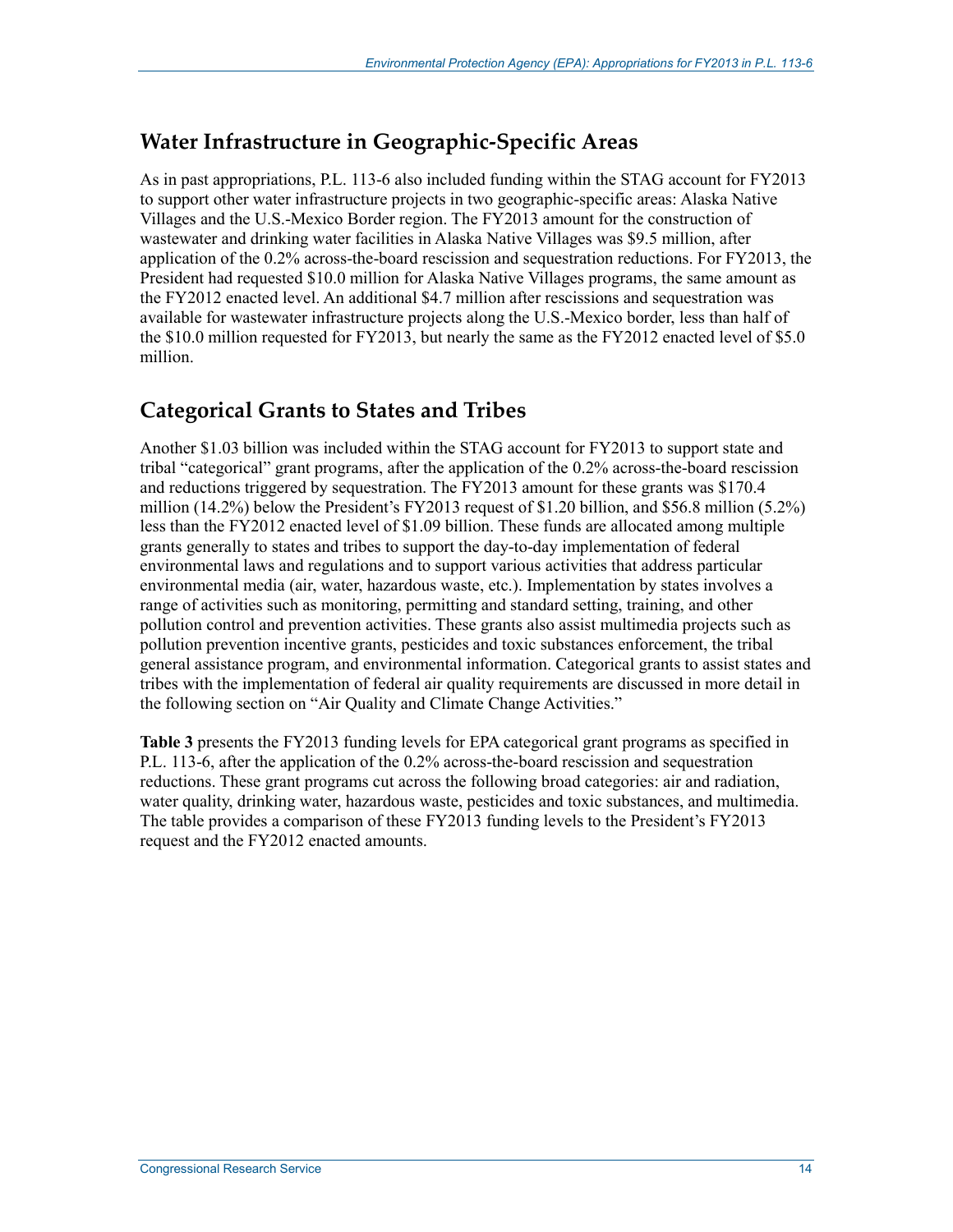| <b>Categorical Grant Program Area</b>    | FY2012<br><b>Enacted</b><br>P.L. 112-74 | <b>FY2013</b><br><b>Request</b> | <b>FY2013</b><br>P.L. 113-6<br>(Post-<br>Sequester) |
|------------------------------------------|-----------------------------------------|---------------------------------|-----------------------------------------------------|
| <b>Beaches Protection</b>                | \$9.9                                   | \$0.0                           | \$9.3                                               |
| <b>Brownfields</b>                       | \$49.3                                  | \$47.6                          | \$46.7                                              |
| <b>Environmental Information</b>         | \$10.0                                  | \$15.2                          | \$9.4                                               |
| Hazardous Waste Financial Assistance     | \$103.0                                 | \$103.4                         | \$97.6                                              |
| Lead                                     | \$14.5                                  | \$14.9                          | \$13.8                                              |
| Local Governments Climate Change Grants  | \$0.0                                   | \$0.0                           | \$0.0                                               |
| Nonpoint Source (Clean Water Act §319)   | \$164.5                                 | \$164.8                         | \$155.9                                             |
| <b>Pesticides Enforcement</b>            | \$18.6                                  | \$19.1                          | \$17.7                                              |
| Pesticides Program Implementation        | \$13.1                                  | \$13.1                          | \$12.4                                              |
| Pollution Control (Clean Water Act §106) | \$238.4                                 | \$265.3                         | \$226.0                                             |
| <b>Monitoring Grants</b>                 | \$18.4                                  | \$18.5                          | na                                                  |
| <b>Other Activities</b>                  | \$220.0                                 | \$246.8                         | na                                                  |
| <b>Pollution Prevention</b>              | \$4.9                                   | \$5.0                           | \$4.7                                               |
| Public Water System Supervisions (PWSS)  | \$105.3                                 | \$109.7                         | \$99.8                                              |
| Radon                                    | \$8.0                                   | \$0.0                           | \$7.6                                               |
| State and Local Air Quality Management   | \$235.7                                 | \$301.5                         | \$223.4                                             |
| Toxic Substances Compliance              | \$5.1                                   | \$5.2                           | \$4.8                                               |
| Tribal Air Quality Management            | \$13.3                                  | \$13.6                          | \$12.6                                              |
| Tribal General Assistance Program (GAP)  | \$67.6                                  | \$96.4                          | \$64.1                                              |
| Underground Injection Control (UIC)      | \$10.9                                  | \$11.1                          | \$10.3                                              |
| Underground Storage Tanks                | \$1.5                                   | \$1.5                           | \$1.5                                               |
| Wetlands Program Development             | \$15.1                                  | \$15.2                          | \$14.4                                              |
| <b>Total Categorical Grants</b>          | \$1,088.8                               | \$1,202.4                       | \$1,032.0                                           |

#### **Table 3. Appropriations for Categorical Grants within the State and Tribal Assistance Grants (STAG) Account: FY2012 Enacted, the President's FY2013 Budget Request, and FY2013 Funding Amounts (P.L. 113-6; Post-Sequestration)**

(millions of dollars)

**Source:** Prepared by the Congressional Research Service. FY2012 enacted amounts, and the President's FY2013 request, are as presented by the House Appropriations Committee in its report accompanying the Interior, Environment, and Related Agencies Appropriations bill, 2013 (H.R. 6091, H.Rept. 112-589, pp. 170-177), as reported on July 10, 2012. The FY2012 enacted amounts reflect applicable rescissions. The FY2013 amounts are as reported in EPA's FY2013 Operating Plan submitted to the House and Senate Appropriations Committees on May 14, 2013, and reflect automatic spending reductions triggered by the Budget Control Act (BCA; P.L. 112-25) as amended. The FY2013 amounts also reflect the 0.2% across-the-board rescission required by the Consolidated and Further Continuing Appropriations Act, 2013 (P.L. 113-6). Numbers may not add due to rounding.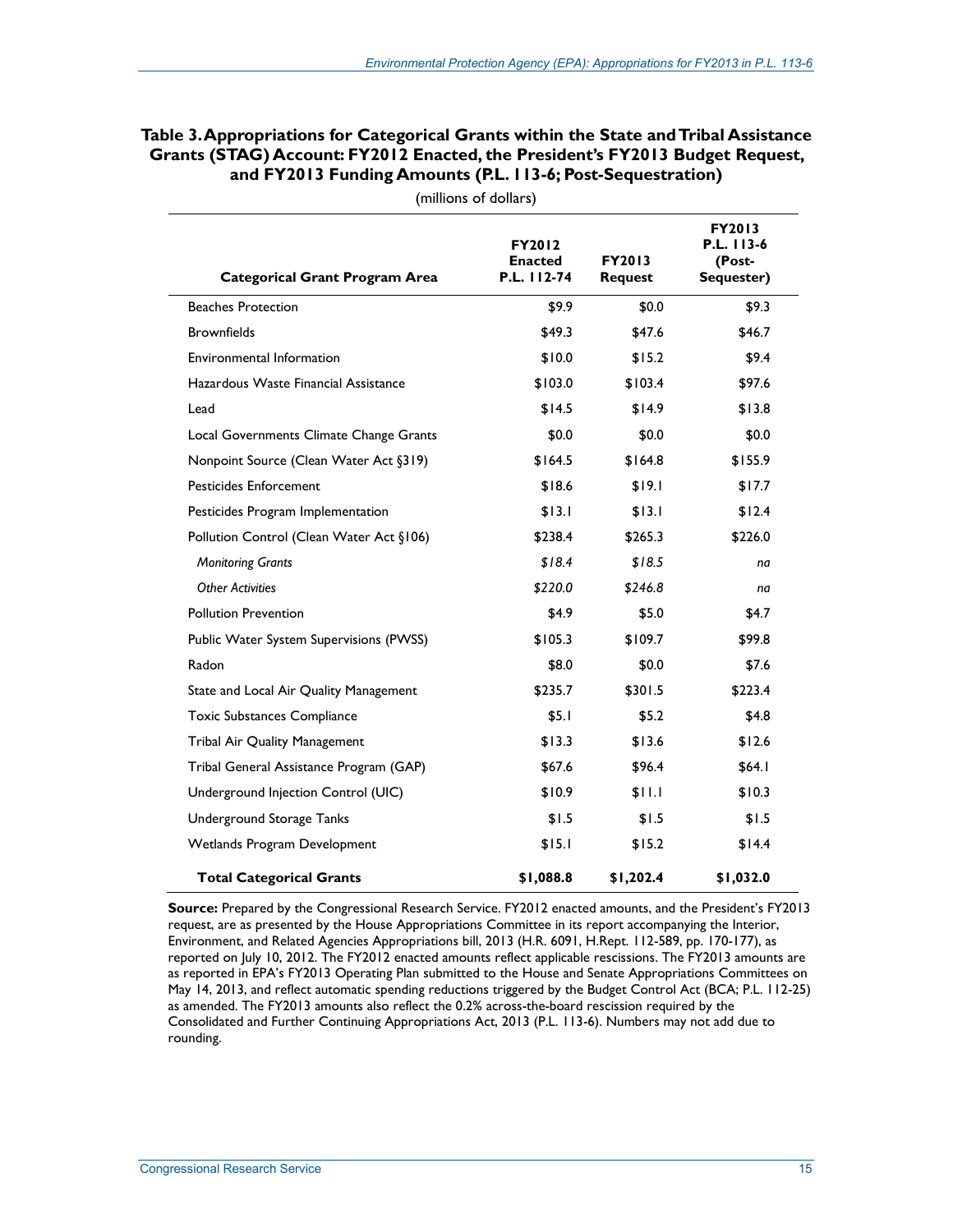### Air Quality and Climate Change Activities<sup>37</sup>

Several EPA air quality and climate change activities received attention in the consideration of FY2013 appropriations. Many of these activities are associated with regulations under the Clean Air Act to address emissions of greenhouse gases, hazardous air pollutants such as mercury, and particulate matter.<sup>38</sup> Although generally not included in P.L. 113-6, Title IV of H.R. 6091, as reported by the House Committee on Appropriations on July 10, 2012, included a number of provisions that would have limited or restricted EPA's use of FY2013 funds to support the development, implementation, or enforcement of various Clean Air Act regulations, as well as directives for conducting evaluations of certain activities and providing reports to the committee.<sup>39</sup> Some of these provisions were similar to those included for FY2012 in Division E of P.L. 112-74, and a subset of those proposed during deliberations on the FY2012 and FY2011 EPA appropriations.<sup>40</sup>

EPA is one of 17 federal agencies that have received appropriations for climate change activities in recent fiscal years. EPA's share of this funding is relatively small, but EPA's policy and regulatory roles are proportionately larger than other federal agencies and departments. Appropriated funds for EPA's climate change and air quality activities are distributed across several program activities under multiple appropriations accounts. Because of variability in these activities and modifications to account structures from year to year, it is difficult to compare the overall combined funding included in appropriations bills with the President's request<sup>41</sup> and prioryear enacted appropriations. However, comparisons can be made among certain activities for which Congress does specify a line-item in the appropriations process.  $42$ 

<sup>&</sup>lt;sup>37</sup> CRS Specialists James E. McCarthy, and Jane A. Leggett, Resources, Science, and Industry Division, contributed to this section of the report.

<sup>38</sup> See CRS Report R41563, *Clean Air Issues in the 112th Congress*, by James E. McCarthy, and CRS Report R42895, *Clean Air Issues in the 113th Congress: An Overview*, by James E. McCarthy; see also CRS Report R41561, *EPA Regulations: Too Much, Too Little, or On Track?*, by James E. McCarthy and Claudia Copeland, for a discussion of selected EPA regulatory actions.

<sup>39</sup> See CRS Report R42520, *Environmental Protection Agency (EPA) Appropriations for FY2013: Debate During the 112th Congress*, coordinated by Robert Esworthy. Table C-1 through C-6 in Appendix C in the report present the text of those general provisions included in Title IV of H.R. 6091 relevant to EPA, and include information regarding the associated sections of the bill and whether a provision was an amendment adopted during full-committee markup, if applicable.

<sup>&</sup>lt;sup>40</sup> Congress has addressed EPA's development of Clean Air Act regulations through the appropriations process in the past—either explicitly providing or restricting the availability of agency funds for such purposes—and these issues were debated extensively during the FY2012 and FY2011 appropriations process. See CRS Report R42332, *Environmental Protection Agency (EPA) FY2012 Appropriations*, by Robert Esworthy, and CRS Report R41698, *H.R. 1 Full-Year FY2011 Continuing Resolution: Overview of Environmental Protection Agency (EPA) Provisions*, by Robert Esworthy.

<sup>&</sup>lt;sup>41</sup> Although Congress does not appropriate funding based on EPA's strategic performance goals, the President's FY2013 request included \$1.12 billion for FY2013 across multiple appropriations accounts to support the agency's strategic objective: "Taking Action on Climate Change and Improving Air Quality," \$98.4 million above the FY2012 level of \$1.03 billion (EPA's FY2013 Congressional Justification, pp. 15-32, http://www.epa.gov/planandbudget/ annualplan/fy2013.html#FY13budget).

 $^{42}$  It is difficult to compare the FY2013 funding levels for all program activities with previous fiscal years' appropriations, as, from year to year, EPA has sometimes modified the line-items under which funding for climateprotection-related program activities is requested. For example, for FY2012, the conferees accepted the Administration's proposed budget reorganization of certain air quality and climate protection program activities, including consolidation and modifications of various line-items, making it difficult to compare FY2012 appropriations with FY2011 (and prior year) appropriations.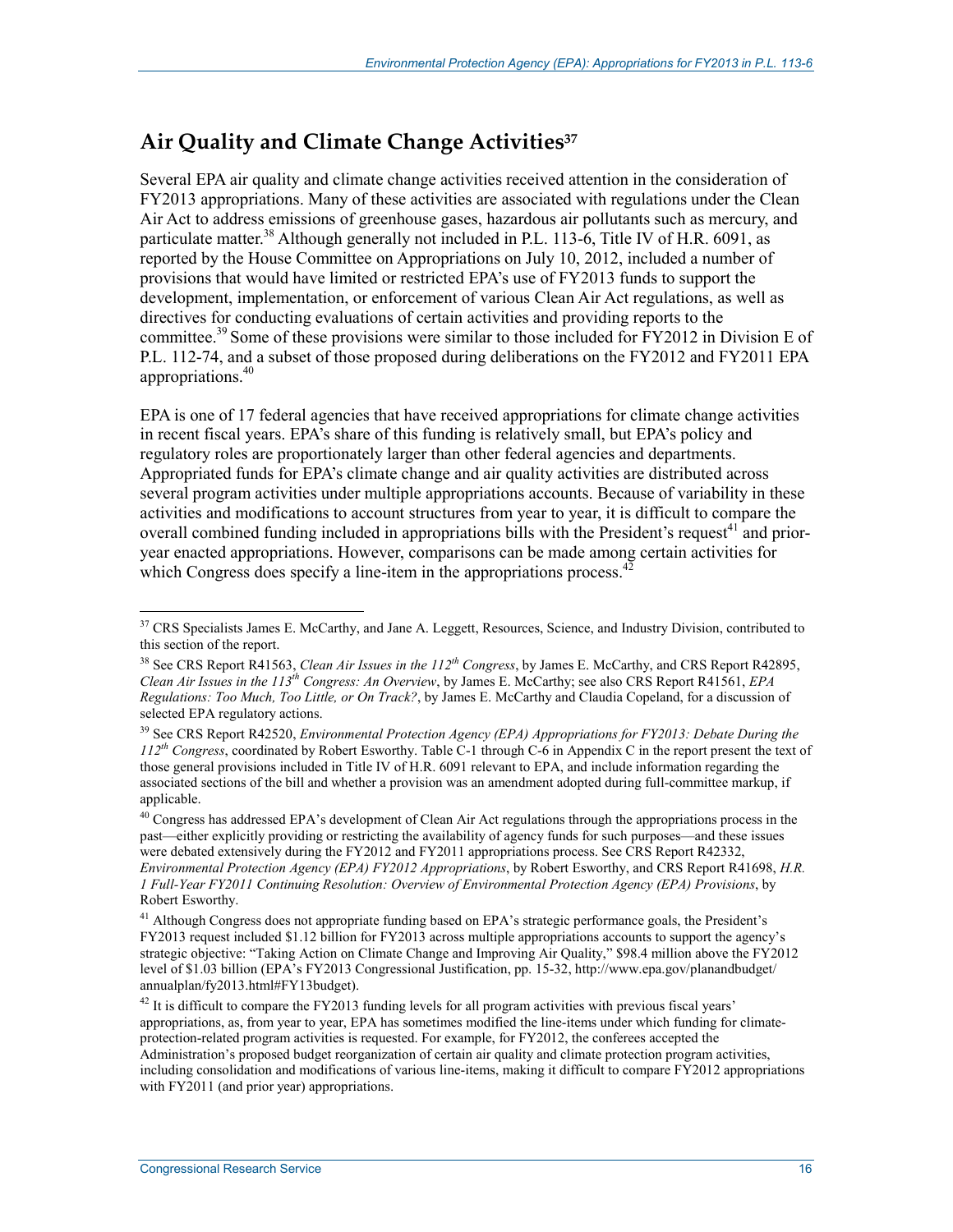**Table 4** presents the FY2013 funding levels for EPA air quality and climate change activities provided in P.L. 113-6 by account for which a breakout is readily available, after the application of the 0.2% across-the-board rescission and the sequestration reductions. The table presents a comparison of these FY2013 funding levels to the President's FY2013 request and the FY2012 enacted amounts.

As presented in the table, EPA "clean air and climate" activities constitute the single largest air quality program area funded within the Environmental Programs and Management (EPM) and Science and Technology (S&T) accounts. The total FY2013 funding available for this program area was \$386.2 million, \$54.1 million (12.3%) less than the President's FY2013 request of \$440.3 million, and \$24.3 million (5.9%) less than the FY2012 enacted level of \$410.5 million.

State and Local Air Quality Management grants are the single-largest air quality activity funded within the STAG account. The FY2013 available funding for these grants was \$223.4 million, \$78.1 million (25.9%) less than the President's FY2013 request of \$301.5 million, and \$12.3 million (5.2%) less than the FY2012 enacted level of \$235.7 million. States use these grants to help pay the costs of operating air pollution control programs. Much of the day-to-day operations of these programs (i.e., monitoring, permitting, enforcement, and developing site-specific regulations) are done by the state and local agencies with Clean Air Act authorities delegated by EPA.

The STAG account also included \$18.9 million for FY2013 for the Diesel Emission Reduction Grants program, \$3.9 million (26.0%) more than the President's FY2013 request of \$15.0 million, but \$11.1 million (37.0%) below the FY2012 enacted level of \$30.0 million. Although funding for these grants has declined in recent years, the American Recovery and Reinvestment Act of 2009 (P.L. 111-5) had provided an additional \$300.0 million in supplemental funds for these grants in FY2009 for a total of \$360.0 million in that fiscal year, much of which was awarded in FY2010. The Energy Policy Act of 2005 (EPAct 2005)<sup>43</sup> originally had authorized \$200.0 million annually for these grants from FY2007 through FY2011.

<sup>&</sup>lt;sup>43</sup> Energy Policy Act of 2005, P.L. 109-58, Title VII, Subtitle G.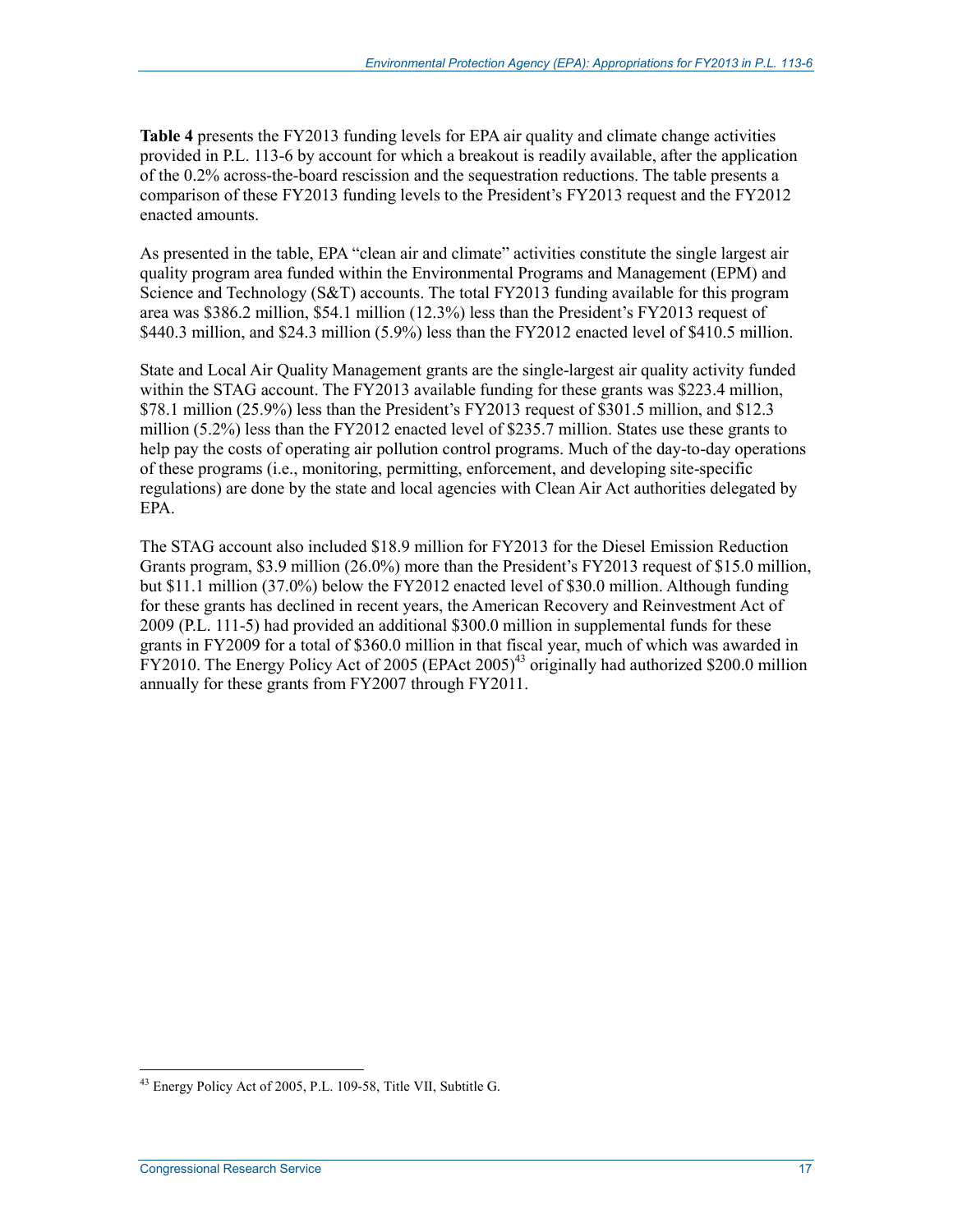| (millions of dollars)                                    |                                                |                                 |                                                     |  |  |  |
|----------------------------------------------------------|------------------------------------------------|---------------------------------|-----------------------------------------------------|--|--|--|
| <b>Account/Program Area</b>                              | <b>FY2012</b><br><b>Enacted</b><br>P.L. 112-74 | <b>FY2013</b><br><b>Request</b> | <b>FY2013</b><br>P.L. 113-6<br>(Post-<br>Sequester) |  |  |  |
| <b>Science and Technology Account</b>                    |                                                |                                 |                                                     |  |  |  |
| <b>Clean Air and Climate</b>                             | \$124.4                                        | \$127.1                         | \$118.1                                             |  |  |  |
| Clean Air Allowance Trading Program                      | \$9.1                                          | \$9.8                           | \$8.6                                               |  |  |  |
| <b>Climate Protection Program</b>                        | \$16.3                                         | \$7.8                           | \$15.9                                              |  |  |  |
| Federal Support for Air Quality Management               | \$7.1                                          | \$7.6                           | \$6.7                                               |  |  |  |
| Federal Support for Air Toxics Program                   | \$0.0                                          | \$0.0                           |                                                     |  |  |  |
| Federal Vehicle & Fuels Standards & Certification        | \$91.9                                         | \$101.9                         | \$86.9                                              |  |  |  |
| Indoor Air and Radiation                                 | \$6.8                                          | \$6.7                           | \$6.3\$                                             |  |  |  |
| Indoor Air: Radon Program                                | \$0.2\$                                        | \$0.0                           | \$0.2\$                                             |  |  |  |
| Reduce Risks from Indoor Air                             | \$0.4\$                                        | \$0.4\$                         | \$0.4\$                                             |  |  |  |
| Radiation: Protection                                    | \$2.1                                          | \$2.1                           | \$2.0                                               |  |  |  |
| <b>Radiation: Response Preparedness</b>                  | \$4.1                                          | \$4.2                           | \$3.8\$                                             |  |  |  |
| Research: Air, Climate, and Energy                       | \$98.8                                         | \$105.9                         | \$92.9                                              |  |  |  |
| Global Change                                            | \$18.3                                         | \$20.3                          |                                                     |  |  |  |
| Clean Air                                                | \$78.5                                         | \$82.8                          |                                                     |  |  |  |
| <b>Other Activities</b>                                  | \$2.0                                          | \$2.6                           |                                                     |  |  |  |
| <b>Environmental Programs and Management</b>             |                                                |                                 |                                                     |  |  |  |
| <b>Clean Air and Climate</b>                             | \$286.1                                        | \$313.2                         | \$268.I                                             |  |  |  |
| Clean Air Allowance Trading Program                      | \$20.8                                         | \$20.9                          | \$19.8                                              |  |  |  |
| <b>Climate Protection Program:</b>                       | \$99.5                                         | \$108.0                         | \$92.2                                              |  |  |  |
| - Climate Protection Program: Energy STAR                | \$49.7                                         | \$53.9                          |                                                     |  |  |  |
| - Climate Protection Program: Methane to Markets         | \$5.0                                          | \$4.9                           |                                                     |  |  |  |
| - Climate Protection Program:<br>Greenhouse Gas Registry | \$15.8                                         | \$18.7                          |                                                     |  |  |  |
| - Climate Protection Program: Other Activities           | \$29.0                                         | \$30.5                          |                                                     |  |  |  |
| <b>Federal Stationary Source Regulations</b>             | \$27.3                                         | \$34.1                          | \$25.3                                              |  |  |  |
| Federal Support for Air Quality Management               | \$123.5                                        | \$134.8                         | \$116.7                                             |  |  |  |
| Federal Support for Air Toxics Program                   | \$0.0                                          | \$0.0                           |                                                     |  |  |  |
| Stratospheric Ozone: Domestic Programs                   | \$5.6                                          | \$5.6                           | \$5.2\$                                             |  |  |  |
| Stratospheric Ozone: Multilateral Fund                   | \$9.5                                          | \$9.7                           | \$9.0                                               |  |  |  |

#### **Table 4. Appropriations for Selected EPA Air Quality Research and Implementation Activities by Account: FY2012 Enacted, the President's FY2013 Budget Request, and FY2013 Funding Amounts (P.L. 113-6; Post-Sequestration)**

**Congressional Research Service 18** 18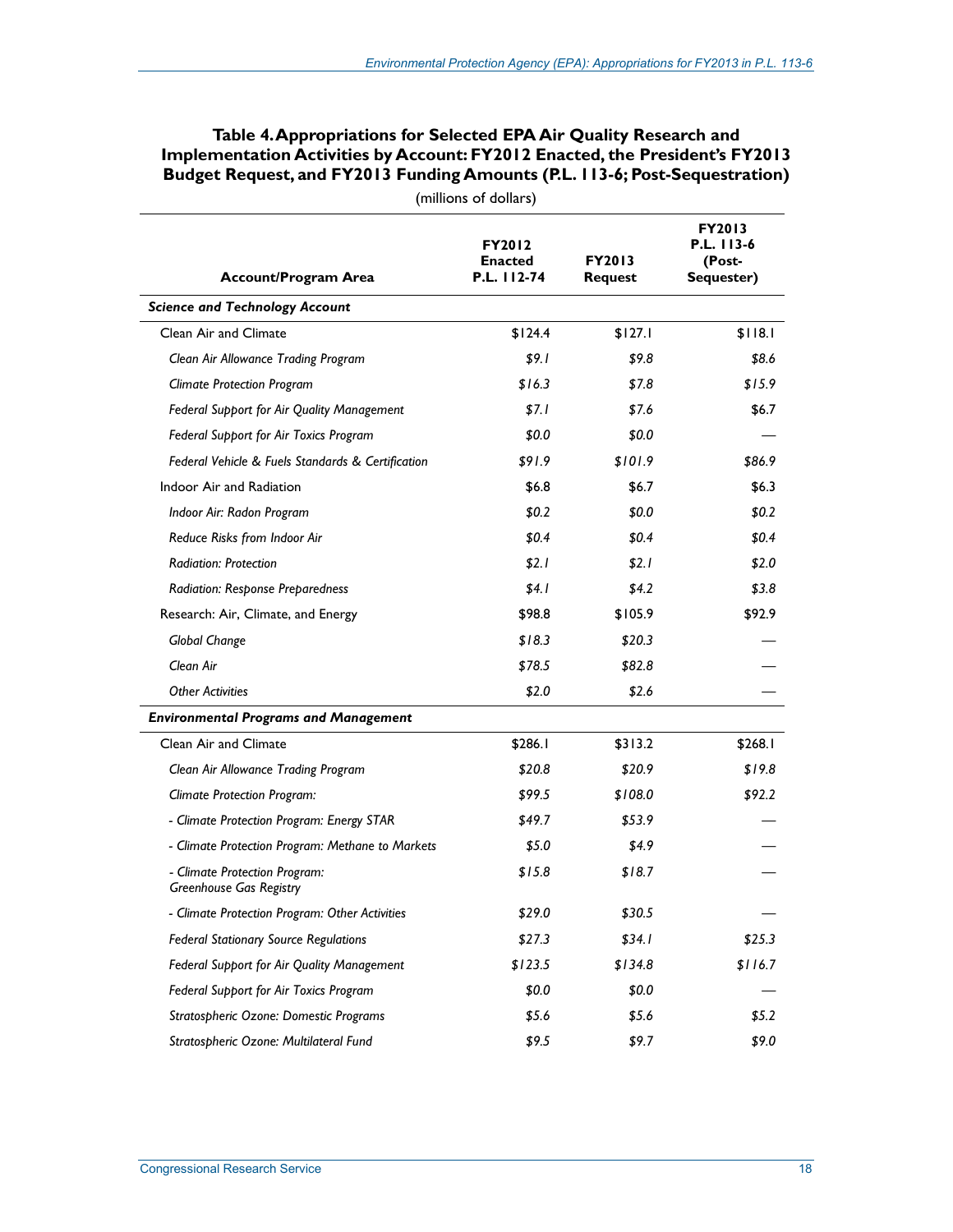| <b>Account/Program Area</b>                                     | <b>FY2012</b><br><b>Enacted</b><br>P.L. 112-74 | <b>FY2013</b><br><b>Request</b> | FY2013<br>P.L. 113-6<br>(Post-<br>Sequester) |
|-----------------------------------------------------------------|------------------------------------------------|---------------------------------|----------------------------------------------|
| Indoor Air and Radiation                                        | \$33.7                                         | \$32.4                          | \$31.0                                       |
| Indoor Air: Radon Program                                       | \$3.9                                          | \$2.2                           | \$3.6                                        |
| Reduce Risks from Indoor Air                                    | \$17.1                                         | \$17.4                          | \$15.6                                       |
| <b>Radiation: Protection</b>                                    | \$9.5                                          | \$9.8                           | \$8.9                                        |
| <b>Radiation: Response Preparedness</b>                         | \$3.0                                          | \$3. I                          | \$2.8                                        |
| <b>Hazardous Substance Superfund Account</b>                    |                                                |                                 |                                              |
| Indoor Air and Radiation: Radiation Protection                  | \$2.5                                          | \$2.6                           | \$2.3                                        |
| <b>State and Tribal Assistance Grants Account</b>               |                                                |                                 |                                              |
| <b>Diesel Emissions Reduction Grants</b><br>(Energy Policy Act) | \$30.0                                         | \$15.0                          | \$18.9                                       |
| Radon                                                           | \$8.0                                          | \$0.0                           | \$7.6                                        |
| State & Local Air Quality Management Grants                     | \$235.7                                        | \$301.5                         | \$223.4                                      |
| Tribal Air Quality Management Grants                            | \$13.3                                         | \$13.6                          | \$12.6                                       |

**Source:** Prepared by the Congressional Research Service. FY2012 enacted amounts, and the President's FY2013 request, are as presented by the House Appropriations Committee in its report accompanying the Interior, Environment, and Related Agencies Appropriations bill, 2013 (H.R. 6091, H.Rept. 112-589, pp. 170-177), as reported on July 10, 2012. The FY2012 enacted amounts reflect applicable rescissions. The FY2013 amounts are as reported in EPA's FY2013 Operating Plan submitted to the House and Senate Appropriations Committees on May 14, 2013, and reflect automatic spending reductions triggered by the Budget Control Act (BCA; P.L. 112-25) as amended. The FY2013 funding levels also reflect the 0.2% across-the-board rescission required by the Consolidated and Further Continuing Appropriations Act, 2013 (P.L. 113-6). Numbers may not add due to rounding.

**Note:** The "—" denoted in the table indicates that comparable data are unavailable. It is difficult to compare the FY2013 and FY2012 amounts for certain program activities because of modifications in the line-items. For FY2012, the conferees accepted the Administration's proposed budget reorganization for certain air quality and climate program activities, including consolidation and modifications of various line-items, making it difficult to compare appropriations for these activities across fiscal years.

## **Cleanup of Superfund Sites**

The Hazardous Substance Superfund (Superfund) account supports the assessment and cleanup of sites contaminated from the release of hazardous substances. EPA carries out these activities under the Superfund program. The Comprehensive Environmental Response, Compensation, and Liability Act of 1980 (CERCLA) authorized this program, and established the Superfund Trust Fund to finance discretionary appropriations to fund it.<sup>44</sup> P.L. 113-6 included a total of \$1.11 billion for the Superfund account in FY2013, after the application of the 0.2% across-the-board rescission and reductions triggered by sequestration. P.L. 113-2 appropriated an additional \$1.9 million (post-sequester) in disaster relief supplemental funding in FY2013 for Superfund sites affected by Hurricane Sandy in New York and New Jersey.

 $44$  42 U.S.C. §9601 et seq.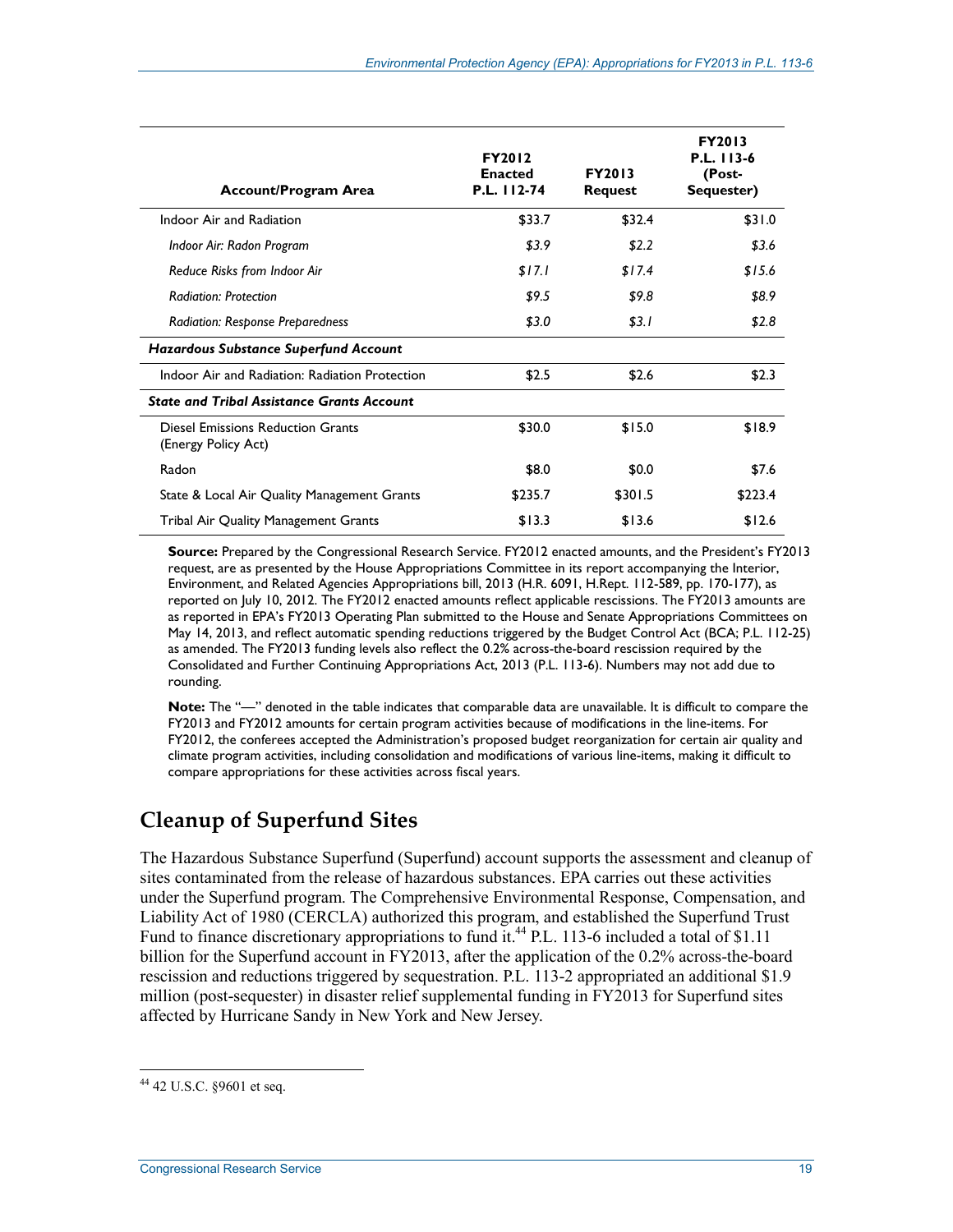Excluding the supplemental for these two states, the FY2013 funding level of \$1.11 billion for the Superfund account is \$63.1 million (5.4%) less than the President's FY2013 request of \$1.18 billion, and \$100.5 million (8.3%) less than the FY2012 enacted level of \$1.21 billion. These amounts reflect an overall downward funding trend since FY2010 (see **Table A-1** in **Appendix A**). For the previous decade, annual funding levels for the Superfund account had remained fairly steady, averaging approximately \$1.25 billion annually.<sup>45</sup> However, some have observed that the funding levels declined during this period when accounting for the effects of inflation.

As amended, CERCLA authorizes EPA's Superfund program to clean up sites that are among the nation's most hazardous and to enforce the liability of parties who are responsible for the cleanup costs.46 Many states also have developed their own cleanup programs to address contaminated sites that are not pursued at the federal level. These state programs complement federal cleanup efforts. At sites that are addressed under the federal Superfund program, EPA first attempts to identify the responsible parties to enforce their liability for the cleanup costs. Sites financed by the responsible parties do not rely upon Superfund appropriations, except for situations in which EPA may use the appropriations up front and later recover the costs from the responsible parties. If the responsible parties cannot be found or do not have the ability to pay, EPA is authorized to use Superfund appropriations to pay for the cleanup of a site under a cost-share agreement with the state in which the site is located.<sup>47</sup> Sites at which there are no viable parties to assume responsibility for the cleanup are referred to as "orphan" sites.

The use of Superfund appropriations has focused primarily on cleaning up contamination from the release of hazardous substances at high-risk sites that EPA has placed on the National Priorities List (NPL).<sup>48</sup> The cleanup of federal facilities on the NPL is funded apart from the Superfund program by the federal agencies that administer those facilities.<sup>49</sup> Annual funding for the cleanup of all contaminated federal facilities combined exceeds EPA's Superfund appropriations by several billion dollars. Although Superfund appropriations are not eligible to pay for the cleanup of federal facilities, EPA oversees their cleanup through the Superfund program in conjunction with the states in which the facilities are located.

Just over half of the Superfund account is allocated to the performance of response actions at nonfederal facilities that are elevated for federal attention. CERCLA authorizes two types of response actions. Remedial actions are intended to address long-term risks to human health and the environment, whereas removal actions are intended to address more imminent hazards or emergency situations. Removal actions may precede remedial actions to stabilize site conditions while long-term measures are developed. Only sites listed on the NPL are eligible for Superfund

<sup>&</sup>lt;sup>45</sup> FY2009 was an exception to this trend, with \$600.0 million in supplemental funds provided in ARRA (P.L. 111-5).

<sup>46</sup> For more information on EPA's cleanup and enforcement authorities under CERCLA, see CRS Report R41039, *Comprehensive Environmental Response, Compensation, and Liability Act: A Summary of Superfund Cleanup Authorities and Related Provisions of the Act*, by David M. Bearden.

 $47$  State cost-share requirements apply only to the performance of long-term remedial actions, but not to short-term removal actions that address more imminent hazards and emergency situations.

<sup>&</sup>lt;sup>48</sup> For information on the number of sites that EPA has placed on the NPL over time and their listing status, see the Superfund Program website: http://www.epa.gov/superfund/sites/npl/status.htm.

<sup>&</sup>lt;sup>49</sup> The use of cleanup appropriations at federal facilities generally has been limited to the performance of the cleanup itself. The Judgment Fund administered by the U.S. Treasury has been the source of monies for the payment of claims for cleanup liability that may be submitted against the United States at sites where a federal agency is a liable party.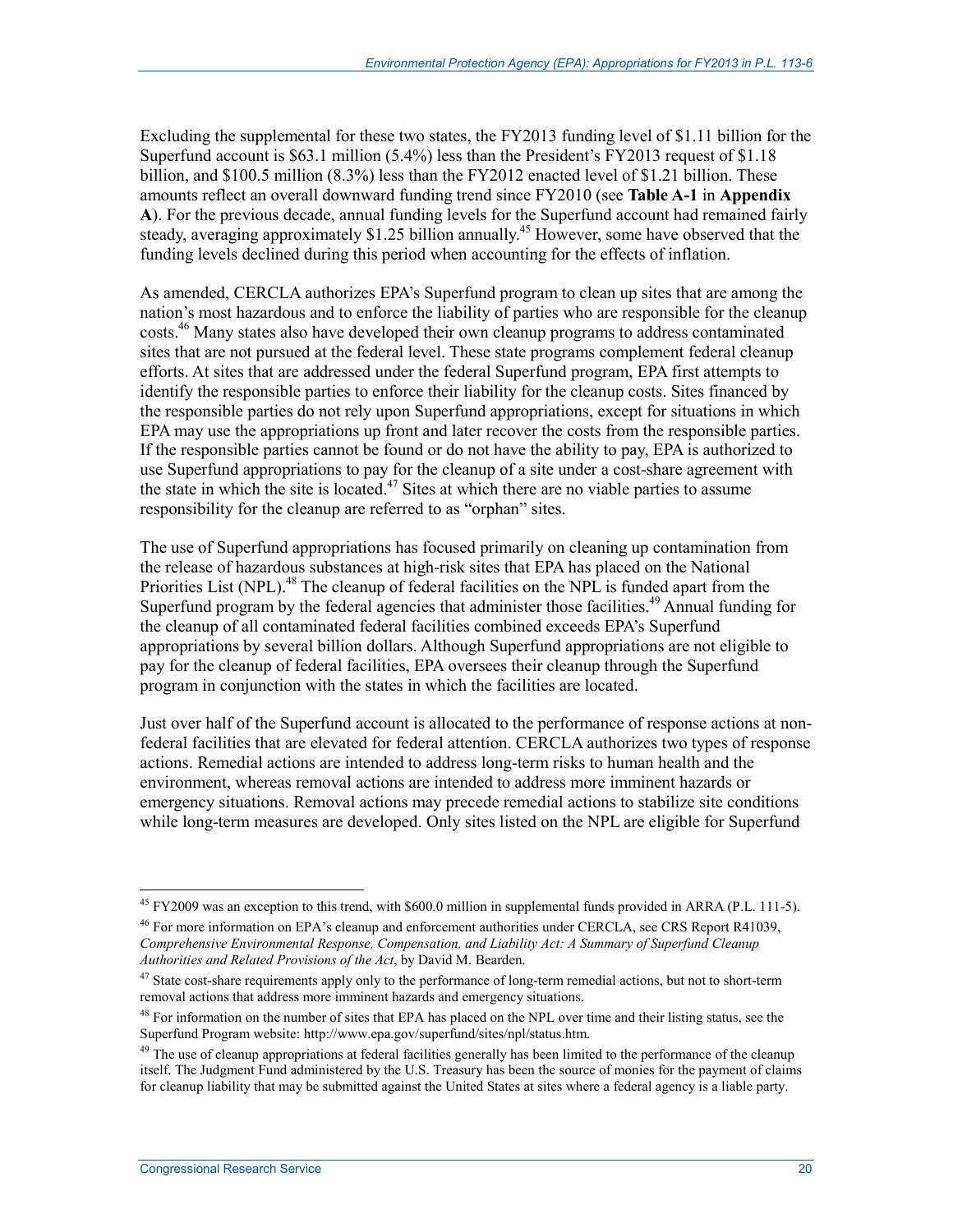appropriations to pay for remedial actions, whereas removal actions may be funded with Superfund appropriations regardless of whether a site is listed on the NPL.<sup>50</sup>

The remainder of the Superfund account funds EPA's homeland security responsibilities to prepare for the federal response to incidents that may involve the intentional release of hazardous substances, EPA's operational and administrative expenses in carrying out the Superfund program, and EPA's enforcement of cleanup liability under CERCLA. Enforcement is a core tenet of the statute intended to ensure that the responsible parties pay for the cleanup of contamination whenever possible, in order to focus the use of Superfund appropriations at orphan sites.

Historically, funding within the Superfund account also has been transferred to EPA's Science and Technology account for the research and development of cleanup technologies, and to EPA's Office of Inspector General account for independent auditing, evaluation, and investigation of the Superfund program. Annual appropriations acts typically have included statutory language authorizing these transfers.

**Table 5** presents the FY2013 funding levels for the Superfund account provided in P.L. 113-6 by major program area, after the application of the 0.2% across-the-board rescission and reductions triggered by sequestration. Separate breakouts of the FY2013 enacted appropriations are provided, one including and the other excluding the disaster relief supplemental appropriations provided in P.L. 113-2. The table compares these FY2013 funding levels to the President's FY2013 request and the FY2012 enacted amounts. The net total for the Superfund account also is presented after the transfers to the Science and Technology and Office of Inspector General accounts.

 $50$  40 C.F.R. §300.425(b).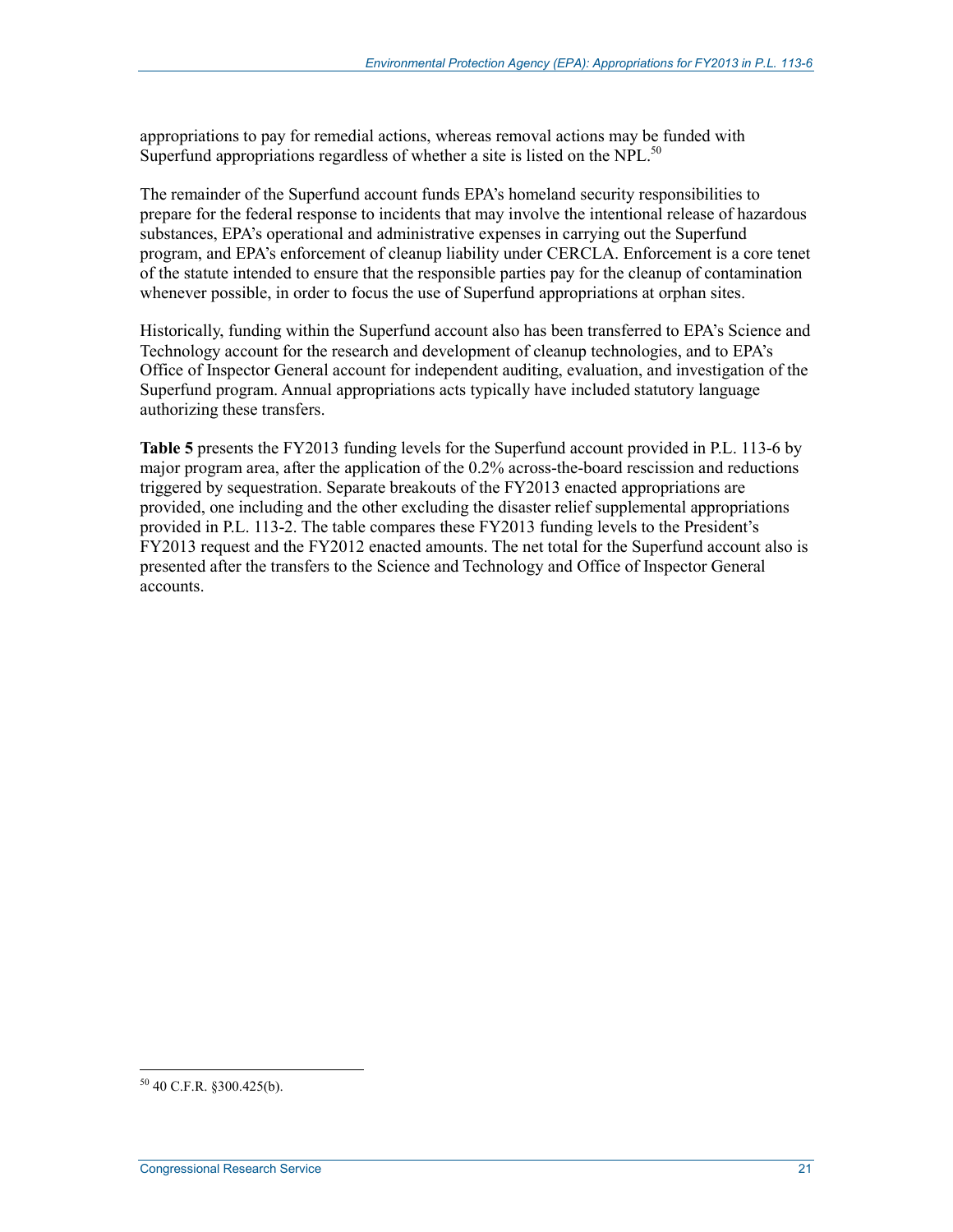#### **Table 5. Appropriations for the Hazardous Substance Superfund Account: FY2012 Enacted, the President's FY2013 Budget Request, FY2013 Funding Amounts (P.L. 113-6; Post-Sequestration), and FY2013 Disaster Relief Funding (P.L. 113-2; Post-Sequestration)**

| <b>Program Area and Transfers</b><br>to Other EPA Accounts | <b>FY2012</b><br><b>Enacted</b><br>P.L. 112-<br>74 | <b>FY2013</b><br><b>President's</b><br><b>Request</b> | <b>FY2013</b><br>$P.L.$ 113-6<br>(Post-<br>Sequester) | <b>FY2013</b><br><b>Supplemental</b><br>P.L. 113-2<br>(Post-<br>Sequester) | <b>FY2013</b><br>Total<br>(Post-<br>Sequester) |
|------------------------------------------------------------|----------------------------------------------------|-------------------------------------------------------|-------------------------------------------------------|----------------------------------------------------------------------------|------------------------------------------------|
| Remedial                                                   | \$565.0                                            | \$531.8                                               | \$506.7                                               |                                                                            | \$506.7                                        |
| <b>Emergency Response and Removal</b>                      | \$189.6                                            | \$188.5                                               | \$179.1                                               |                                                                            | \$179.1                                        |
| Federal Facilities (Oversight)                             | \$26.2                                             | \$26.8                                                | \$24.8                                                |                                                                            | \$24.8                                         |
| Enforcement                                                | \$186.7                                            | \$184.4                                               | \$176.7                                               | $\blacksquare$                                                             | \$176.7                                        |
| Operations and Administration                              | \$135.8                                            | \$140.4                                               | \$127.3                                               | $\blacksquare$                                                             | \$127.3                                        |
| <b>Homeland Security</b>                                   | \$41.8                                             | \$41.9                                                | \$37.3                                                |                                                                            | \$37.3                                         |
| Other Program Areas                                        | \$68.7                                             | \$62.6                                                | \$61.4                                                | ۰                                                                          | \$61.4                                         |
| <b>Total Superfund Account</b>                             | \$1,213.8                                          | \$1,176.4                                             | \$1,113.3                                             | \$1.9                                                                      | \$1,115.2                                      |
| Transfer to Science and<br>Technology                      | $-$23.0$                                           | $-$23.2$                                              | $-521.7$                                              |                                                                            | $-$21.7$                                       |
| Transfer to Office of<br>Inspector General                 | $-59.9$                                            | $-$10.9$                                              | $-$9.4$                                               |                                                                            | $-$9.4$                                        |
| <b>Superfund Account After</b><br><b>Transfers</b>         | \$1,180.9                                          | \$1,142.3                                             | \$1,082.1                                             | \$1.9                                                                      | \$1,084.0                                      |

(millions of dollars)

**Source:** Prepared by the Congressional Research Service. FY2012 enacted amounts, and the President's FY2013 request, are as presented by the House Appropriations Committee in its report accompanying the Interior, Environment, and Related Agencies Appropriations bill, 2013 (H.R. 6091, H.Rept. 112-589, pp. 170-177), as reported on July 10, 2012. The FY2012 enacted amounts reflect applicable rescissions. The FY2013 enacted and supplemental amounts are presented as reported in EPA's FY2013 Operating Plan submitted to the House and Senate Appropriations Committees on May 14, 2013, and reflect automatic spending reductions triggered by the Budget Control Act (BCA; P.L. 112-25), as amended. The FY2013 amounts also reflect the 0.2% across-theboard rescission required by the Consolidated and Further Continuing Appropriations Act, 2013 (P.L. 113-6). Numbers may not add due to rounding.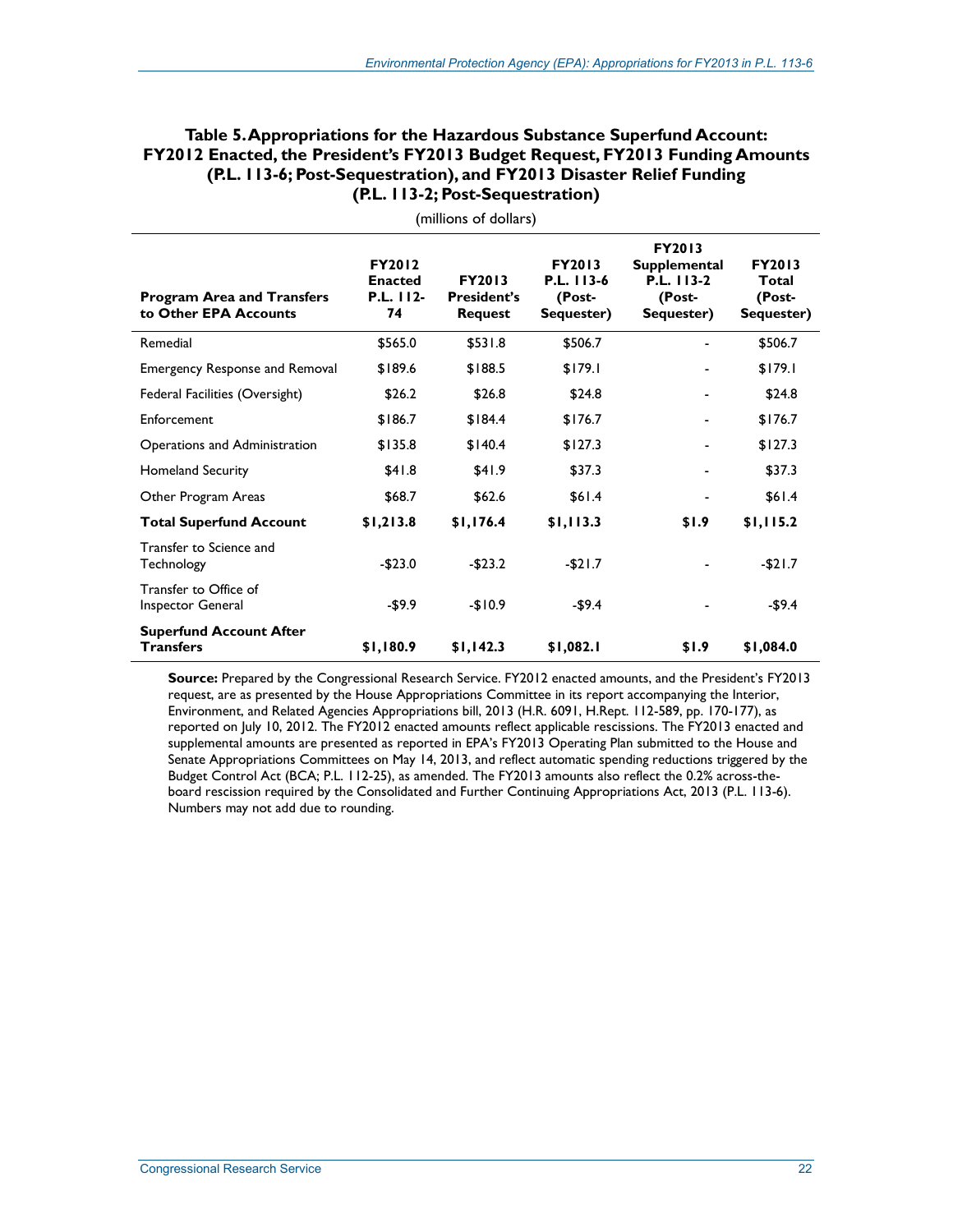### **Brownfields**

EPA also administers another cleanup program to provide financial assistance to state, local, and tribal governmental entities for certain types of sites, referred to as "brownfields." Sites eligible for this assistance tend to be sites where the known or suspected presence of contamination may present an impediment to economic development, but where the risks generally are not high enough for the site to be addressed under the Superfund program or other related cleanup authorities. Consistent with liability under CERCLA, responsible parties at these brownfields sites are not eligible for this federal financial assistance, as they are to be held accountable for the cleanup costs. Accordingly, the Brownfields program focuses on providing federal financial assistance for "orphan" sites at which the potential need for cleanup remains unaddressed.<sup>51</sup>

EPA's Brownfields program awards two different categories of grants, one competitive and one formula-based. Section 104(k) of CERCLA authorizes EPA to award competitive grants to state, local, and tribal governmental entities for the assessment and remediation (i.e., cleanup) of eligible brownfields sites, job training for cleanup workers, and technical assistance.<sup>52</sup> Section 128 authorizes EPA to award formula-based grants to help states and tribes enhance their own similar cleanup programs. These grants are funded within the STAG account, whereas EPA's expenses to administer the Brownfields program are funded within the EPM account.

P.L. 113-6 provided a total of \$158.2 million for EPA's Brownfields program in FY2013, after the application of the 0.2% across-the-board rescission and the sequestration reductions. The FY2013 funding level is \$8.3 million (5.0%) less than the President's FY2013 request of \$166.5 million, and \$9.6 million (5.7%) less than the FY2012 enacted appropriation of \$167.8 million. **Table 6** presents the FY2013 enacted levels for EPA's Brownfields program, compared to the President's FY2013 request and the FY2012 enacted appropriations. These amounts are broken out by the STAG account that funds the competitive and formula grants awarded under the program, and the EPM account that funds the agency's expenses to administer the program.

<sup>&</sup>lt;sup>51</sup> For more information on the scope and purpose of this program, see the "Brownfields Properties" section in CRS Report R41039, *Comprehensive Environmental Response, Compensation, and Liability Act: A Summary of Superfund Cleanup Authorities and Related Provisions of the Act*, by David M. Bearden.

 $52$  Nonprofit organizations also may be eligible for site-specific remediation (i.e., cleanup) grants, subject to a determination by EPA based on certain statutory criteria.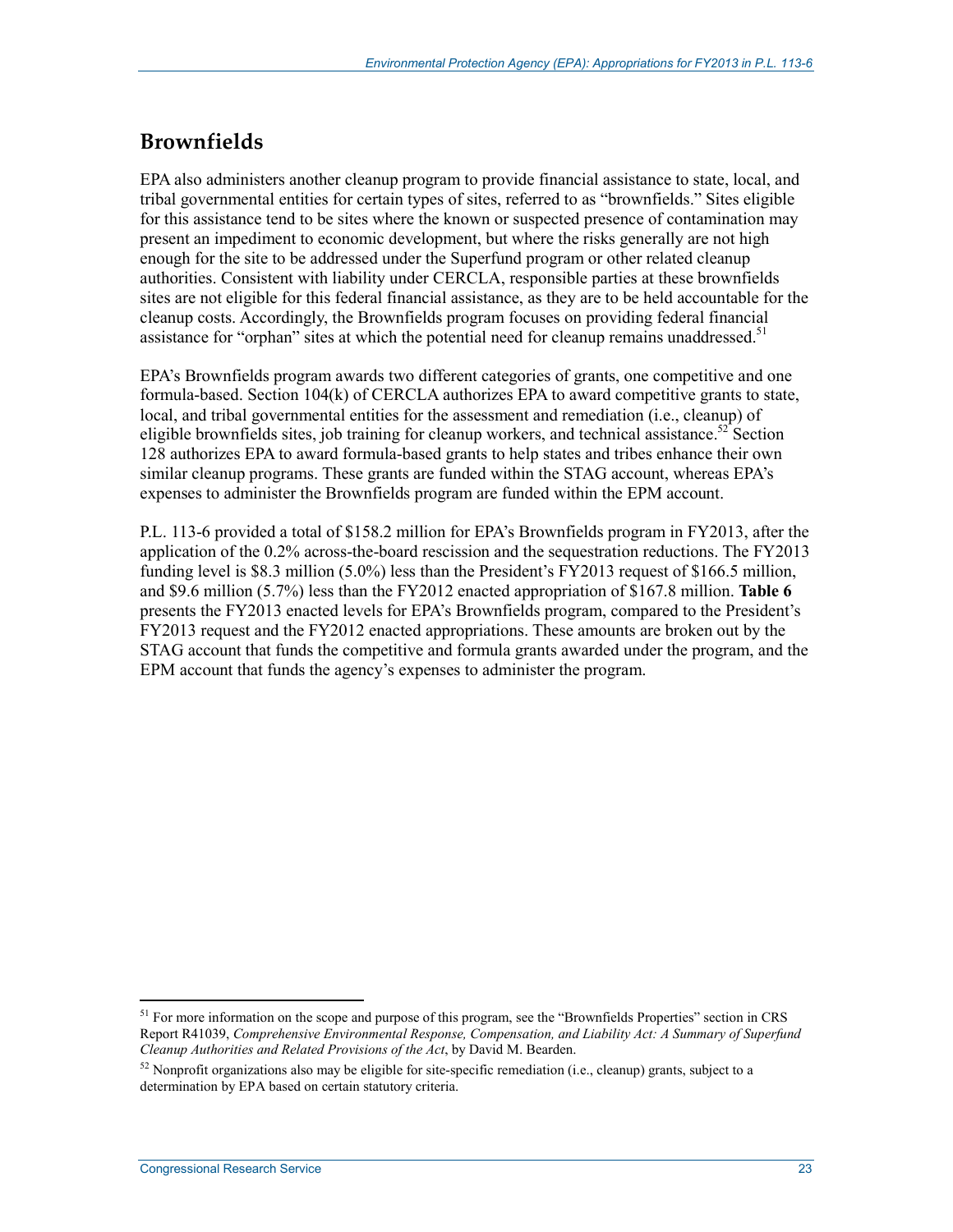#### **Table 6. Appropriations for EPA's Brownfields Program: FY2012 Enacted, the President's FY2013 Budget Request, and FY2013 Funding Amounts (P.L. 113-6; Post-Sequestration)**

(millions of dollars)

| <b>Account/Program Area</b>                                      | <b>FY2012</b><br><b>Enacted</b><br>P.L. 112-74 | <b>FY2013</b><br><b>President's</b><br><b>Request</b> | <b>FY2013</b><br>P.L. 113-6<br>(Post-<br>Sequester) |
|------------------------------------------------------------------|------------------------------------------------|-------------------------------------------------------|-----------------------------------------------------|
| <b>State and Tribal Assistance Grants</b>                        |                                                |                                                       |                                                     |
| Section 104(k) Competitive Project Grants <sup>a</sup>           | \$94.8                                         | \$93.3                                                | \$89.9                                              |
| Section 128 Categorical Grants to States and Tribes <sup>b</sup> | \$49.3                                         | \$47.6                                                | \$46.7                                              |
| Brownfields STAG Grant Total                                     | \$144.1                                        | \$140.9                                               | \$136.6                                             |
| <b>Environmental Programs and Management</b>                     |                                                |                                                       |                                                     |
| <b>EPA Administrative Expenses</b>                               | \$23.6                                         | \$25.7                                                | \$21.6                                              |
| <b>Brownfields Program Total</b>                                 | \$167.8                                        | \$166.5                                               | \$158.2                                             |

**Source:** Prepared by the Congressional Research Service. FY2012 enacted amounts, and the President's FY2013 request, are as presented by the House Appropriations Committee in its report accompanying the Interior, Environment, and Related Agencies Appropriations bill, 2013 (H.R. 6091, H.Rept. 112-589, pp. 170-177), as reported on July 10, 2012. The FY2012 enacted amounts reflect applicable rescissions. The FY2013 amounts are presented as reported in EPA's FY2013 Operating Plan submitted to the House and Senate Appropriations Committees on May 14, 2013, and reflect automatic spending reductions triggered by the Budget Control Act (BCA; P.L. 112-25) as amended. The FY2013 levels also reflect the 0.2% across-the-board rescission required by the Consolidated and Further Continuing Appropriations Act, 2013 (P.L. 113-6). Numbers may not add due to rounding.

- a. Section 104(k) of CERCLA authorizes EPA to award competitive grants to eligible entities for the assessment or remediation (i.e., cleanup) of brownfields to prepare them for redevelopment, job training for cleanup workers, and technical assistance.
- b. Section 128 of CERCLA authorizes EPA to award grants to states and tribes on a formula basis to establish or enhance their own cleanup programs.

### **Underground Storage Tanks53**

Under the authority of Subtitle I of the Safe Drinking Water Act, EPA's Office of Underground Storage Tanks addresses the cleanup of releases from underground storage tanks (USTs) containing petroleum or oxygenated fuels (e.g., ethanol) and administers regulations to prevent leaks from underground storage tanks containing petroleum or hazardous substances.<sup>54</sup> These activities are supported by a combination of appropriations from the Leaking Underground Storage Tank (LUST) Trust Fund and appropriations within the EPM and STAG accounts funded with revenues from the General Fund of the U.S. Treasury. Appropriations from the LUST Trust Fund provide most of the funding and are used by the states and EPA to perform or enforce corrective actions to clean up contamination from petroleum leaks, and to enforce leak detection

<sup>1</sup> <sup>53</sup> Mary Tiemann, Specialist in Environmental Policy, Resources, Science, and Industry Division, contributed to this section of the report. For further discussion of related issues, see CRS Report RS21201, *Leaking Underground Storage Tanks (USTs): Prevention and Cleanup*, by Mary Tiemann.

<sup>&</sup>lt;sup>54</sup> For additional information on these activities, see the EPA Office of Underground Storage Tanks website: http://www.epa.gov/oust/.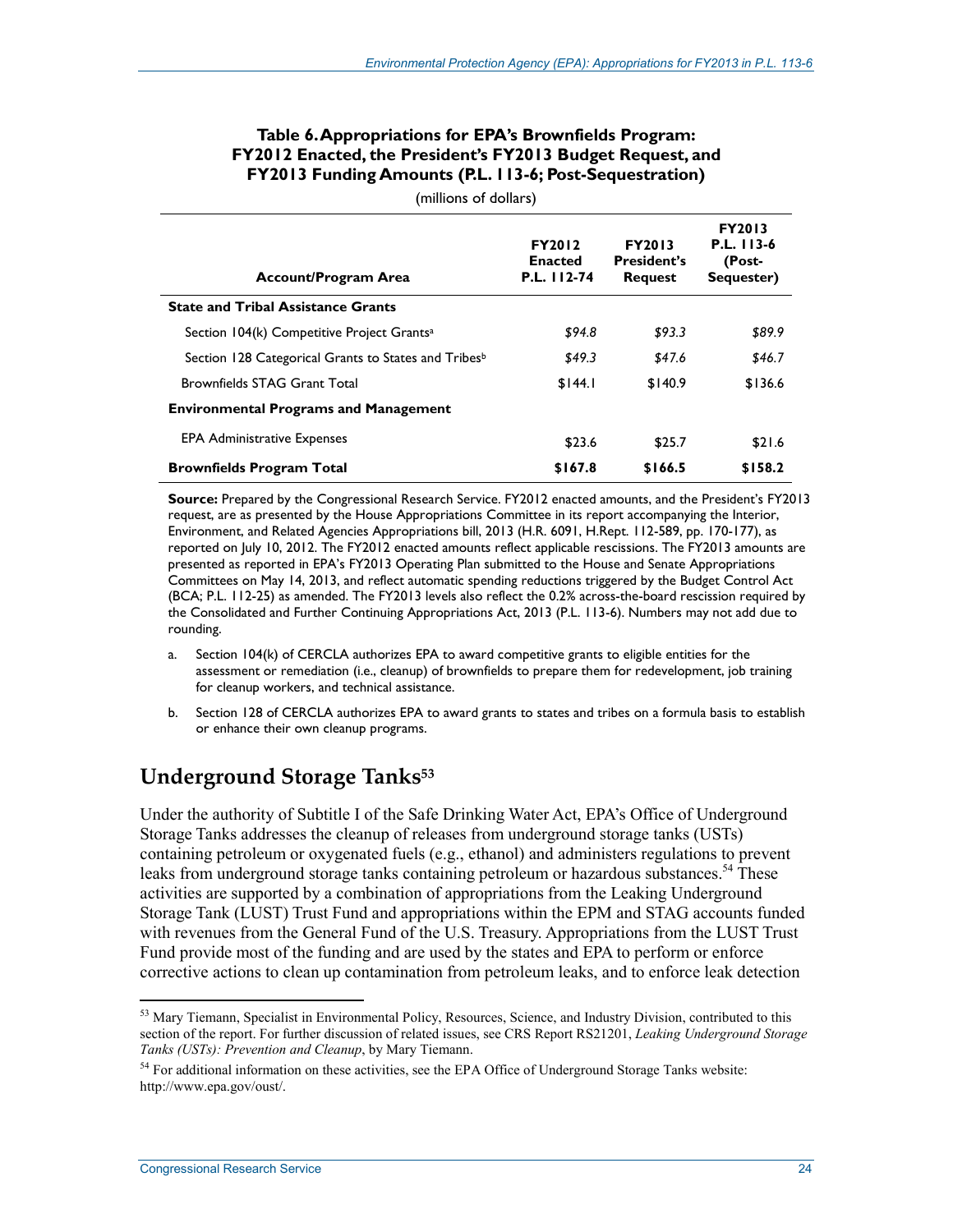and prevention requirements. Appropriations within the EPM and STAG accounts are available for certain other regulatory and support activities.

P.L. 113-6 provided \$98.7 million from the LUST Trust Fund for FY2013, after the application of the 0.2% across-the-board rescission and reductions triggered by sequestration. P.L. 113-2 provided an additional \$4.8 million (post-sequester) in disaster relief supplemental funding for FY2013 to address problems with leaking underground storage tanks in areas of states affected by Hurricane Sandy. Excluding the supplemental for these states, the FY2013 enacted level of \$98.7 million in appropriations from the LUST Trust Fund is \$5.4 million (5.2%) less than the President's FY2013 request and the FY2012 enacted level of \$104.1 million.

P.L. 113-6 provided \$12.1 million for FY2013 within the EPM account, after application of the 0.2% across-the-board rescission and reductions triggered by sequestration, to support EPA staff and extramural costs of efforts to prevent releases from underground storage tanks.<sup>55</sup> The FY2013 enacted level for this activity is somewhat less than the President's FY2013 request of \$12.3 million and the FY2012 enacted level of \$12.8 million. P.L. 113-6 provided \$1.5 million within the STAG account, after rescissions and sequestration, for categorical grants to support state implementation of certain other underground storage tank leak prevention and detection regulations that are not eligible for funding through the trust fund. The FY2013 enacted level of \$1.5 million for this activity is roughly the same as the President's FY2013 request and the FY2012 enacted level.

Congress established the LUST Trust Fund to provide a dedicated source of funds for EPA and the states to enforce corrective actions by UST owners or operators responsible for releases; conduct cleanups where no responsible party has been identified, where a responsible party fails to comply with a cleanup order, or in the event of an emergency; and take cost recovery actions against the parties.<sup>56</sup> EPA and the states have generally been successful in getting responsible parties to perform most cleanups. Historically, the states have used the bulk of their annual LUST Trust Fund monies (provided through cooperative agreements with EPA) to oversee and enforce corrective actions performed by tank owners and operators using their own funds. The LUST Trust Fund is supported by a 0.1 cent-per-gallon motor fuels tax, and had a balance of \$1.16 billion available for appropriation, as of the beginning of  $FY2013$ <sup>57</sup>

The Energy Policy Act of 2005 (EPAct 2005; P.L. 109-58) expanded the UST leak prevention provisions under Subtitle I, and imposed new responsibilities on the states and EPA, such as requiring states to inspect all tanks every three years. EPAct also broadened the authorized uses of the LUST Trust Fund to support state implementation of most leak prevention and detection requirements, in addition to supporting the LUST cleanup program. Congress now appropriates monies from the trust fund to support both cleanup and underground storage tank leak prevention

<sup>&</sup>lt;sup>55</sup> EPA is developing regulations to update existing underground storage tank requirements and add new requirements for secondary containment and operator training as needed to implement provisions of the Energy Policy Act of 2005. See 76 *Federal Register* 71708, November 18, 2011. For information on the status of this regulatory proposal, see EPA's website: http://www.epa.gov/oust/fedlaws/proposedregs.html.

<sup>56</sup> Subtitle I of the Solid Waste Disposal Act as amended (42 U.S.C. §6991-6991m).

<sup>57</sup> Office of Management and Budget, *Fiscal Year 2014 Budget of the U.S. Government*, Appendix, April 10, 2013, p. 1112, http://www.whitehouse.gov/sites/default/files/omb/budget/fy2014/assets/epa.pdf. Section 40201 of the Moving Ahead for Progress in the 21<sup>st</sup> Century Act (MAP-21; P.L. 112-141) had transferred \$2.4 billion from the LUST Trust Fund to the Federal Highway Trust Fund in FY2012 to increase resources for federal surface transportation spending. MAP-21 also extended the financing rate for the LUST Trust Fund through September 30, 2016.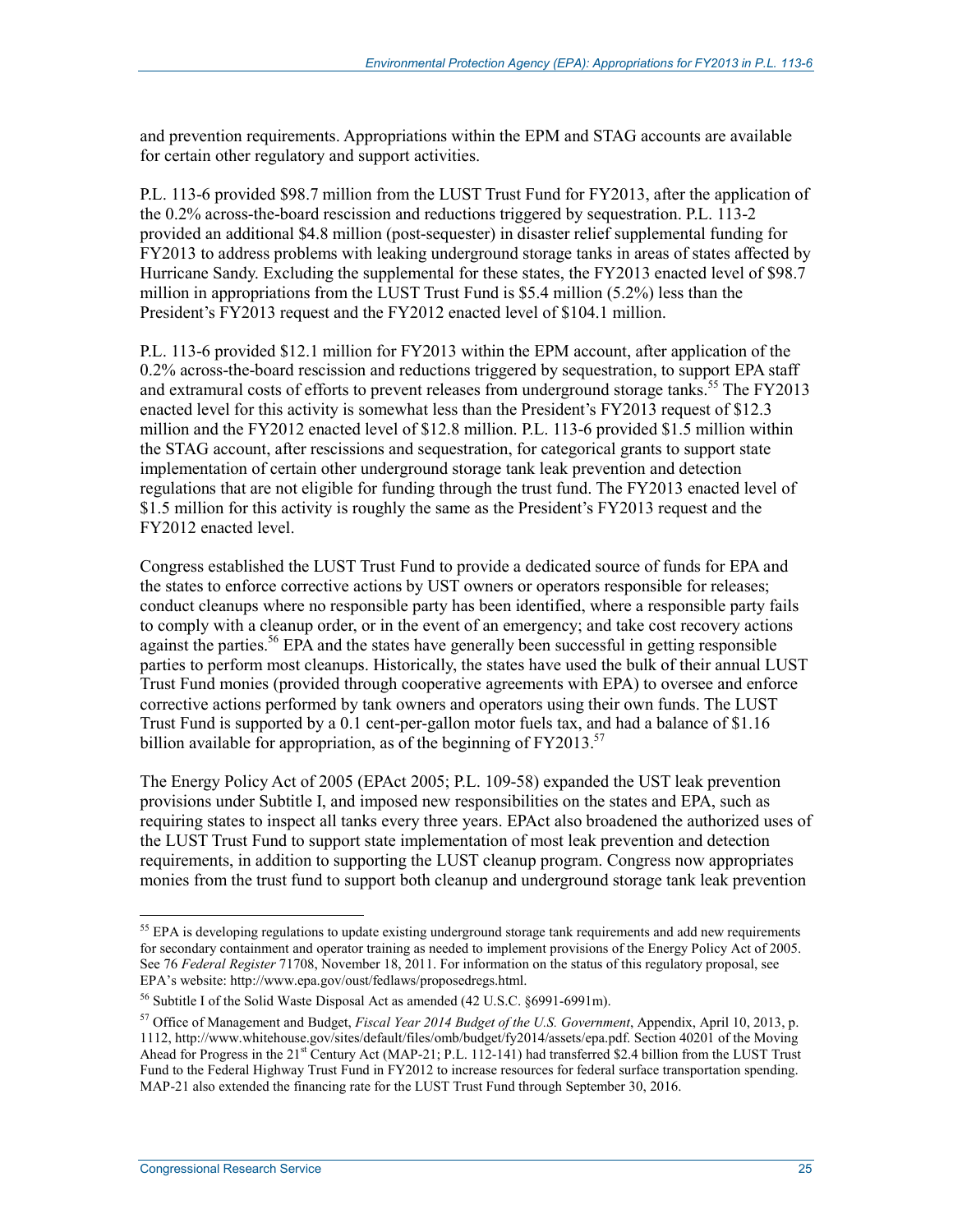and detection regulations. Before EPAct 2005, the regulation of underground storage tanks to prevent and detect leaks had been supported entirely from general revenues. As noted above, a relatively small portion of the funding is now derived from general revenues.

**Table 7** presents the FY2013 funding levels provided in P.L. 113-6 for the LUST Trust Fund, EPM, and STAG accounts to support the cleanup and UST leak prevention and detection activities, after application of the 0.2% across-the-board rescission and reductions triggered by sequestration. Separate breakouts of the FY2013 funding levels are presented, one including and the other excluding the disaster relief supplemental appropriations provided in P.L. 113-2. The table provides a comparison of these FY2013 enacted funding levels to the President's FY2013 request and the FY2012 enacted amounts.

#### **Table 7. Appropriations for Cleanup and Regulation of Underground Storage Tanks: FY2012 Enacted, the President's FY2013 Budget Request, FY2013 Funding Amounts (P.L. 113-6; Post-Sequestration), and FY2013 Disaster Relief Funding (P.L. 113-2; Post-Sequestration)**

| (millions of dollars)                   |                                                |                                 |                                                     |                                                                            |                                                |  |  |  |  |
|-----------------------------------------|------------------------------------------------|---------------------------------|-----------------------------------------------------|----------------------------------------------------------------------------|------------------------------------------------|--|--|--|--|
| <b>Account/Program Area</b>             | <b>FY2012</b><br><b>Enacted</b><br>P.L. 112-74 | <b>FY2013</b><br><b>Request</b> | <b>FY2013</b><br>P.L. 113-6<br>(Post-<br>Sequester) | <b>FY2013</b><br><b>Supplemental</b><br>P.L. 113-2<br>(Post-<br>Sequester) | <b>FY2013</b><br>Total<br>(Post-<br>Sequester) |  |  |  |  |
| <b>LUST Trust Fund Account</b>          |                                                |                                 |                                                     |                                                                            |                                                |  |  |  |  |
| <b>EPAct Provisions</b>                 | \$30.4\$                                       | \$32.4                          | \$28.9                                              |                                                                            | \$28.9                                         |  |  |  |  |
| Cleanup and Related Activities          | \$73.7                                         | \$71.7                          | \$69.8                                              |                                                                            | \$74.5                                         |  |  |  |  |
| <b>Total LUST Trust Fund</b><br>Account | \$104.1                                        | \$104.1                         | \$98.7                                              | \$4.8                                                                      | \$103.4                                        |  |  |  |  |
| <b>EPM Account</b>                      |                                                |                                 |                                                     |                                                                            |                                                |  |  |  |  |
| Underground Storage Tanks<br>(LUST/UST) | \$12.8                                         | \$12.3                          | \$12.1                                              |                                                                            | \$12.1                                         |  |  |  |  |
| <b>STAG Account</b>                     |                                                |                                 |                                                     |                                                                            |                                                |  |  |  |  |
| Categorical Grant: UST                  | \$1.5                                          | \$1.5                           | \$1.5                                               |                                                                            | \$1.5                                          |  |  |  |  |

**Source:** Prepared by the Congressional Research Service. FY2012 enacted amounts, and the President's FY2013 request, are provided as presented by the House Appropriations Committee in its report accompanying the Interior, Environment, and Related Agencies Appropriations bill, 2013 (H.R. 6091, H.Rept. 112-589, pp. 170-177), as reported on July 10, 2012. The FY2012 enacted amounts reflect applicable rescissions. The FY2013 enacted and supplemental amounts are presented as reported in EPA's FY2013 Operating Plan submitted to the House and Senate Appropriations Committees on May 14, 2013, and reflect automatic spending reductions triggered by the Budget Control Act (BCA; P.L. 112-25) as amended. The FY2013 levels also reflect the 0.2% across-theboard rescission included in the Consolidated and Further Continuing Appropriations Act, 2013 (P.L. 113-6). Numbers may not add due to rounding.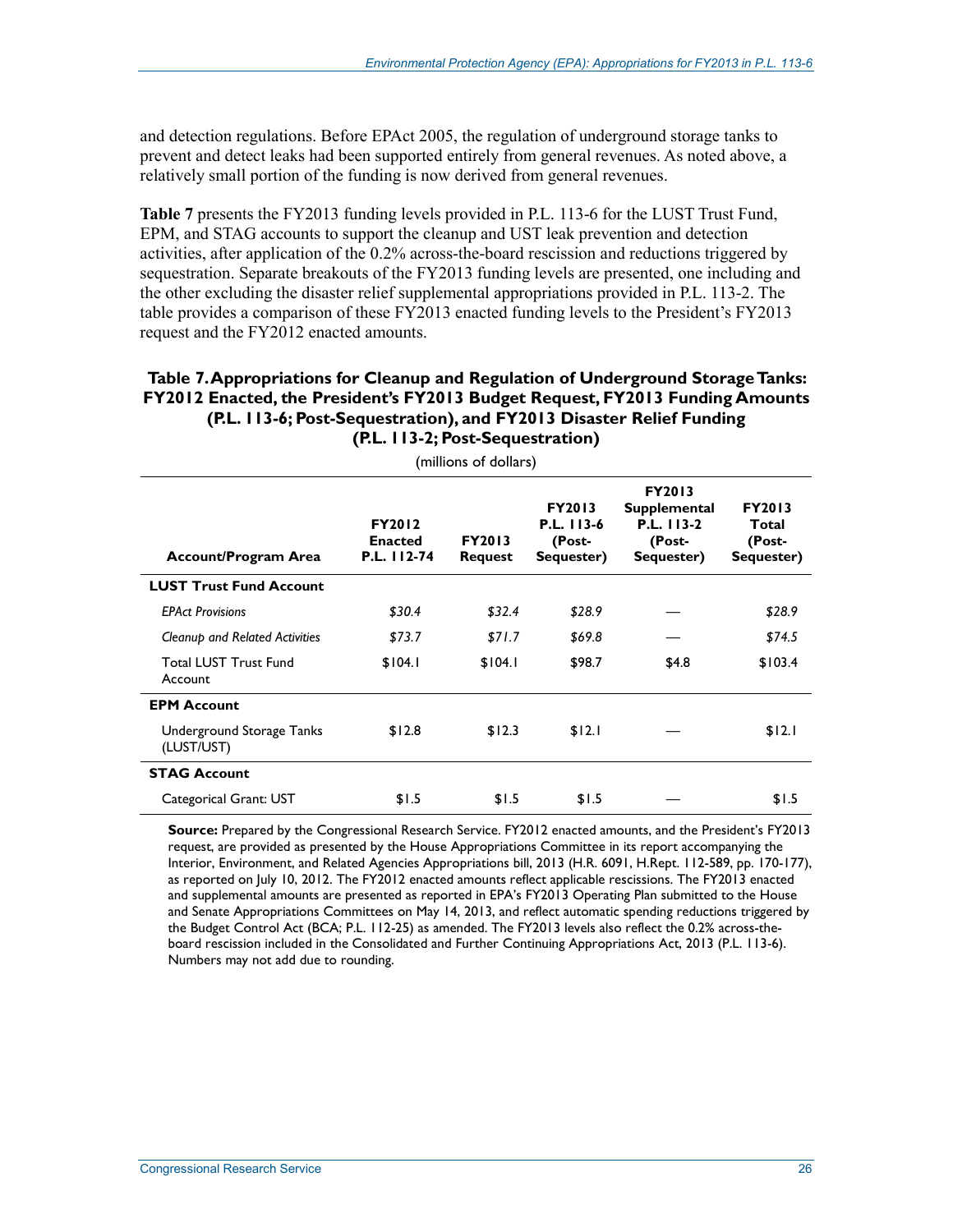#### **Geographic-Specific/Ecosystem Programs58**

The EPM account includes funding for several ecosystem restoration programs to address water quality and sources of pollution associated with environmental and human health risks in a number of geographic-specific areas of the United States. These programs often involve collaboration among EPA, other federal agencies, state and local governments, communities, and nonprofit organizations. **Table 8** presents the FY2013 funding levels for selected geographicspecific/ecosystem programs administered by EPA, after application of the 0.2% across-the-board rescission and reductions triggered by sequestration, compared to the President's FY2013 request and the FY2012 enacted amounts. A discussion of funding to address the restoration of the Great Lakes and Chesapeake Bay in particular follows.

<sup>&</sup>lt;sup>58</sup> Claudia Copeland, Specialist in Resources and Environmental Policy, CRS Resources, Science, and Industry Division, contributed information to this section of the report.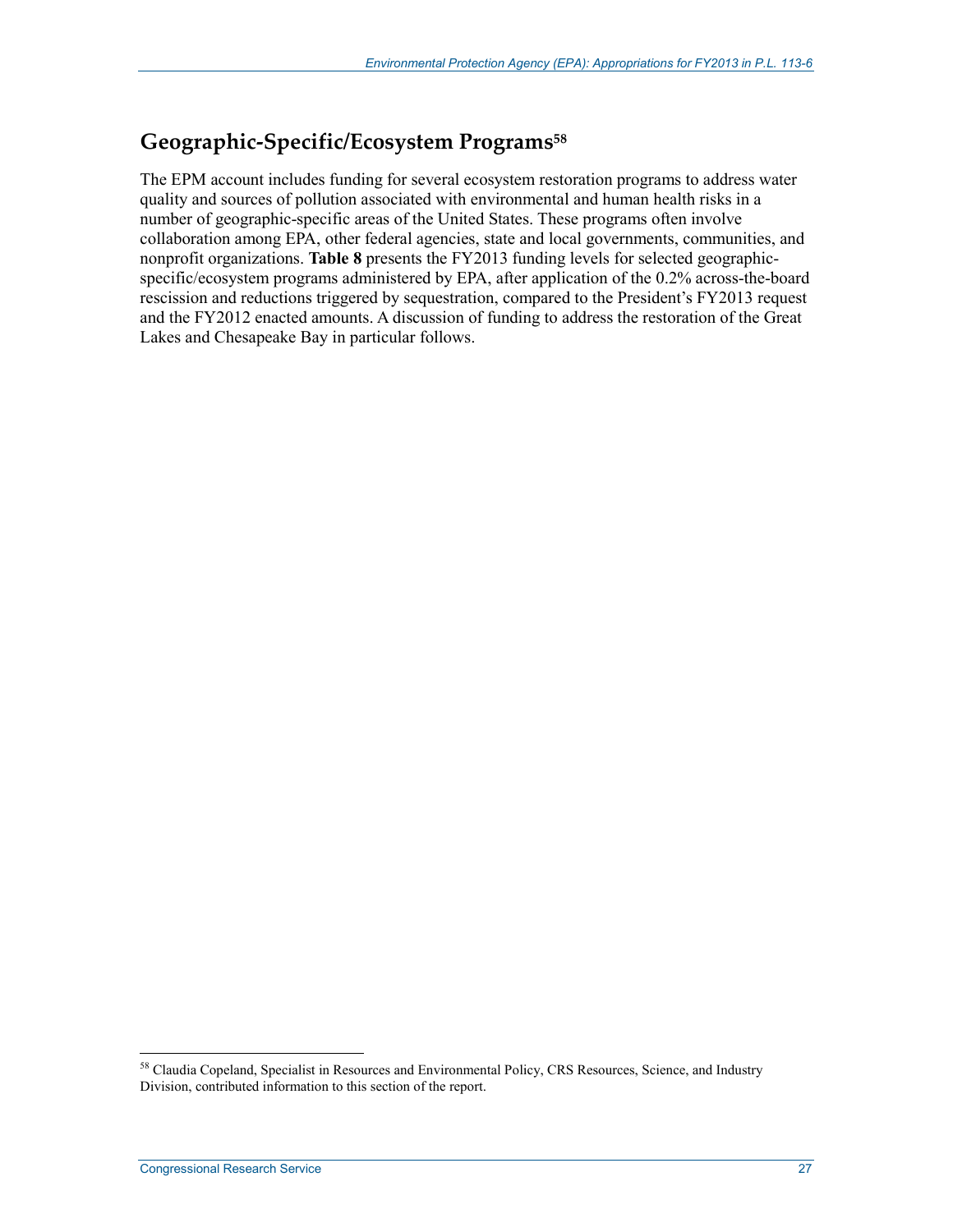| Table 8. Appropriations for Selected Geographic-Specific/Ecosystem Programs: |
|------------------------------------------------------------------------------|
| FY2012 Enacted, the President's FY2013 Budget Request, and                   |
| <b>FY2013 Funding Amounts (P.L. 113-6; Post-Sequestration)</b>               |

| Program                                            | FY2012<br><b>Enacted</b><br>P.L. 112-74 | <b>FY2013</b><br><b>Request</b> | <b>FY2013</b><br>P.L. 113-6<br>(Post-<br>Sequester) |
|----------------------------------------------------|-----------------------------------------|---------------------------------|-----------------------------------------------------|
| Water: Ecosystems Total                            | \$48.2                                  | \$55.0                          | \$43.7                                              |
| National Estuary Program/Coastal Waterways         | \$27.0                                  | \$27.3                          | \$23.7                                              |
| Great Lakes Legacy Acta                            | \$0.0                                   | \$0.0                           | \$0.0                                               |
| <b>Wetlands</b>                                    | \$21.2                                  | \$27.7                          | \$20.0                                              |
| Geographic Programs Total                          | \$409.7                                 | \$411.7                         | \$388.I                                             |
| <b>Great Lakes Restoration Initiative</b>          | \$299.5                                 | \$300.0                         | \$283.7                                             |
| Great Lakes Program <sup>a</sup>                   | \$0.0                                   | \$0.0                           | \$0.0                                               |
| Chesapeake Bay Program                             | \$57.3                                  | \$72.6                          | \$54.3                                              |
| San Francisco Bay                                  | \$5.8\$                                 | \$4.9                           | \$5.5                                               |
| South Florida                                      | \$2.1                                   | \$1.7                           | \$1.9                                               |
| <b>Puget Sound</b>                                 | \$30.0                                  | \$19.3                          | \$28.4                                              |
| Long Island Sound Program                          | \$4.0                                   | \$3.0                           | \$3.7                                               |
| <b>Gulf of Mexico Program</b>                      | \$5.5                                   | \$4.4\$                         | \$5.2                                               |
| Lake Champlain Basin Program                       | \$2.4                                   | \$1.4                           | \$2.3                                               |
| Lake Pontchartrain                                 | \$2.0                                   | \$1.0                           | NR <sup>b</sup>                                     |
| Community Action for Renewed Environment (CARE)    | \$0.0                                   | \$2.1                           | \$0.0                                               |
| Other Geographic Programs and Regional Initiatives | \$1.3                                   | \$1.4                           | \$3.1                                               |
| <b>All Selected Programs</b>                       | \$457.9                                 | \$466.7                         | \$431.8                                             |

(millions of dollars)

**Source:** Prepared by the Congressional Research Service. FY2012 enacted amounts, and the President's FY2013 request, are as presented by the House Appropriations Committee in its report accompanying the Interior, Environment, and Related Agencies Appropriations bill, 2013 (H.R. 6091, H.Rept. 112-589, pp. 170-177), as reported on July 10, 2012. The FY2012 enacted amounts reflect applicable rescissions. The FY2013 amounts are as reported in EPA's FY2013 Operating Plan submitted to the House and Senate Appropriations Committees on May 14, 2013, and reflect automatic spending reductions triggered by the Budget Control Act (BCA; P.L. 112-25) as amended. The FY2013 levels also reflect the 0.2% across-the-board rescission required by the Consolidated and Further Continuing Appropriations Act, 2013 (P.L. 113-6). Numbers may not add due to rounding.

- a. Funding for the Great Lakes Legacy Act and for EPA's Great Lakes Program was moved to the Great Lakes Restoration Initiative in FY2010.
- b. NR = Not Reported. The EPA FY2013 Operating Plan did not identify the allocation of funding at the program, project, or activity level for Lake Pontchartrain.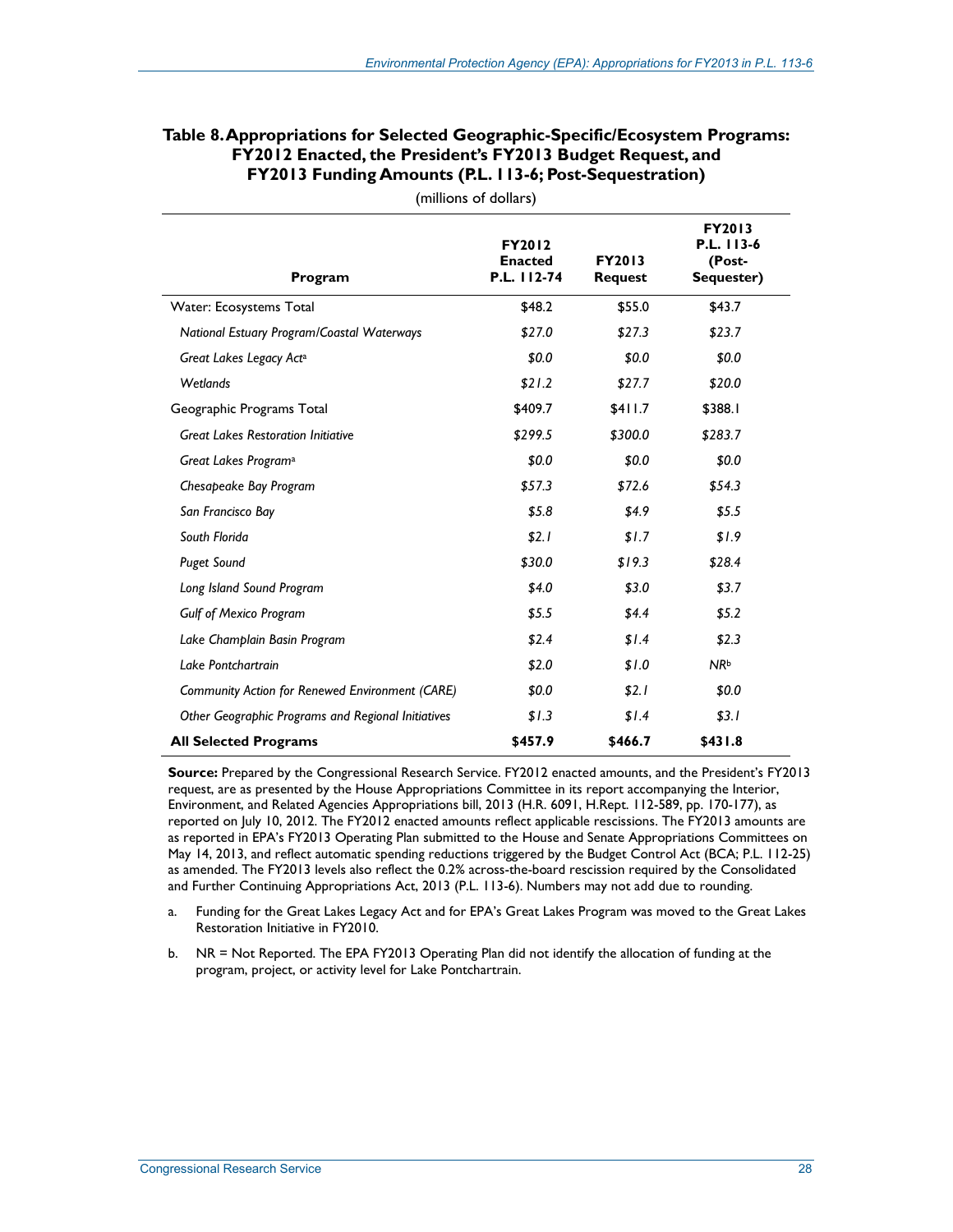#### **Great Lakes Restoration Initiative**

In 2004, President Bush established a Great Lakes Interagency Task Force, chaired by EPA.<sup>59</sup> to develop a strategy (released in 2005) that would guide federal Great Lakes protection and restoration efforts under existing law. In furtherance of this strategy, President Obama proposed the establishment of a Great Lakes Restoration Initiative in FY2010, which Congress subsequently approved in the Interior, Environment, and Related Agencies Appropriations Act, 2010 (P.L. 111-88). The initiative is intended to improve coordination among existing federal programs and projects administered by EPA and eight other federal agencies. The purpose of the initiative is to target the most significant problems in the ecosystem, such as aquatic invasive species, nonpoint source pollution, and toxics and contaminated sediment.<sup>60</sup> Projects and programs are to be implemented through grants and cooperative agreements with states, tribes, municipalities, universities, and other organizations.

The initiative consolidates funding for a number of existing federal Great Lakes programs, including EPA's Great Lakes National Program Office, the agency's implementation of the Great Lakes Legacy Act to clean up contaminated sediments, and Great Lakes programs administered by other federal agencies. As the President had requested for FY2010, P.L. 111-88 initially appropriated \$475 million to EPA to establish the Great Lakes Restoration Initiative. EPA was responsible for allocating a portion of these funds among its own Great Lakes programs and the Great Lakes programs administered by other federal agencies. Since FY2010, Congress has continued to appropriate funding for the Great Lakes Restoration Initiative to EPA for allocation among the participating federal agencies, but at lower levels.

As indicated in **Table 8** above, \$283.7 million was available for FY2013 for the Great Lakes Restoration Initiative within the EPM account, after the application of the 0.2% across-the-board rescission and reductions triggered by sequestration. The FY2013 funding level is \$16.3 million (5.4%) less than the President's FY2013 request and \$15.8 million (5.3%) less than the FY2012 enacted level.

#### **Chesapeake Bay**

In May 2009, President Obama issued Executive Order 13508, *Chesapeake Bay Protection and Restoration*, which directed federal departments and agencies to exercise greater leadership in implementing their existing authorities to restore the bay. Despite restoration efforts of the past 25 years, which have resulted in some successes in specific parts of the ecosystem, the overall health of the bay remains degraded by excessive levels of nutrients and sediment. As indicated in **Table 8** above, \$54.3 million was available for EPA's Chesapeake Bay program for FY2013, after application of the 0.2% across-the-board rescission and reductions triggered by sequestration. The FY2013 level is \$18.3 million (25.2%) less than the FY2013 President's request of \$72.6 million, and \$3.0 million (5.2%) less than the FY2012 enacted level of \$57.3 million. The increase that the President had requested for the program in FY2013 was intended to accelerate pollution reduction and aquatic habitat restoration efforts in the bay, consistent with the objectives of the 2009 executive order.

<sup>&</sup>lt;sup>59</sup> The Great Lakes Interagency Task Force was established by executive order in 2004. For more information, see EPA's website: http://www.epa.gov/glnpo/iatf/index.html.

<sup>60</sup> For more information, see the Great Lakes Restoration Initiative website: http://greatlakesrestoration.us/.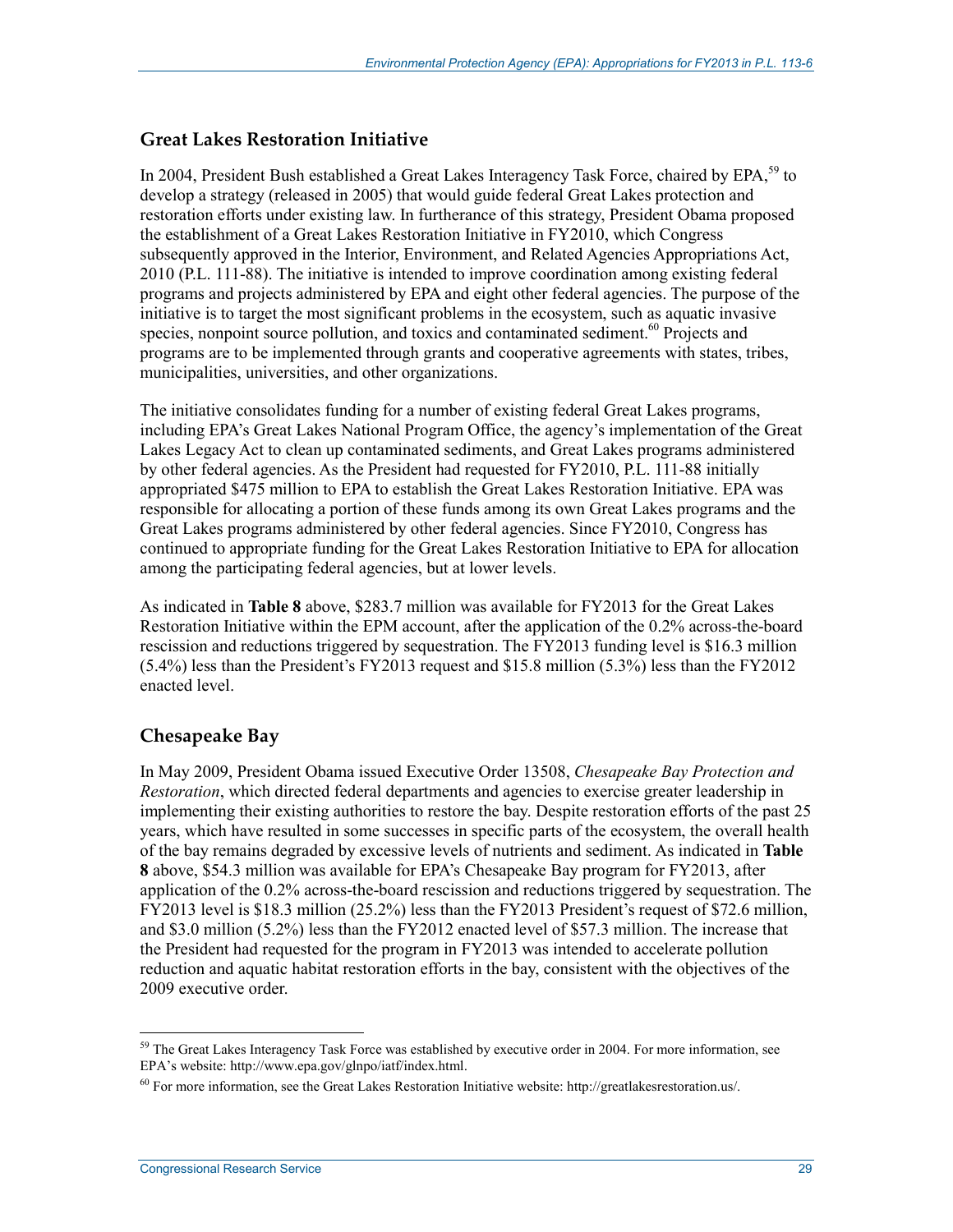# **Appendix A. Historical Funding Trends and Staffing Levels**

The Nixon Administration established EPA in 1970 in response to growing public concern about environmental pollution, consolidating federal pollution control responsibilities that had been divided among several federal agencies. Congress has enacted an increasing number of environmental laws, as well as major amendments to these statutes, over three decades following EPA's creation.<sup>61</sup> Annual appropriations provide the funds necessary for EPA to carry out its responsibilities under these laws, such as the regulation of air and water quality, use of pesticides and toxic substances, management and disposal of solid and hazardous wastes, and cleanup of environmental contamination. EPA also awards grants to assist state, tribal, and local governments in controlling pollution in order to comply with federal environmental requirements, and to help fund the implementation and enforcement of federal laws and regulations delegated to the states and tribes. Since FY2006, Congress has funded EPA programs and activities within the Interior, Environment, and Related Agencies annual appropriations bill.<sup>62</sup>

The statutory authorization of appropriations for many of the programs and activities administered by EPA has expired, but Congress has continued to fund them through the appropriations process. Although House and Senate rules generally do not allow the appropriation of funding that has not been authorized, these rules are subject to points of order and are not selfenforcing. Congress may appropriate funding for a program or activity for which the authorization of appropriations has expired, if no Member raises a point of order, or the rules are waived for consideration of a particular bill.<sup>63</sup> Congress typically has done so to continue the appropriation of funding for EPA programs and activities for which the authorization of appropriations has expired, but may opt not to fund an unauthorized program or activity.<sup>64</sup> In the  $112<sup>th</sup>$  Congress, the House Committee on Appropriations proposed to limit funding for unauthorized programs in FY2013 by decreasing or terminating appropriations in H.R. 6091, including EPA's U.S.-Mexico border water infrastructure grants and environmental education grants.<sup>65</sup> P.L. 113-6 provided funding to continue both of these grant programs.

<sup>&</sup>lt;u>.</u> 61 For a discussion of these laws, see CRS Report RL30798, *Environmental Laws: Summaries of Major Statutes Administered by the Environmental Protection Agency*, coordinated by David M. Bearden.

 $62$  The 109<sup>th</sup> Congress moved EPA's funding from the jurisdiction of the House and Senate Appropriations Subcommittees on Veterans Affairs, Housing and Urban Development, and Independent Agencies to the Interior, Environment, and Related Agencies Appropriations Subcommittees beginning with the FY2006 appropriations. This change resulted from the abolition of the House and Senate Appropriations Subcommittees on Veterans Affairs, Housing and Urban Development, and Independent Agencies.

<sup>63</sup> See CRS Report RS20371, *Overview of the Authorization-Appropriations Process*, by Bill Heniff Jr., and CRS Report R42098, *Authorization of Appropriations: Procedural and Legal Issues*, by Jessica Tollestrup and Brian T. Yeh.

<sup>&</sup>lt;sup>64</sup> As amended, Section 202(e)(3) of the Congressional Budget and Impoundment Control Act of 1974 requires the Congressional Budget Office (CBO) to report to Congress annually on the enacted appropriations for individual programs and activities for which the authorization of appropriations has expired, and individual programs and activities for which the authorization of appropriations is set to expire in the current fiscal year. The most recent version of this report is available on CBO's website at http://www.cbo.gov/topics/budget/unauthorized-appropriations-andexpiring-authorizations.

<sup>&</sup>lt;sup>65</sup> In its report accompanying H.R. 6091, the House Appropriations Committee concluded that no less than \$6.0 billion combined for 51 federal agencies and/or programs under the Interior, Environment, and Related Agencies Subcommittee's jurisdiction were "unauthorized" or the congressional authorization of appropriations had expired (H.Rept. 112-589, pp. 7-8 and pp. 136-137).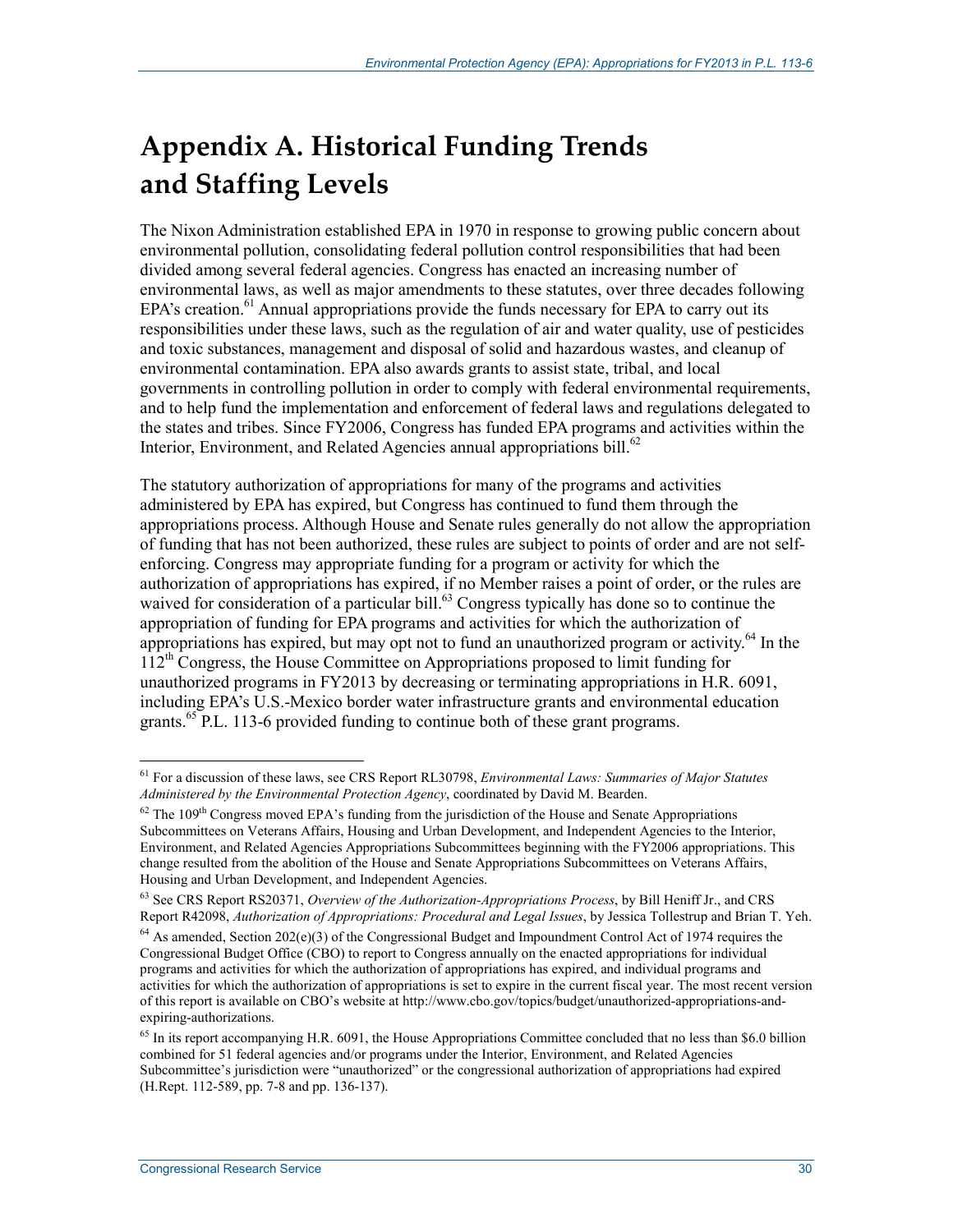**Table A-1** presents the level of FY2008-FY2013 enacted appropriations for EPA by each of the agency's eight statutory accounts. **Figure A-1** presents a history of total discretionary budget authority for EPA from FY1976 through FY2012, and the President's FY2013 budget request, as reported by the Office of Management and Budget (OMB) in the "Historical Tables" accompanying the President's *Budget of the U.S. Government, Fiscal Year 2013*. Levels of agency budget authority prior to FY1976 were not reported by OMB in the Historical Tables. In **Figure A-1**, discretionary budget authority is presented in nominal dollars as reported by OMB, and adjusted for inflation by CRS to reflect the trend in real dollar values over time.

EPA's funding over the long term generally has reflected an increase in overall appropriations to fulfill a rising number of statutory responsibilities. EPA's historical funding trends tend to parallel the evolution of the agency's responsibilities over time, as Congress has enacted legislation to authorize the agency to develop and administer programs and activities in response to a range of environmental issues and concerns. In terms of the overall federal budget, EPA's annual appropriations have represented a relatively small portion of the total discretionary federal budget (just under  $1\%$  in recent years).

Without adjusting for inflation, EPA's funding has grown from \$1.0 billion when EPA was established in FY1970 to a peak funding level of \$14.86 billion in FY2009. This peak includes regular fiscal year appropriations of \$7.64 billion provided for FY2009 in P.L. 111-8 and the supplemental appropriations of \$7.22 billion provided for FY2009 in P.L. 111-5, the American Recovery and Reinvestment Act of 2009. However, in real dollar values (adjusted for inflation), EPA's funding in FY1978 was slightly more than the level in FY2009, as presented in **Figure A-1**.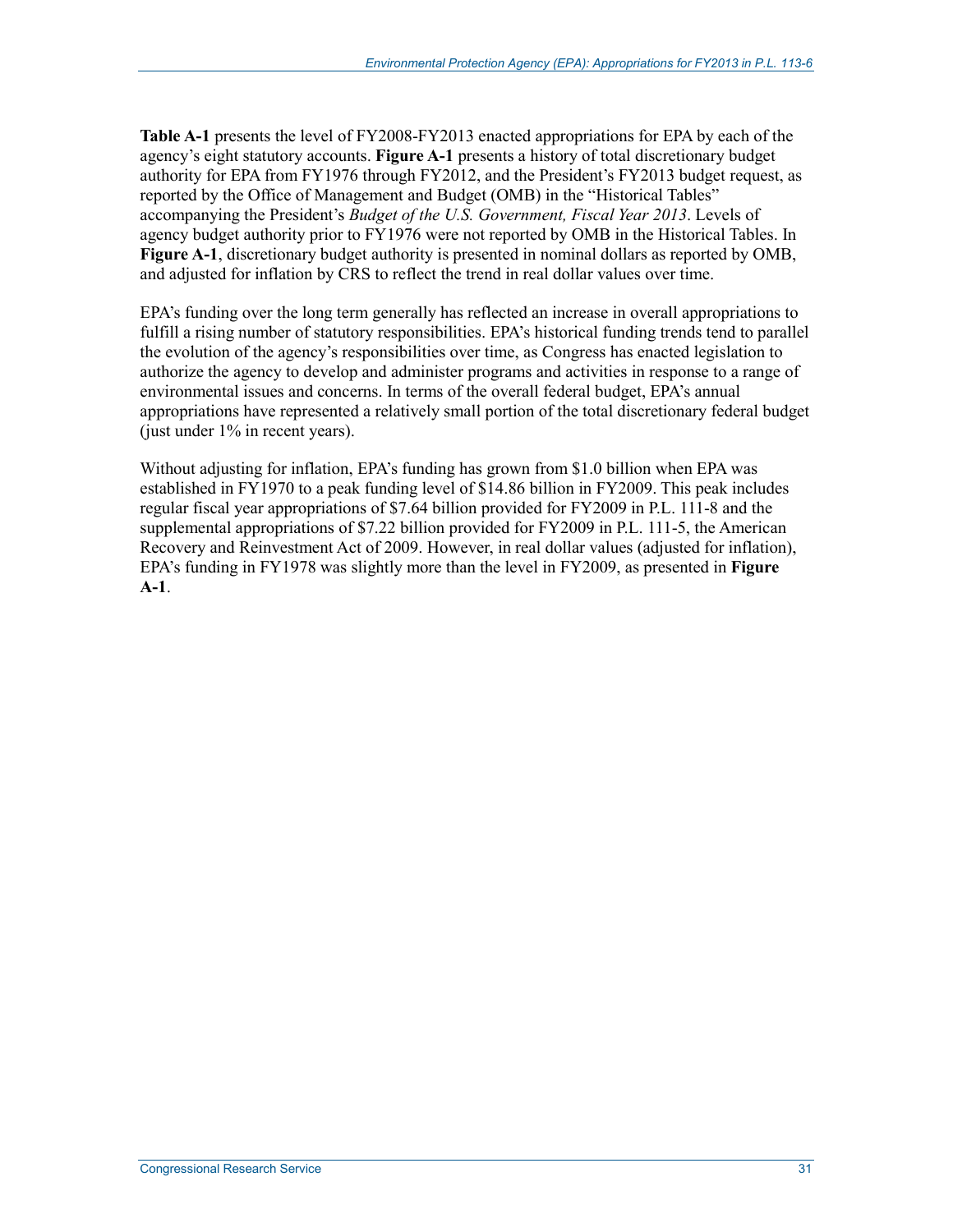|                                                        |                               |                                               |                                            |                               |               |                                                      |               |                                                     | (millions of dollars not adjusted for inflation) |  |  |  |  |  |  |  |  |
|--------------------------------------------------------|-------------------------------|-----------------------------------------------|--------------------------------------------|-------------------------------|---------------|------------------------------------------------------|---------------|-----------------------------------------------------|--------------------------------------------------|--|--|--|--|--|--|--|--|
|                                                        | <b>FY2008</b><br>P.L. 110-161 | <b>FY2009</b><br><b>Omnibus</b><br>P.L. 111-8 | <b>FY2009</b><br><b>ARRA</b><br>P.L. 111-5 | <b>FY2009</b><br><b>Total</b> | <b>FY2010</b> | <b>FY2011</b><br>P.L. 111-88 P.L. 112-10 P.L. 112-74 | <b>FY2012</b> | <b>FY2013</b><br>P.L. 113-6<br>(Post-<br>Sequester) |                                                  |  |  |  |  |  |  |  |  |
| <b>Science and Technology</b>                          |                               |                                               |                                            |                               |               |                                                      |               |                                                     |                                                  |  |  |  |  |  |  |  |  |
| -Base Appropriations                                   | \$760.1                       | \$790.1                                       | \$0.0\$                                    | \$790.1                       | \$848.1ª      | \$813.5                                              | \$793.7       | \$743.8                                             |                                                  |  |  |  |  |  |  |  |  |
| -Transfer in from Superfund                            | $+ $25.7$                     | $+ $26.4$                                     | \$0.0\$                                    | $+ $26.4$                     | $+ $26.8$     | $+ $26.8$                                            | $+ $23.0$     | $+ $21.7$                                           |                                                  |  |  |  |  |  |  |  |  |
| Science and Technology Total                           | \$785.8                       | \$816.5                                       | \$0.0                                      | \$816.5                       | \$874.9       | \$840.3                                              | \$816.7       | \$765.5                                             |                                                  |  |  |  |  |  |  |  |  |
| Environmental Programs and Management                  | \$2,328.0                     | \$2,392.1                                     | \$0.0                                      | \$2,392.1                     | \$2,993.8     | \$2,756.5                                            | \$2,678.2     | \$2,512.1                                           |                                                  |  |  |  |  |  |  |  |  |
| Office of Inspector General                            |                               |                                               |                                            |                               |               |                                                      |               |                                                     |                                                  |  |  |  |  |  |  |  |  |
| -Base Appropriations                                   | \$41.1                        | \$44.8                                        | \$20.0                                     | \$64.8                        | \$44.8        | \$44.7                                               | \$41.9        | \$39.7                                              |                                                  |  |  |  |  |  |  |  |  |
| -Transfer in from Superfund                            | $+ $11.5$                     | $+ $10.0$                                     | \$0.0                                      | $+ $10.0$                     | $+ $10.0$     | $+ $10.0$                                            | $+ $9.9$      | $+ $9.4$                                            |                                                  |  |  |  |  |  |  |  |  |
| Office of Inspector General Total                      | \$52.6                        | \$54.8                                        | \$20.0                                     | \$74.8                        | \$54.8        | \$54.7                                               | \$51.8        | \$49.1                                              |                                                  |  |  |  |  |  |  |  |  |
| <b>Buildings &amp; Facilities</b>                      | \$34.3                        | \$35.0                                        | \$0.0                                      | \$35.0                        | \$37.0        | \$36.4                                               | \$36.4        | \$34.5                                              |                                                  |  |  |  |  |  |  |  |  |
| Hazardous Substance Superfund<br>(before transfers)    | \$1,254.0                     | \$1,285.0                                     | \$600.0                                    | \$1,885.0                     | \$1,306.5     | \$1,280.9                                            | \$1,213.8     | \$1,115.2                                           |                                                  |  |  |  |  |  |  |  |  |
| -Transfer out to Office of Inspector General           | $-11.5$                       | $-$10.0$                                      | \$0.0                                      | $-$10.0$                      | $-$10.0$      | $-$10.0$                                             | $-59.9$       | -\$9.4                                              |                                                  |  |  |  |  |  |  |  |  |
| -Transfer out to Science and Technology                | $-$25.7$                      | $-526.4$                                      | \$0.0                                      | $-$26.4$                      | $-$26.8$      | $-526.8$                                             | $-$23.0$      | $-$21.7$                                            |                                                  |  |  |  |  |  |  |  |  |
| Hazardous Substance Superfund (after transfers)        | \$1,216.8                     | \$1,248.6                                     | \$600.0                                    | \$1,848.6                     | \$1,269.7     | \$1,244.2                                            | \$1,180.9     | \$1,084.0                                           |                                                  |  |  |  |  |  |  |  |  |
| Leaking Underground Storage Tank Trust Fund Program    | \$105.8                       | \$112.6                                       | \$200.0                                    | \$312.6                       | \$113.1       | \$112.9                                              | \$104.1       | \$103.4                                             |                                                  |  |  |  |  |  |  |  |  |
| Inland Oil Spill Program (formerly Oil Spill Response) | \$17.1                        | \$17.7                                        | \$0.0                                      | \$17.7                        | \$18.4        | \$18.3                                               | \$18.2        | \$17.3                                              |                                                  |  |  |  |  |  |  |  |  |
| State and Tribal Assistance Grants (STAG)              |                               |                                               |                                            |                               |               |                                                      |               |                                                     |                                                  |  |  |  |  |  |  |  |  |
| -Clean Water State Revolving Fund                      | \$689.1                       | \$689.1                                       | \$4,000.0                                  | \$4,689.1                     | \$2,100.0     | \$1,522.0                                            | \$1,466.5     | \$1851.1                                            |                                                  |  |  |  |  |  |  |  |  |
| -Drinking Water State Revolving Fund                   | \$829.0                       | \$829.0                                       | \$2,000.0                                  | \$2,829.0                     | \$1,387.0     | \$963.1                                              | \$917.9       | \$956.3                                             |                                                  |  |  |  |  |  |  |  |  |

## **Table A-1. Appropriations for the Environmental Protection Agency: FY2008-FY2013 Enacted**

CRS-32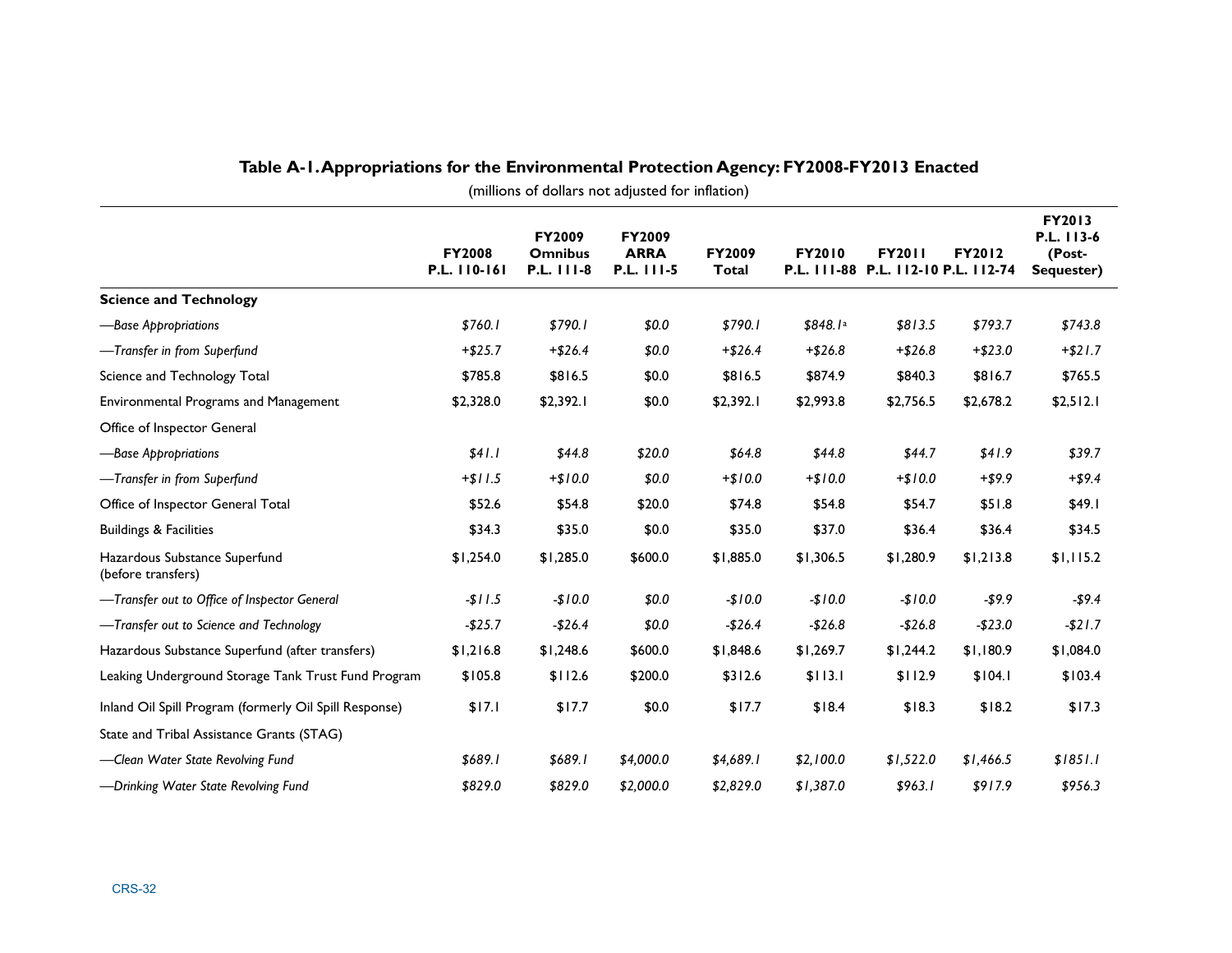|                                                  | <b>FY2008</b><br>P.L. 110-161 | <b>FY2009</b><br><b>Omnibus</b><br><b>P.L. 111-8</b> | <b>FY2009</b><br><b>ARRA</b><br>P.L. 111-5 | <b>FY2009</b><br>Total | <b>FY2010</b>           | <b>FY2011</b><br>P.L. 111-88 P.L. 112-10 P.L. 112-74 | <b>FY2012</b> | <b>FY2013</b><br>P.L. 113-6<br>(Post-<br>Sequester) |
|--------------------------------------------------|-------------------------------|------------------------------------------------------|--------------------------------------------|------------------------|-------------------------|------------------------------------------------------|---------------|-----------------------------------------------------|
| -Special (Congressional) Project Grants          | \$132.9                       | \$145.0                                              | \$0.0                                      | \$145.0                | \$156.8                 | \$0.0                                                | \$0.0         | \$0.0                                               |
| -Categorical Grants                              | \$1,078.3                     | \$1,094.9                                            | \$0.0                                      | \$1,094.9              | \$1,116.4               | \$1,104.2                                            | \$1,088.8     | \$1,032.0                                           |
| -Brownfields Section 104(k) Grants               | \$93.5                        | \$97.0                                               | \$100.0                                    | \$197.0                | \$100.0                 | \$99.8                                               | \$94.8        | \$89.9                                              |
| -Diesel Emission Reduction Grants                | \$49.2                        | \$60.0                                               | \$300.0                                    | \$360.0                | \$60.0                  | \$49.9                                               | \$30.0        | \$18.9                                              |
| -Other State and Tribal Assistance Grants        | \$54.2                        | \$53.5                                               | \$0.0                                      | \$53.5                 | \$50.0                  | \$19.9                                               | \$15.0        | \$14.2                                              |
| State and Tribal Assistance Grants Total         | \$2,926.2                     | \$2,968.5                                            | \$6,400.0                                  | \$9,368.5              | \$4,970.2               | \$3,758.9                                            | \$3,612.9     | \$3,962.4                                           |
| Rescissions of Unobligated Balances <sup>b</sup> | $-$5.0$                       | $-$10.0$                                             | \$0.0                                      | $-$10.0$               | $-$40.0$                | $-$140.0$                                            | $-$50.0$      | $-$50.0$                                            |
| <b>Total EPA Accounts</b>                        | \$7,461.5                     | \$7,635.7                                            | \$7,220.0                                  | \$14,855.7             | \$10,291.9 <sup>a</sup> | \$8,682.1                                            | \$8,449.4     | \$8,478.4                                           |

**Source:** Prepared by the Congressional Research Service using the most recent information available from House, Senate, or conference committee reports accompanying the annual appropriations bills that fund EPA and Administration budget documents, including the President's annual budget requests as presented by OMB, EPA's accompanying annual congressional budget justifications, and EPA's FY2013 Operating Plan submitted to the House and Senate Appropriations Committees on May 14, 2013. "ARRA" refers to the American Recovery and Reinvestment Act of 2009 (P.L. 111-5). The ARRA amounts do not reflect rescission of unobligated balances as per P.L. 111-226. Numbers may not add due to rounding.

- a. FY2010 amounts presented for the base appropriations for the S&T account and the EPA total include \$2.0 million in supplemental appropriations for research of the potential long-term human health and environmental risks and impacts from the releases of crude oil, and the application of chemical dispersants and other mitigation measures under P.L. 111-212, Title II.
- b. In addition to other across-the-board rescissions, the FY2008-FY2010 rescissions presented here are from unobligated balances from funds appropriated in prior years within the eight accounts, and made available for expenditure in a later year. In effect, these "rescissions" increase the availability of funds for expenditure by the agency in the years in which they are applied, functioning as an offset to new appropriations by Congress. With regard to the FY2011 enacted rescissions, Section 1740 in Title VII of Div. B under P.L. 112-10, Congress referred only to "unobligated balances available for 'Environmental Protection Agency, State and Tribal Assistance Grants'" (not across all accounts), and Congress did not specify that these funds are to be rescinded from prior years. For FY2012, the Administrative Provisions in Division E, Title II of P.L. 112-74, rescinded unobligated balances from the STAG (\$45.0 million) and the Hazardous Substance Superfund (\$5.0 million) accounts. FY2012 rescissions specified by Congress within the STAG account included \$20.0 million from categorical grants, \$10.0 million from the Clean Water State Revolving Fund (SRF), and \$5.0 million each from Brownfields grants, Diesel Emission Reduction Act grants, and U.S.-Mexico Border water infrastructure grants. For FY2013, Section 1406 of Title IV in P.L. 113-6, Congress rescinded unobligated balances from the Hazardous Substance Superfund (\$15.0 million) and STAG (\$35.0 million) accounts. FY2013 rescissions specified within the STAG account included \$5.0 million from categorical grants, \$10.0 million each from the Clean Water and the Drinking Water SRFs, and \$10.0 million from Brownfields grants.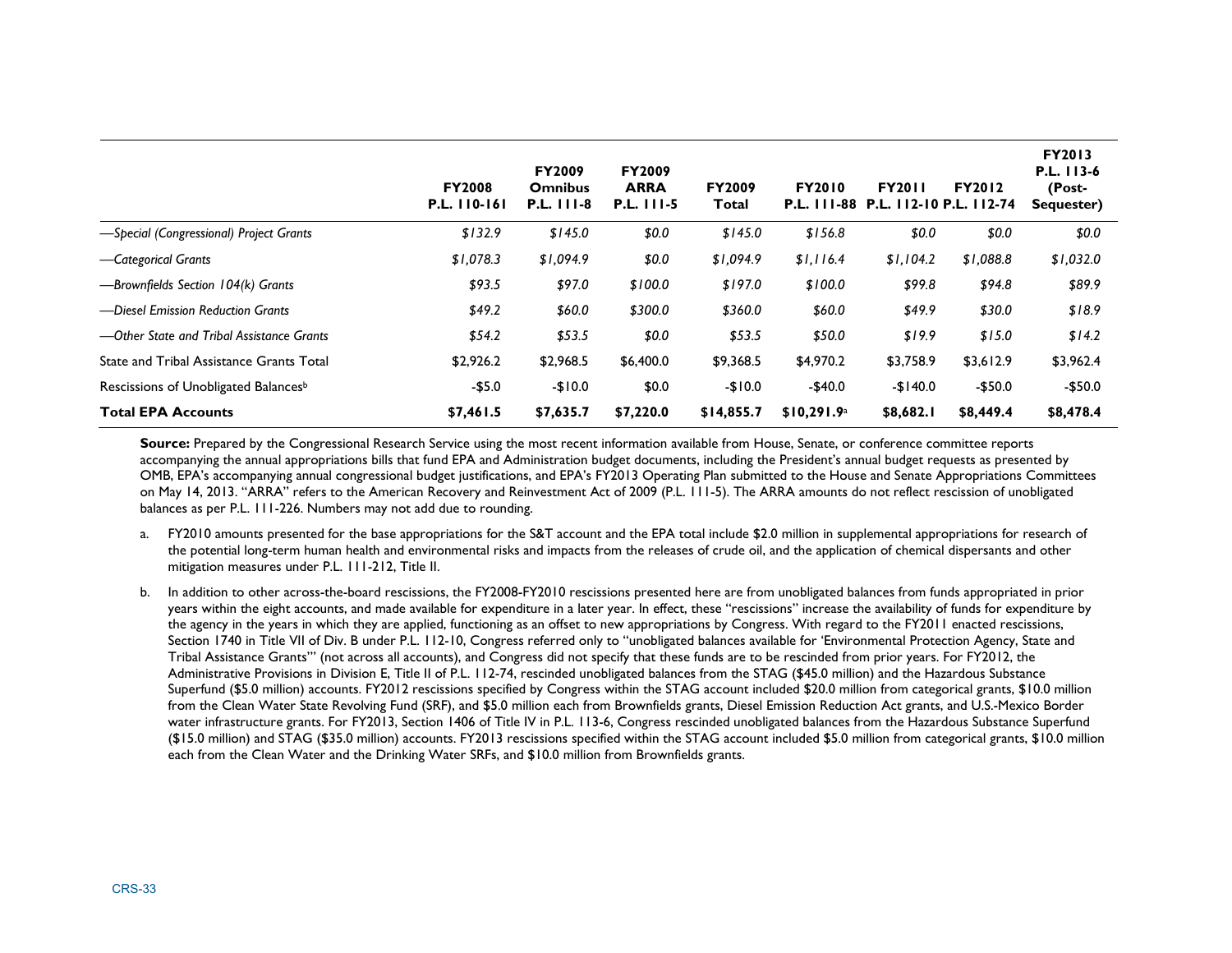

**Figure A-1. EPA Discretionary Budget Authority FY1976-FY2013 (Est.): Adjusted and Not Adjusted for Inflation** 

(\$ in billions)

**Source:** Prepared by the Congressional Research Service with information from the Office of Management and Budget, *Budget of the United States Government Fiscal Year 2014, Historical Table:* Table 5-4. CRS converted nominal dollars to 2011 dollars using the GDP Chained Price Index from Table 10.1 *Gross Domestic Product and Deflators Used in the Historical Tables - 1940–2018*, http://www.whitehouse.gov/omb/budget/Historicals. Discretionary Budget Authority for FY2013 enacted is estimated and as reported at the time of the release of the OMB FY2014 budget document in April 2013.

**Note:** FY1976 was the earliest fiscal year for which historical funding information on budget authority was readily available from the Office of Management and Budget.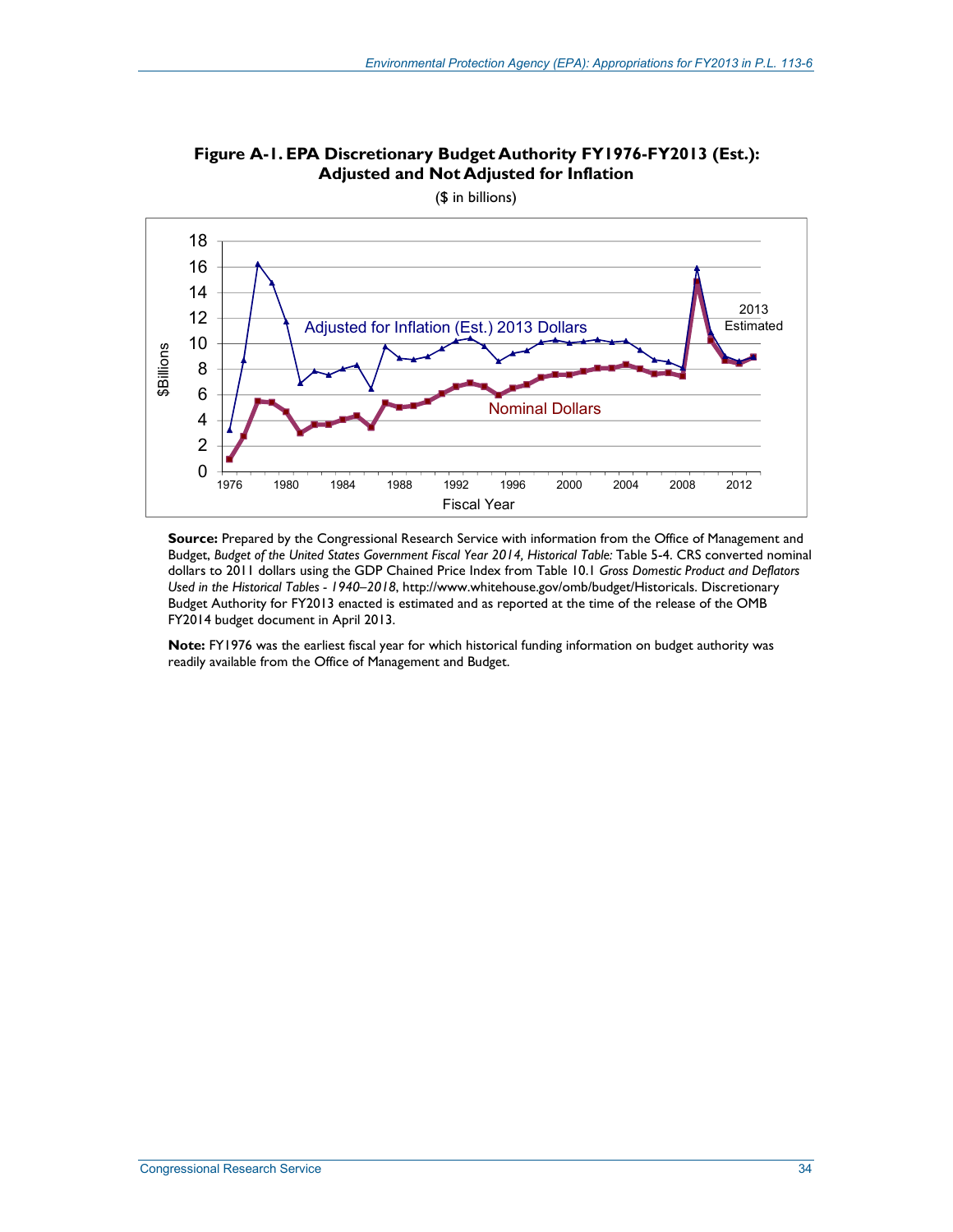#### **EPA Staff Levels**

Figure A-2 below provides a trend in EPA's authorized "Full Time Equivalent" (FTE)<sup>66</sup> employment ceiling from FY2001 through FY2013, the last year of which is based on the levels proposed by the House committee<sup>67</sup> and the President's request. (FTEs for FY2013 enacted were not immediately available.) Information prior to FY2001 is available in a March 2000 testimony by the General Accounting Office  $(GAO)$ ,  $^{68}$  in which GAO reported that EPA FTEs increased by about 18% from FY1990 through FY1999, with the largest increase (13%, from 15,277 to 17,280 FTEs) occurring from FY1990 though FY1993. From FY1993 through FY1999, GAO indicated that EPA's FTEs grew at a more moderate rate, at less than 1% per year. As indicated in **Figure A-2**, with the exception of increases in four fiscal years, the general trend has been downward since FY2001, with the largest single-year decrease (2.3%) occurring from FY2011 to FY2012.

<sup>66</sup> As noted in **Figure A-2**, FTE employment is defined as one employee working full-time for a full year (52 weeks X 40 hours = 2,080 hours), or the equivalent hours worked by several part-time or temporary employees.

 $^{67}$  H.Rept. 112-589 accompanying H.R. 6091 as reported, p. 57. In its report the House committee expressed concerns about the distribution of EPA regional FTEs to headquarters, and directed the agency to bring the headquarters FTE level in line with the regional levels. The committee proposed that EPA cap its total FTEs at no more than 16,594, the FY2010 level, expected that EPA could achieve this reduction of 515 FTEs below the FY2013 budget request with the funding proposed in the reported bill.

<sup>68</sup> General Accounting Office (GAO), March 23, 2000, Testimony Before the Subcommittee on VA, HUD, and Independent Agencies, Senate Committee on Appropriations, *Human Capital: Observations on EPA's Efforts to Implement a Workforce Planning Strategy*, Statement for the Record by Peter F. Guerrero, Director, Environmental Protection Issues, Resources, Community, and Economic Development Division, GAO/T-RCED-00-129, http://www.spa.ga.gov/word/wfpArticles/GAO%20EPA.pdf.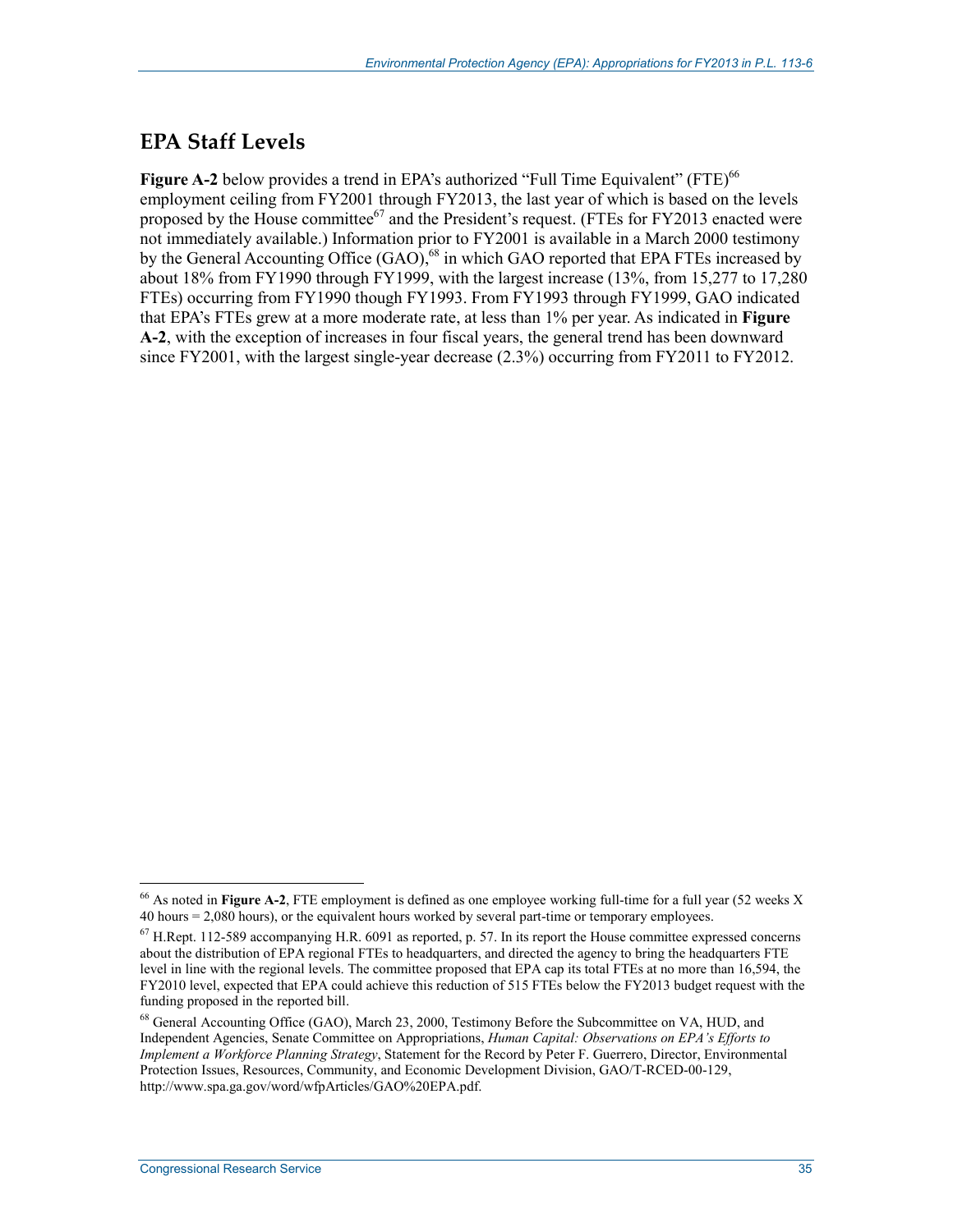

**Figure A-2. EPA's Authorized Full Time Equivalent (FTE) Employment Ceiling, FY2001-FY2012 Actual and FY2013 Requested and Proposed** 

**Source:** Prepared by the Congressional Research Service as adapted from EPA's "FY2013 EPA Budget in Brief"; see "Overview" p. 12 (pdf p. 15), http://www.epa.gov/planandbudget/annualplan/fy2013.html#FY13budget, and H.Rept. 112-589, p. 57. FTEs for FY2013 enacted were not immediately available.

**Notes:** Full Time Equivalent or FTE is defined as one employee working full-time for a full year (52 weeks X 40 hours = 2,080 hours), or the equivalent hours worked by several part-time or temporary employees. FY2013 FTEs are as proposed in the President's FY2013 budget request.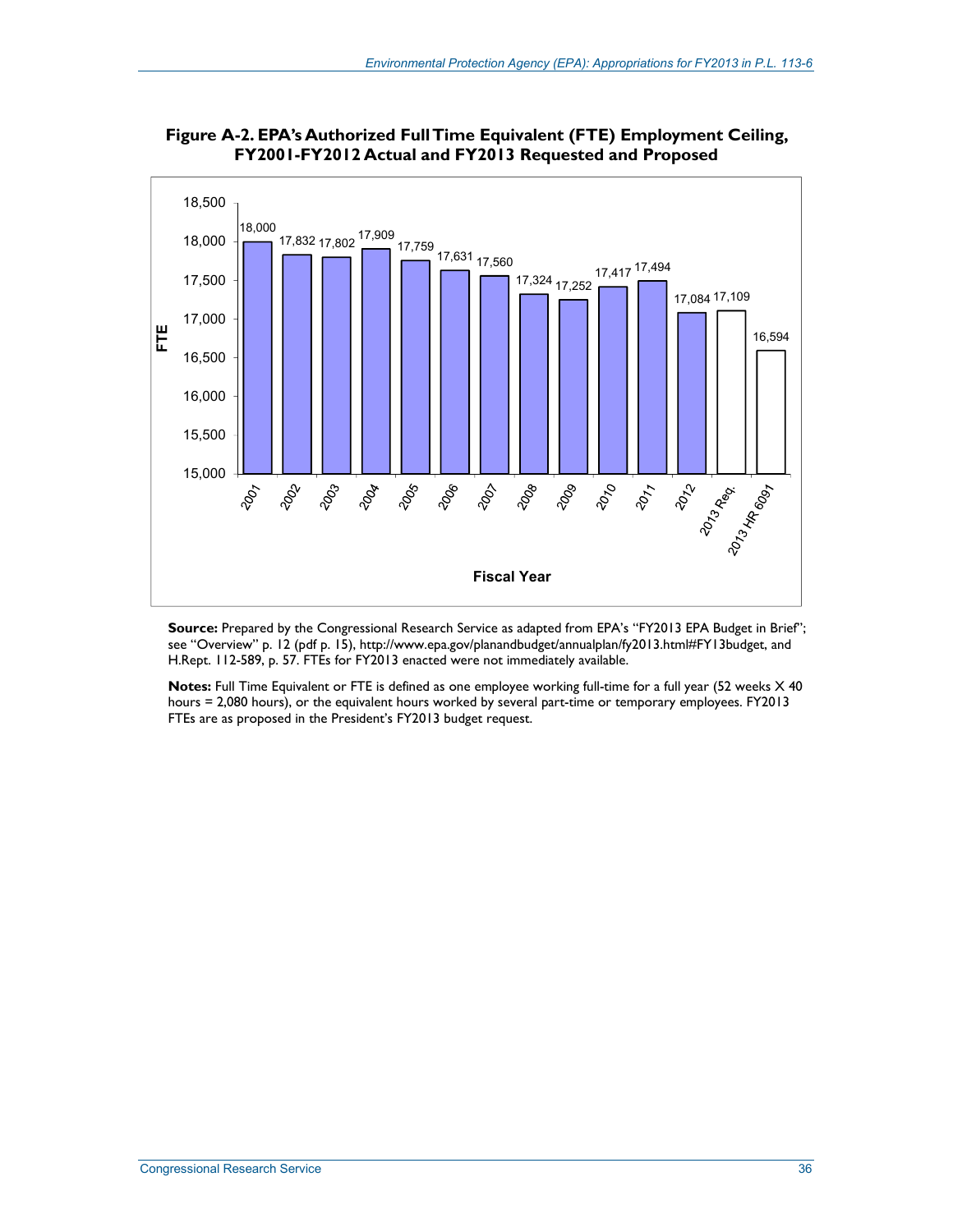# **Appendix B. Descriptions of EPA's Eight Appropriations Accounts**

Since FY1996, EPA's funding has been requested by the Administration and appropriated by Congress under eight statutory accounts. **Table B-1** describes the scope of the programs and activities funded within each of these accounts. Prior to FY1996, Congress appropriated funding for EPA under a different account structure, making it difficult to compare funding for the agency historically over time by the individual accounts.

#### **Table B-1. EPA's Eight Appropriations Accounts**

**Science and Technology (S&T):** The S&T account incorporates elements of the former Research and Development account that was in place until FY1996. The S&T account funds the development of the scientific knowledge and tools necessary to inform EPA's formulation of pollution control regulations, standards, and agency guidance. EPA carries out research activities at its own laboratories and facilities, and also through contracts, grants, and cooperative agreements with other federal agencies, state and local governments, nonprofit organizations, universities, and private businesses. Congress appropriates funds directly to the S&T account and transfers additional funds from the Hazardous Substances Superfund account to the S&T account specifically to support research related to the cleanup of hazardous substances.

**Environmental Programs and Management (EPM):** The EPM account funds a broad range of activities involved in EPA's development of pollution control regulations and standards, and enforcement of these requirements across multiple environmental media, such as air quality and water quality. The EPM account also funds technical assistance to pollution control agencies and organizations, and technical assistance to help regulated entities achieve compliance with environmental requirements to avoid violations. Much of EPA's administrative and operational expenses are funded within this account as well.

**Office of Inspector General (OIG):** As amended, the Inspector General Act of 1978 established Offices of Inspector General in numerous federal agencies, including EPA. These offices are intended to conduct independent auditing, evaluation, and investigation of an agency's programs and activities to identify potential management and administrative deficiencies, which may create conditions for instances of fraud, waste, and mismanagement of funds, and to recommend actions to correct these deficiencies. Congress appropriates funds directly to EPA's OIG account and transfers additional funds from the Hazardous Substances Superfund account to the OIG account specifically to support the office's auditing, evaluation, and investigation of the Superfund program.

**Buildings and Facilities:** This account funds the construction, repair, improvement, extension, alteration, and purchase of fixed equipment and facilities owned or used by EPA.

**Hazardous Substance Superfund:** This account is funded by discretionary appropriations from a dedicated trust fund of the same name, the Hazardous Substance Superfund Trust Fund. As amended, the Comprehensive Environmental Response, Compensation, and Liability Act of 1980 (CERCLA) established the Superfund program to clean up the nation's most threatening sites and created the Superfund Trust Fund to finance the program. Dedicated taxes on industry originally provided most of the revenues to the Superfund Trust Fund, but the taxing authority expired at the end of 1995. Congress now finances this trust fund mostly with revenues from the General Fund of the U.S. Treasury. EPA may use appropriations from the Superfund Trust Fund to enforce the liability of "potentially responsible parties" for the cleanup of contaminated sites, and if the parties cannot be found or cannot pay at a site, EPA may pay for the cleanup under a cost-share agreement with the state in which the site is located. Although the Superfund account also funds EPA's oversight of the cleanup of federal facilities by other agencies, these agencies fund the cleanup activities with separate funds appropriated directly to them, not with Superfund monies.

**Inland Oil Spill Program (formerly Oil Spill Response):** As authorized by the Oil Pollution Act of 1990, this account funds EPA's activities to prepare for and prevent releases of oil into the inland zone of the United States within the agency's jurisdiction. The U.S. Coast Guard has jurisdiction over oil spills in the coastal zone of the United States. EPA is reimbursed for its expenses to respond to oil spills at inland sites from the Oil Spill Liability Trust Fund, which is administered by the U.S. Coast Guard. The former name of the "Oil Spill Response" account was changed by the conferees as proposed in the President's FY2012 request to "Inland Oil Spill Program." This modification was intended to more clearly reflect the agency's jurisdiction for oil spill response in the inland coastal zone.